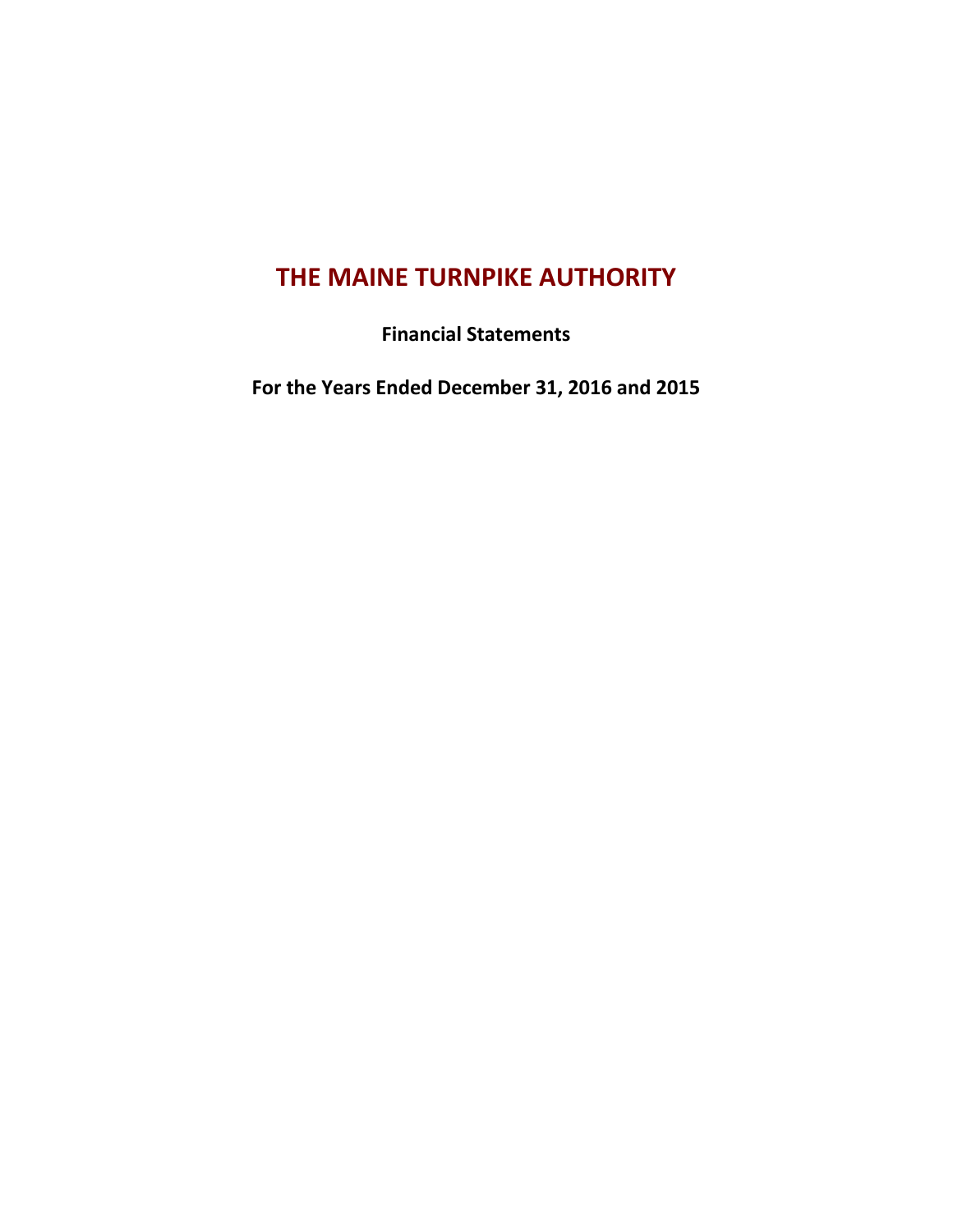# **THE MAINE TURNPIKE AUTHORITY**

# **Financial Statements**

# **For the Years Ended December 31, 2016 and 2015**

# **TABLE OF CONTENTS**

|                                                              | Page(s)   |
|--------------------------------------------------------------|-----------|
| Independent Auditors' Report                                 | $1 - 2$   |
| Management's Discussion and Analysis                         | $3 - 8$   |
| <b>Statements of Net Position</b>                            | $9 - 10$  |
| Statements of Revenues, Expenses and Changes in Net Position | 11        |
| <b>Statements of Cash Flows</b>                              | $12 - 13$ |
| <b>Notes to Financial Statements</b>                         | $14 - 37$ |
| Required Supplementary Information                           | 38-39     |
| Other Supplementary Information                              | 40-41     |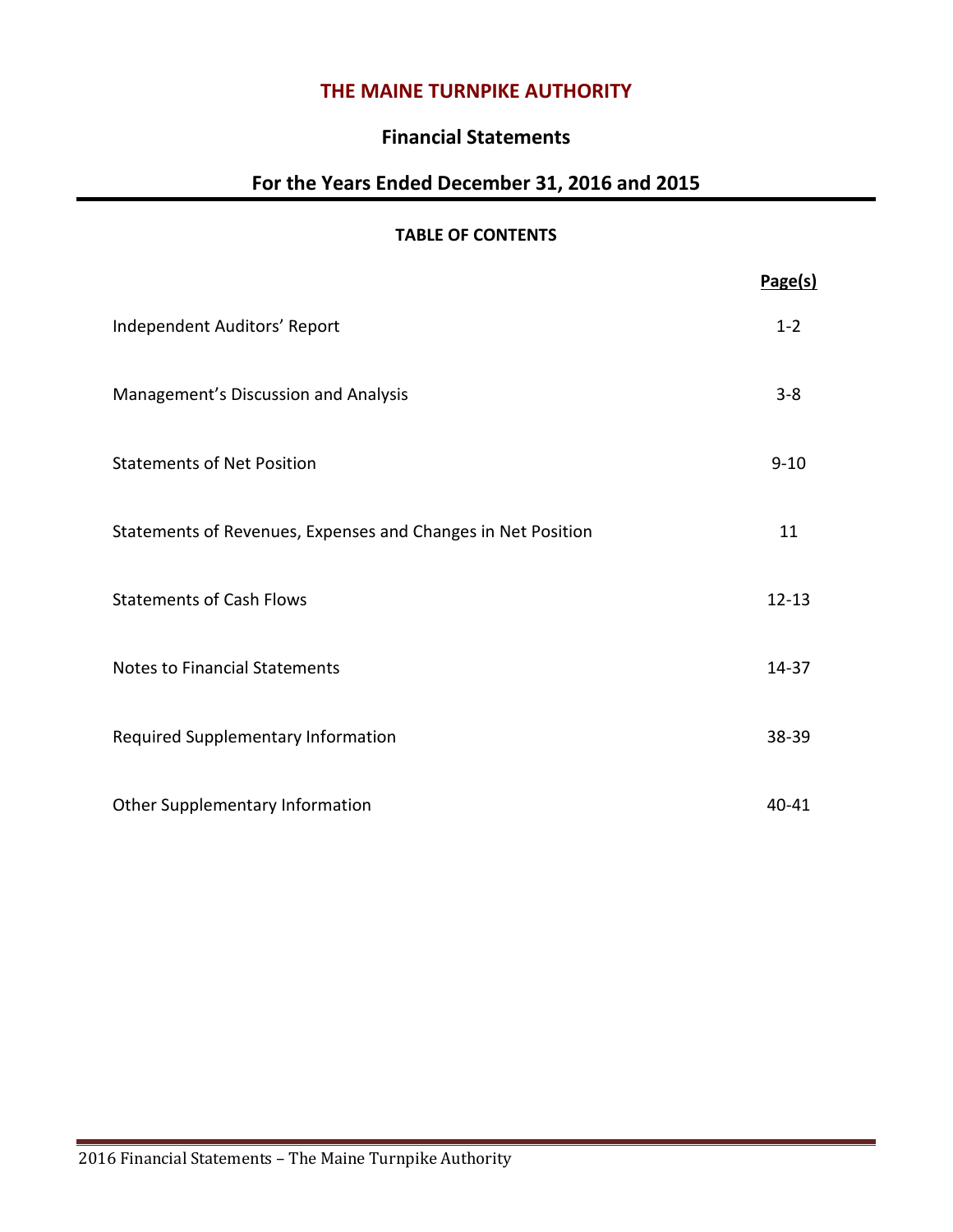

Accessible Approachable Accountable

#### **Independent Auditors' Report**

To the Board of Directors Maine Turnpike Authority Portland, Maine

#### **Report on the Financial Statements**

We have audited the accompanying financial statements of the Maine Turnpike Authority, a component unit of the State of Maine, as of and for the years ended December 31, 2016 and 2015, and the related notes to the financial statements, which collectively comprise the Authority's basic financial statements as listed in the table of contents.

#### *Management's Responsibility for the Financial Statements*

Management is responsible for the preparation and fair presentation of these financial statements in accordance with accounting principles generally accepted in the United States of America; this includes the design, implementation, and maintenance of internal control relevant to the preparation and fair presentation of financial statements that are free from material misstatement, whether due to fraud or error.

#### *Auditors' Responsibility*

Our responsibility is to express an opinion on these financial statements based on our audits. We conducted our audits in accordance with auditing standards generally accepted in the United States of America and the standards applicable to financial audits contained in *Government Auditing Standards,* issued by the Comptroller General of the United States. Those standards require that we plan and perform the audits to obtain reasonable assurance about whether the financial statements are free from material misstatement.

An audit involves performing procedures to obtain audit evidence about the amounts and disclosures in the financial statements. The procedures selected depend on the auditors' judgment, including the assessment of the risks of material misstatement of the financial statements, whether due to fraud or error. In making those risk assessments, the auditor considers internal control relevant to the entity's preparation and fair presentation of the financial statements in order to design audit procedures that are appropriate in the circumstances, but not for the purpose of expressing an opinion on the effectiveness of the entity's internal control. Accordingly, we express no such opinion. An audit also includes evaluating the appropriateness of accounting policies used and the reasonableness of significant accounting estimates made by management, as well as evaluating the overall presentation of the financial statements.

We believe that the audit evidence we have obtained is sufficient and appropriate to provide a basis for our audit opinion.

#### *Opinion*

In our opinion, the financial statements referred to above present fairly, in all material respects, the financial position of the Maine Turnpike Authority, as of December 31, 2016 and 2015, and the changes in financial position and cash flows for the years then ended in accordance with accounting principles generally accepted in the United States of America.





30 Long Creek Drive, South Portland, ME 04106-2437 | 207-774-5701 | 207-774-7835 fax | cpa@macpage.com One Market Square, Augusta, ME 04330-4637 | 207-622-4766 | 207-622-6545 fax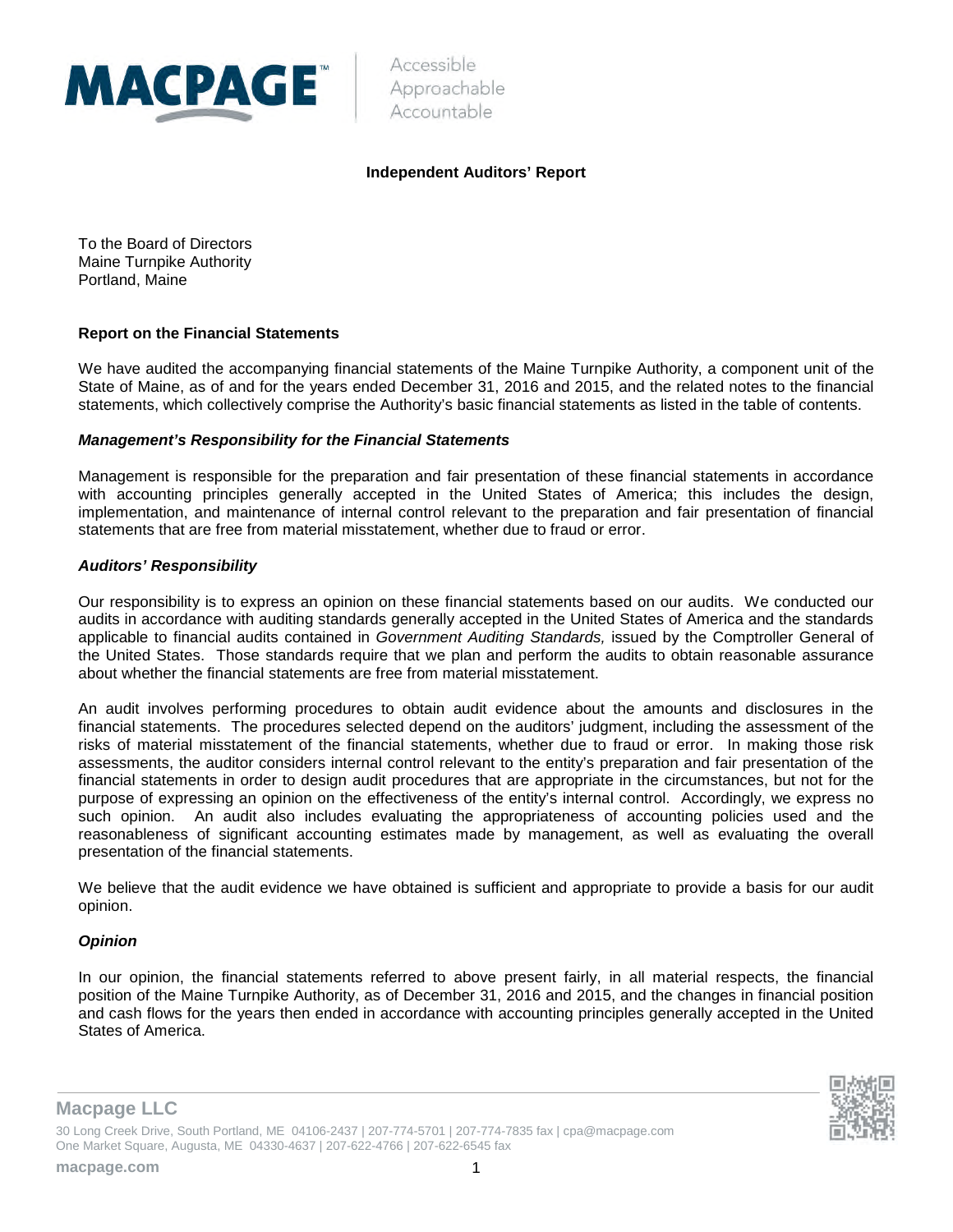#### *Other Matters*

#### *Required Supplementary Information*

Accounting principles generally accepted in the United States of America require that the management's discussion and analysis on pages 3-8, the trend data on infrastructure condition on page 38, the schedule of funding progress for the retiree healthcare plan on page 38, the schedule of proportionate share of net pension liability on page 39, and the schedule of contributions on page 39, be presented to supplement the basic financial statements. Such information, although not a part of the basic financial statements, is required by the Governmental Accounting Standards Board, who considers it to be an essential part of financial reporting for placing the basic financial statements in an appropriate operational, economic, or historical context. We have applied certain limited procedures to the required supplementary information in accordance with auditing standards generally accepted in the United States of America, which consisted of inquiries of management about the methods of preparing the information and comparing the information for consistency with management's responses to our inquiries, the basic financial statements, and other knowledge we obtained during our audit of the basic financial statements. We do not express an opinion or provide any assurance on the information because the limited procedures do not provide us with sufficient evidence to express an opinion or provide any assurance.

#### *Other Information*

Our audit was conducted for the purpose of forming an opinion on the financial statements that comprise the Authority's basic financial statements. The Calculation of the Composite Debt Service Ratio on page 40, as required by the bond resolutions and related documents and the Statement of Activities for the State of Maine General Purpose Financial Statements on page 41, is presented for purposes of additional analysis and is not a required part of the basic financial statements.

The Calculation of the Composite Debt Service Ratio on page 40 and the Statement of Activities for the State of Maine General Purpose Financial Statements on page 41 is the responsibility of management and was derived from and relates directly to the underlying accounting and other records used to prepare the basic financial statements. Such information has been subjected to the auditing procedures applied in the audit of the basic financial statements and certain additional procedures, including comparing and reconciling such information directly to the underlying accounting and other records used to prepare the basic financial statements or to the basic financial statements themselves, and other additional procedures in accordance with auditing standards generally accepted in the United States of America. In our opinion, the Calculation of the Composite Debt Service Ratio on page 40 and the Statement of Activities for the State of Maine General Purpose Financial Statements on page 41 are fairly stated, in all material respects, in relation to the basic financial statements as a whole.

#### **Other Reporting Required by** *Government Auditing Standards*

In accordance with *Government Auditing Standards*, we have also issued our report, dated March 16, 2017, on our consideration of the Maine Turnpike Authority's internal control over financial reporting and on our tests of its compliance with certain provisions of laws, regulations, contracts, and grant agreements and other matters. The purpose of that report is to describe the scope of our testing of internal control over financial reporting and compliance and the results of that testing, and not to provide an opinion on internal control over financial reporting or on compliance. That report is an integral part of an audit performed in accordance with *Government Auditing Standards* in considering Maine Turnpike Authority's internal control over financial reporting and compliance.

Macpage LLC

South Portland, Maine March 16, 2017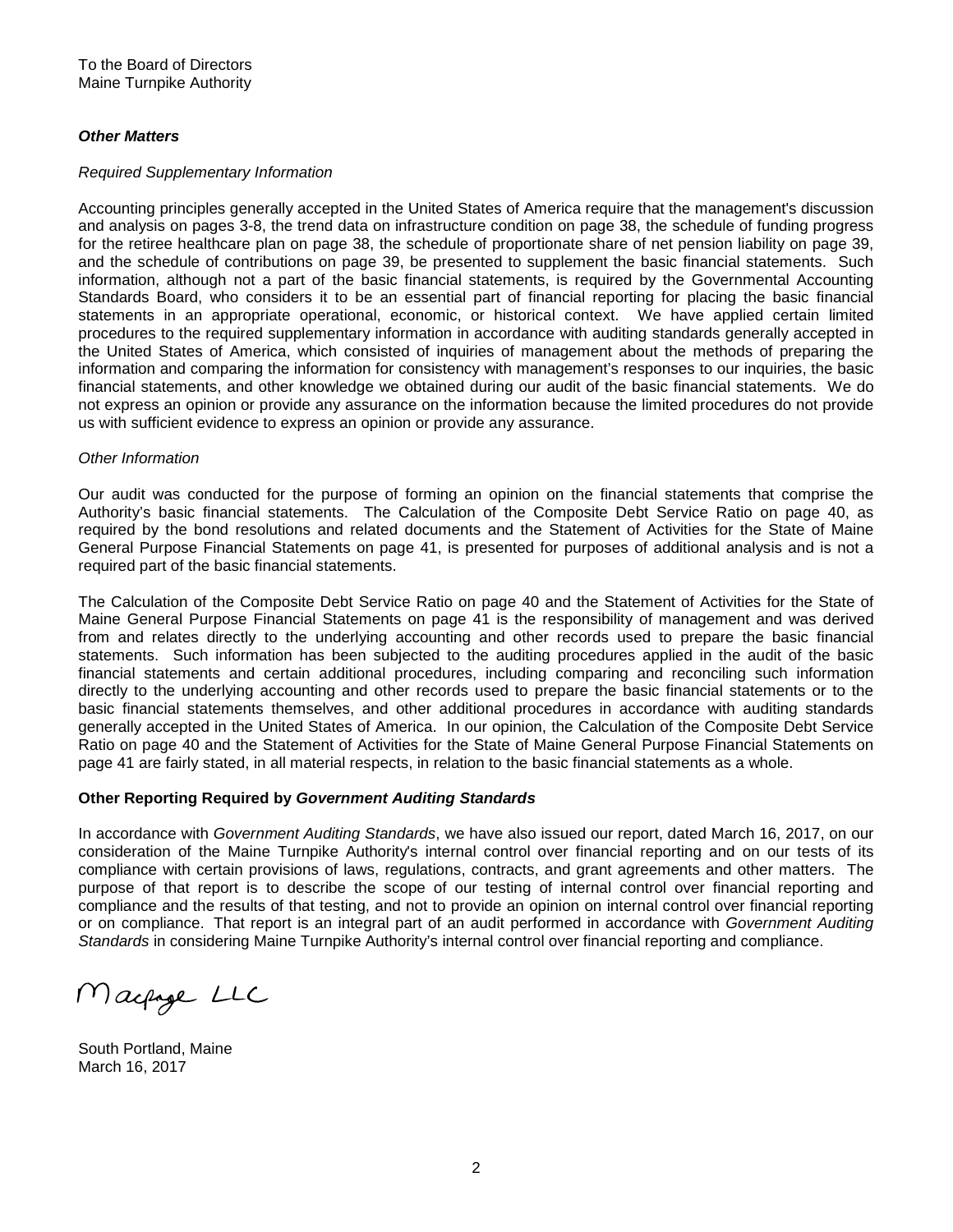# **THE MAINE TURNPIKE AUTHORITY**

#### **Management's Discussion and Analysis**

### **December 31, 2016**

The management of the Maine Turnpike Authority (the Authority) offers this narrative overview and analysis of the Authority's financial activities for the years ended December 31, 2016 and 2015. This discussion and analysis is designed to assist the reader in focusing on the significant financial issues and activities and to identify any significant changes in financial position. The information presented here should be read in conjunction with the Authority's basic financial statements.

# **Financial Highlights**

Net operating income for the Maine Turnpike Authority was \$64,107,568 and \$56,636,296 for calendar years 2016 and 2015, respectively. The increase in net operating income is due to an increase in Net Fare Revenue, an increase in Interest Income as well as a reduction in Preservation Expenses. Total Revenues increased 4.7% in 2016, which is mostly due to an increase in traffic of 5.2% over the prior year. The decrease in Operating Expenses is due to a decrease in Preservation Expenses over the prior year offset by an increase in the retirement plan expense due to an increase in the actuarial calculated net pension liability for the Authority's employees who participate in the Maine Public Employees Retirement System. Please see Note 8 of the Financial Statements for additional information on the Authority's pension plan.

Current year activity produced a change in net position of \$46,476,966 compared to \$37,794,458 for fiscal years 2016 and 2015, respectively. The term "net position" refers to the difference between assets, deferred outflows of resources, liabilities and deferred inflows of resources. At the close of calendar year 2016, the Authority had a net position of \$282,915,576, an increase of 20% over calendar year 2015. At the close of calendar year 2015, the Authority's net position was \$236,438,610. The Authority's overall financial position has improved as shown by the increase in net position.

# **Overview of the Basic Financial Statements**

This discussion and analysis is intended to serve as an introduction to the Authority's basic financial statements. The Authority's financial statements are presented in a manner similar to a private-sector business and have been prepared according to accounting principles generally accepted (GAAP) in the United States. Revenues are recorded as they are earned and expenses are recorded as they are incurred, regardless of when cash is received or disbursed.

# **Basic Financial Statements**

The statement of net position presents information on all of the Authority's assets, deferred outflows of resources, liabilities and deferred inflows of resources, with the difference reported as net position. Over time, increases and decreases in net position serve as a relative indicator of the change in financial position of the Authority.

The statement of revenues, expenses, and changes in net position shows the result of the Authority's total operations during the fiscal year and reflects both operating and non-operating activities. Changes in net position reflect the fiscal period operating impact upon the overall financial position of the Authority.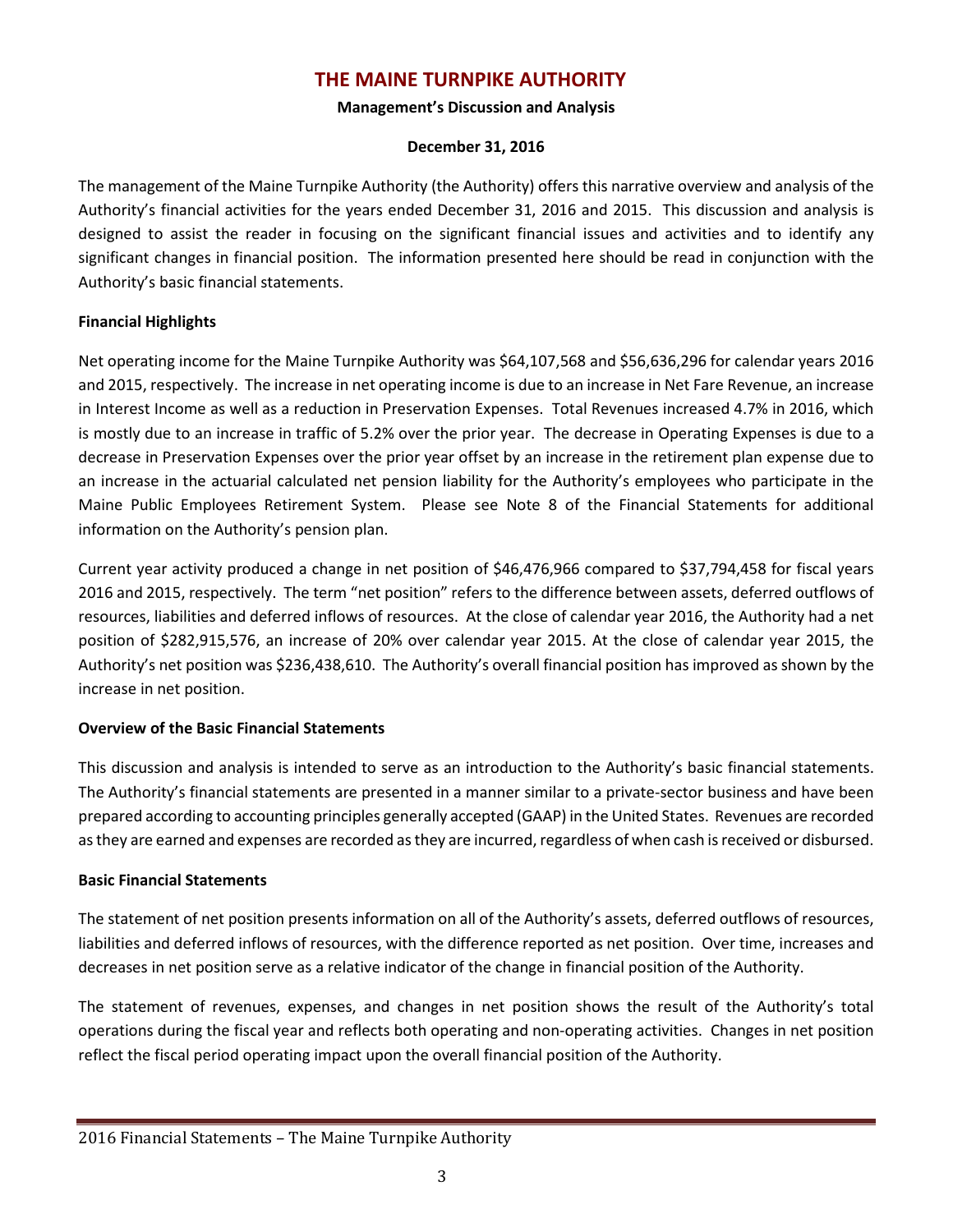The statement of cash flows provides a detailed analysis of all sources and uses of cash. The direct method of cash flows is presented, ending with a reconciliation of operating income to net cash provided by operating activities. The statement of cash flows is divided into the following activities: operating, capital and related financing, and investing.

#### **Notes to the Financial Statements**

The notes provide additional information that is essential to fully understand the data provided in the basic financial statements.

#### **Other Information**

In addition to the basic financial statements and notes, this report also presents required supplementary information concerning infrastructure condition, the retiree healthcare plan, and information on the Authority's participation in the Maine Public Employer's Retirement System. Additionally, certain supplementary information concerning the Authority's debt service ratio, as defined by the bond resolution, is included.

#### **Financial Analysis**

#### **Maine Turnpike Authority's Statement of Net Position**

|                                                           | December 31, |             |    |             |  |
|-----------------------------------------------------------|--------------|-------------|----|-------------|--|
|                                                           |              | 2016        |    | 2015        |  |
| <b>Assets and Deferred Outflows</b>                       |              |             |    |             |  |
| <b>Current Assets</b>                                     | \$           | 87,681,277  | \$ | 99,479,625  |  |
| Capital Assets, Net of Accumulated Depreciation           |              | 604,788,325 |    | 569,354,923 |  |
| <b>Non-Current Assets</b>                                 |              | 13,058,570  |    | 13,050,120  |  |
| <b>Non-Current Restricted Assets</b>                      |              | 50,423,629  |    | 40,308,610  |  |
| <b>Other Assets</b>                                       |              | 5,045,291   |    | 7,328,727   |  |
| Deferred Outflows of Resources                            |              | 23,759,835  |    | 20,725,444  |  |
| <b>Total Assets and Deferred Outflows</b>                 | \$           | 784,756,927 | \$ | 750,247,449 |  |
| <b>Liabilities and Deferred Inflows</b>                   |              |             |    |             |  |
| <b>Current Liabilities</b>                                |              | 53,861,896  |    | 49,190,827  |  |
| Bonds Payable, Net of Unamortized Premiums                |              |             |    |             |  |
| and Unamortized Refunding Losses, net of current position |              | 400,977,616 |    | 425,438,505 |  |
| Other Post Employment Benefits Liability                  |              | 19,866,253  |    | 18,030,253  |  |
| <b>Other Non-current Liabilities</b>                      |              | 2,330,991   |    | 2,054,683   |  |
| Net Pension Liabilities                                   |              | 20,031,423  |    | 12,529,254  |  |
| Deferred Inflow of Resources                              |              | 4,773,172   |    | 6,565,318   |  |
| <b>Total Liablilities and Deferred Inflows</b>            | \$           | 501,841,351 | \$ | 513,808,840 |  |
| <b>Net Position:</b>                                      |              |             |    |             |  |
| Net Investment in Capital Assets                          |              | 251,533,325 |    | 199,594,922 |  |
| Restricted                                                |              | 33,469,849  |    | 37,009,740  |  |
| Unrestricted (Deficit)                                    |              | (2,087,598) |    | (166, 053)  |  |
| <b>Total Net Position</b>                                 | \$           | 282,915,576 | \$ | 236,438,610 |  |
| <b>Total Liabilities and Net Position</b>                 | \$           | 784,756,927 | \$ | 750,247,449 |  |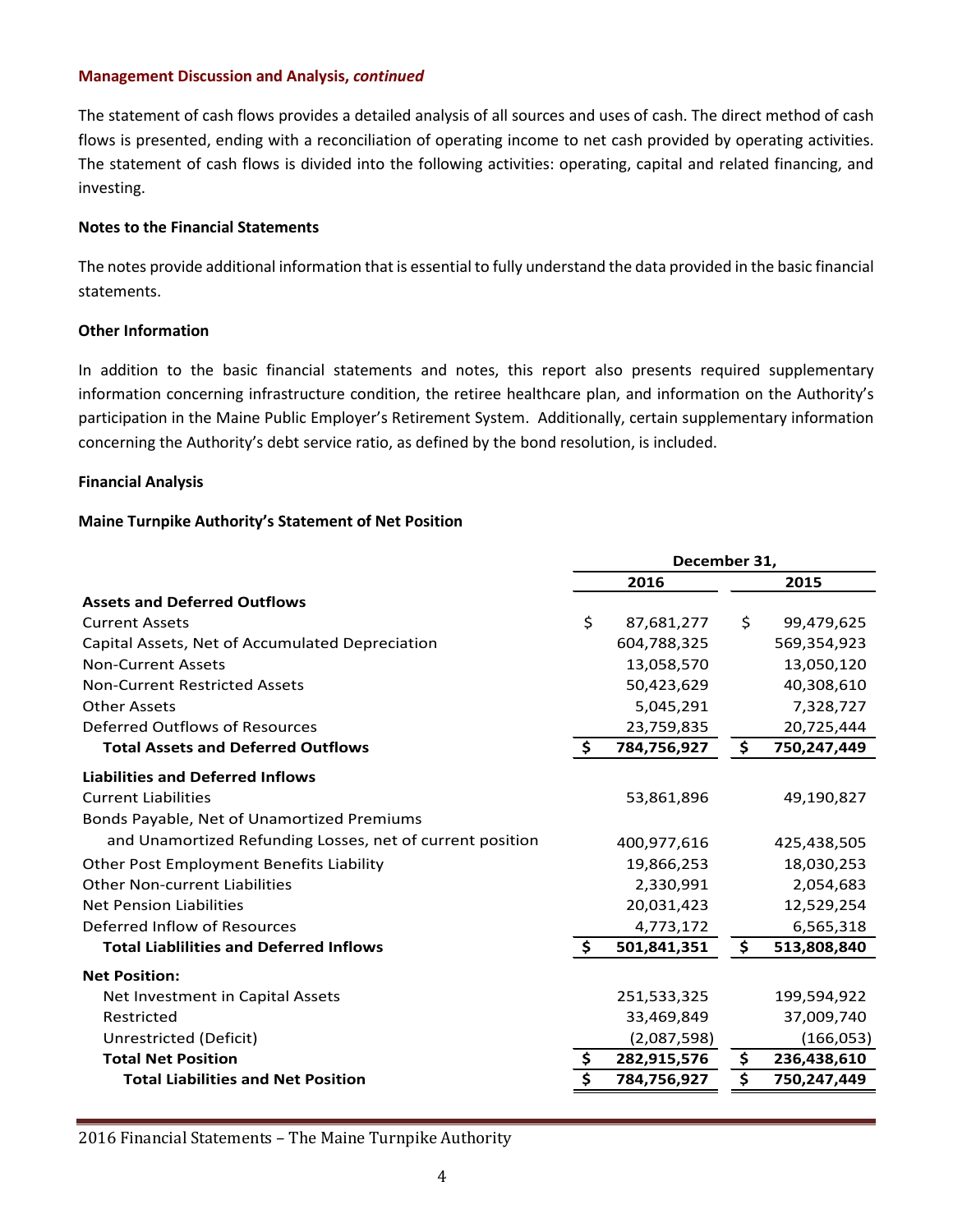As noted earlier, net position serves as an indicator of the Authority's overall financial position. In the case of the Authority, assets and deferred outflows exceeded liabilities and deferred inflows by \$282,915,576 at the close of 2016. This represents an increase of \$46,476,966 (20%) over the net position balance of \$236,438,610 as of December 31, 2015. This increase was primarily due to an increase in Net Fare Revenue as a result of increased traffic as well as a decrease in Preservation Expenses for 2016.

The largest portion of the Authority's net position reflects its net investment in capital assets (e.g., right-of-way, roads, bridges, toll equipment, etc.) less any related outstanding debt used to acquire those assets. The Authority uses these capital assets to provide service and consequently, these assets are not available for liquidating liabilities or for other spending. The net investment in Capital Assets was \$251,533,325 and \$199,594,922 as of December 31, 2016 and 2015, respectively.

Restricted net position is reserved for projects defined in the bond resolutions and applicable bond issue official statements. The Authority's restricted net position was \$33,469,849 and \$37,009,740 as of December 31, 2016 and 2015, respectively. The unrestricted net position for the year ended December 31, 2016 is negative due to recording the net pension liability as required by GASB 68.

#### **The Maine Turnpike Authority's Changes in Net Position**

|                                 | For the Years Ended December 31, |             |    |             |  |  |
|---------------------------------|----------------------------------|-------------|----|-------------|--|--|
|                                 | 2016                             |             |    | 2015        |  |  |
| <b>Revenues:</b>                |                                  |             |    |             |  |  |
| Net Fare Revenues               | \$                               | 133,822,432 | \$ | 128,199,732 |  |  |
| <b>Concession Rental</b>        |                                  | 4,548,363   |    | 4,521,742   |  |  |
| Investment Income               |                                  | 693,425     |    | 259,728     |  |  |
| Miscellaneous                   |                                  | 1,504,164   |    | 1,257,974   |  |  |
| <b>Total Revenues</b>           | \$                               | 140,568,384 | \$ | 134,239,176 |  |  |
| <b>Expenses:</b>                |                                  |             |    |             |  |  |
| Operations                      |                                  | 23,786,633  |    | 22,423,909  |  |  |
| Maintenance                     |                                  | 32,472,107  |    | 31,892,438  |  |  |
| Administrative                  |                                  | 2,491,143   |    | 2,375,593   |  |  |
| Depreciation                    |                                  | 6,368,706   |    | 5,999,129   |  |  |
| Preservation                    |                                  | 11,070,694  |    | 14,734,645  |  |  |
| <b>Interest Expense</b>         |                                  | 17,948,403  |    | 19,069,542  |  |  |
| Other                           |                                  | (46, 268)   |    | (50, 537)   |  |  |
| <b>Total Expenses</b>           | $\ddot{\bm{\zeta}}$              | 94,091,418  | \$ | 96,444,719  |  |  |
| <b>Changes in Net Position</b>  |                                  | 46,476,966  |    | 37,794,458  |  |  |
| Net Position, beginning of year | \$                               | 236,438,610 | \$ | 198,644,152 |  |  |
| Net Position, end of year       | \$                               | 282,915,576 | \$ | 236,438,610 |  |  |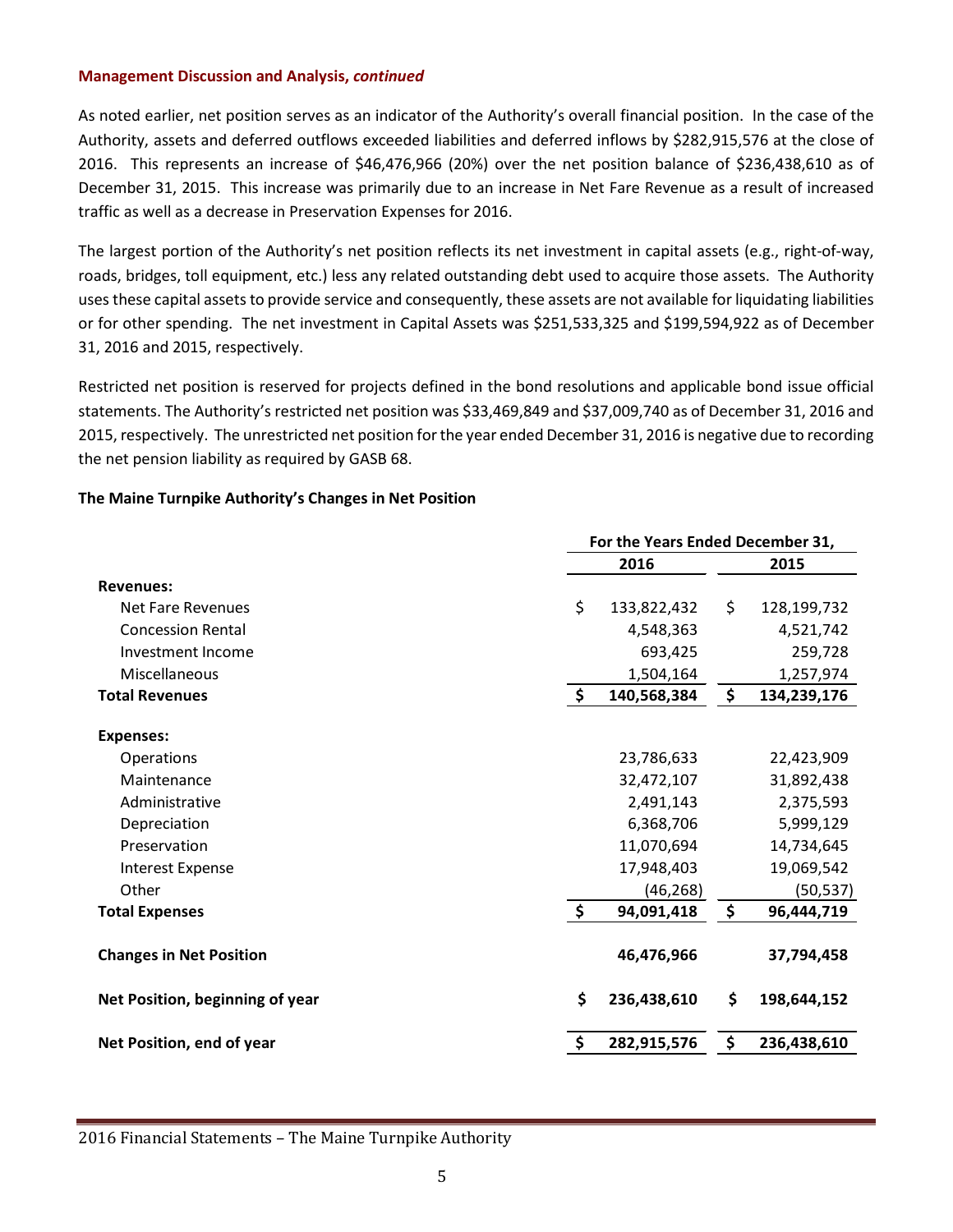The Authority's net fare revenues, which represent approximately 96% of all operating revenues, increased \$5,622,700 (4.4%) in 2016. The increase is due to an increase in traffic of 5.2% from the prior year. Concession Rental income increased \$26,621 (0.6%) in 2016, due to increased customer patronage. Operations, Maintenance and Administrative expenses increased \$2,057,943 (3.6%) in 2016. This increase is mainly attributed to an increase in the retirement plan expense due to an increase in the actuarial calculated net pension liability of the Authority's employees who participate in the Maine Public Employees Retirement System, and along with that, the Authority went over budget in line items that were weather related like salt, truck parts and snow plowing equipment. Please see Note 8 of the Financial Statements for additional information on the Authority's pension plan. Preservation expenses decreased \$3,663,951 (24.9%) in 2016 due to a reduction of the paving rehabilitation, bridge repairs, clearzone improvements and guardrail upgrades compared to an accelerated program that occurred the year prior.

# **Capital Assets and Debt Administration**

# *Capital Assets*

The Authority's investment in capital assets as of December 31, 2016 amounted to \$686,289,968 of gross asset value with accumulated depreciation of \$81,501,642, leaving a net book value of \$604,788,325. Capital assets include right-of-way, roads, bridges, buildings, equipment and vehicles. Please see Note 3 of the financial statements for a schedule of changes in the Authority's capital assets.

Capital asset acquisitions are capitalized at cost. Acquisitions are funded through debt issuance and Authority revenues.

Major capital asset events of 2016 include the completion of the Lewiston Interchange, the southbound Gray toll plaza and interchange and the West Gardiner Open Road Tolling (ORT) project. Renovations to the service plazas in Cumberland and Gray were completed in 2016. The concept in these locations was changed from Starbucks/convenience stores to Burger Kings with drive-thru windows. Two bridge rehabilitation projects, Maple Street and Small Road underpasses, were completed in 2016. Work continued on the Exit 52 (Falmouth Spur) ORT conversion and is anticipated to be completed in the second quarter of 2017. Work on the Exit 44 (I-295) barrier replacement and ORT conversion will commence in the spring of 2017. Planning and permitting continues for the York Toll replacement project as well. Lastly, the Authority is also in the process of updating its electronic Toll System, which was installed in 2004, and is being replaced by Transcore's Infinity system. This project will upgrade each toll plaza location with improved traffic counting and video/image technology to continue the highly accurate data collection the Authority requires. The upgrade will be phased in over the next five years. In 2016, Phase III is well under way and includes Biddeford, Falmouth Exit 53, Saco and Jetport Northbound Toll Plazas.

# *Modified Approach for Infrastructure Assets*

The Maine Turnpike Authority has elected to use the modified approach to infrastructure reporting. This means that, in lieu of reporting depreciation on infrastructure, the Authority reports the costs associated with maintaining the existing asset in good condition as preservation expense. Infrastructure assets include: roads, bridges, interchanges, tunnels, right of way, drainage, guard rails, and lighting systems associated with the road. Pursuant to its bond covenants, the Authority maintains a reserve maintenance fund for these preservation expenses. For fiscal 2016, \$11,070,694 was spent for preservation compared to an estimated cost of \$11,665,000.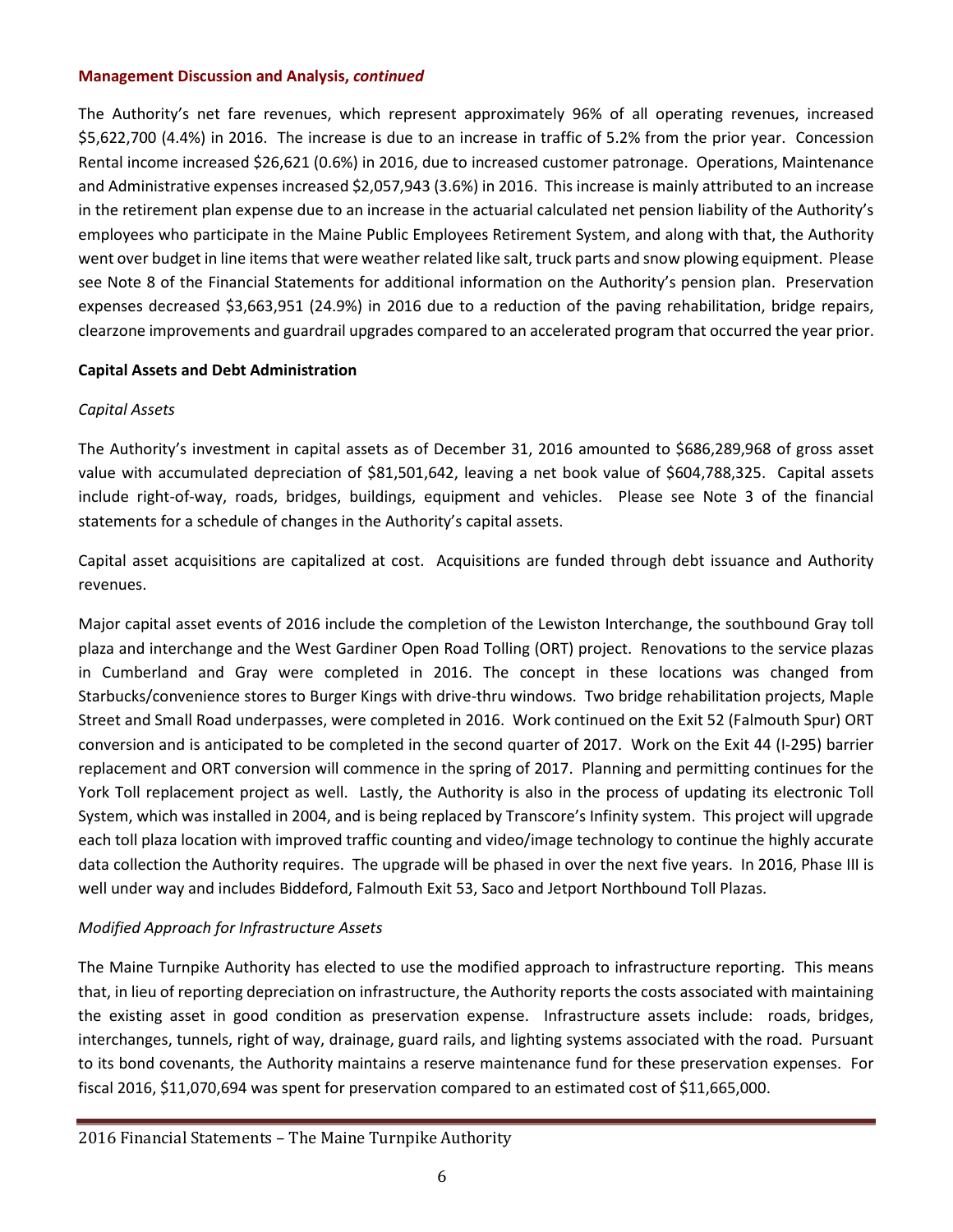The roadways are rated on a 10-point scale, with 10 meaning that every aspect of the roadway is in new and perfect condition. The Authority's system as a whole is given an overall rating, indicating the average condition of all roadways operated by the Authority. The assessment of condition is made by visual inspection designed to reveal any condition that would reduce highway-user benefits below the maximum level of service. The Authority's policy is to maintain the roadway condition at a rating of 8 (generally good condition) or better. The results of the 2016 inspection states that the Maine Turnpike has been maintained in generally good condition and presents a favorable appearance, which is the same assessment the Authority received in 2015.

# *Long-term Debt*

The Authority has outstanding bonds payable of \$386,377,516 and \$34,430,100 for revenue and subordinated bonds, respectively (both net of unamortized bond discounts and premiums). Please see Note 6 of the financial statements for the annual principal payment requirements on revenue and subordinated bonds as of December 31, 2016.

The Authority has a cap, set by the Legislature, on the amount of revenue bonds that can be outstanding at any given time. The cap is currently \$486,000,000 and has not changed since 2007. As of December 31, 2016, outstanding revenue bonds were \$353,255,000, leaving \$132,745,000 available under the cap.

The Authority's current bond ratings are as follows:

| Fitch             | AA- |
|-------------------|-----|
| Moody's           | Aa3 |
| Standard & Poor's | AA- |

In 2016, Fitch and Standard & Poor's completed their review of the Authority's finances and each agency affirmed the Authority's ratings and gave a stable outlook. In addition, Standard & Poor's raised its rating on the Authority's Series 2014 special obligation bonds to A+ from A. In March 2017, Moody's completed their financial review of the Authority and affirmed their Aa3 rating with a stable outlook.

# *Debt Service Reserve Fund*

The general bond resolution requires the Authority to fund the Debt Service Reserve Requirement with cash and investments or with a surety policy or letter of credit.

Currently, the Debt Service Reserve requirement is approximately \$16,821,933, which is fifty percent of maximum annual debt service (MADS). The debt service reserve requirement is fully funded with cash. The Authority has approximately \$9,000,000 of surety bonds in place, however, with the exception of Assured Guaranty (FSA), the sureties are rated lower than the Authority's bond ratings and therefore do not count towards the Debt Service Reserve requirement.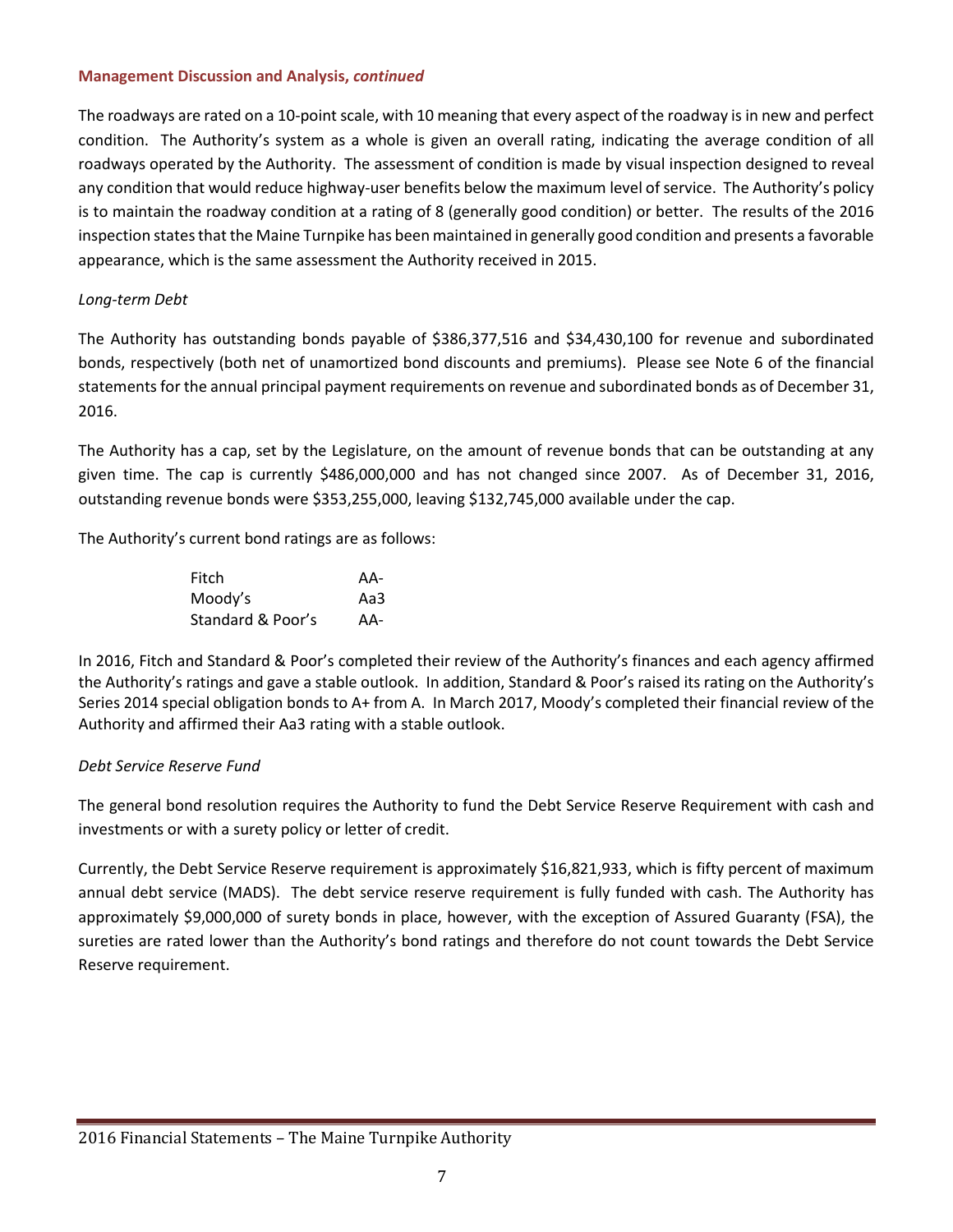In 2014 FSA, now Assured Guaranty, was upgraded by Moody's and now meets the debt service reserve fund requirements towards one half of MADS. The value of the Assured Guaranty sureties is approximately \$4,100,000.

Please see Note 7 of the Financial Statements for more discussion of the Debt Service Reserve Fund.

### **Budgetary Controls**

Each year the Maine Turnpike Authority presents their Operating, Reserve Maintenance and Capital budgets to the Transportation Committee and it is ultimately voted on by the State of Maine Legislature. The Authority has made several decisions which have resulted in significant reductions to preceding budgets that have been received very positively by the Committee and the Legislature. More importantly, actual expenses have begun to prove that these decisions have positively affected the Authority's outcome without negatively impacting the mission of the Authority which is to provide a safe and efficient highway operated at a reasonable cost.

# **Requests for Information**

This financial report is designed to provide a general overview of the Authority's finances for all those with an interest in its finances. Questions concerning any of the information provided in this report or request for additional financial information should be addressed to the Chief Financial Officer, Maine Turnpike Authority, 2360 Congress Street, Portland, ME 04102; or email your questions to *info@maineturnpike.com.*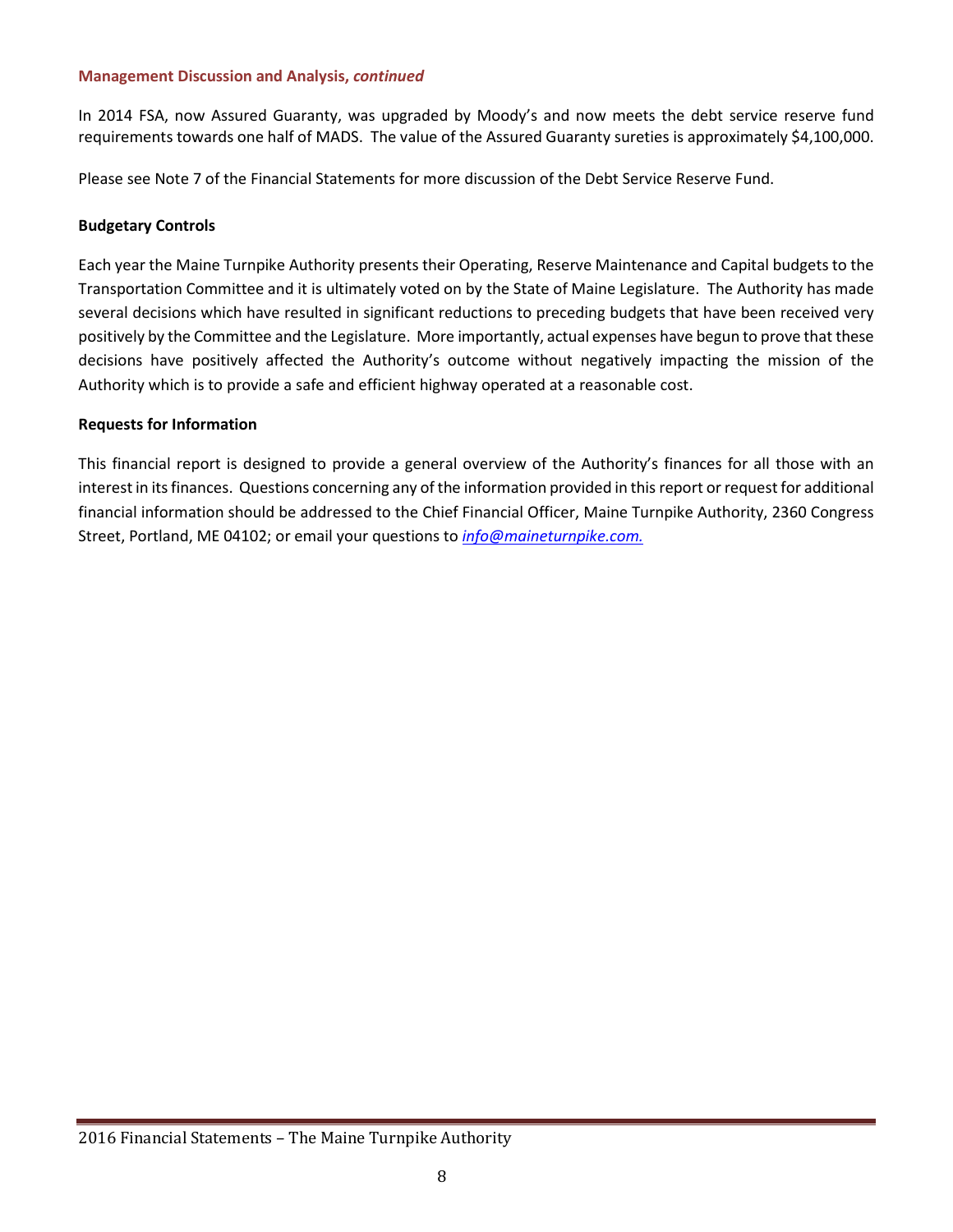#### **STATEMENTS OF NET POSITION**

|                                                               | December 31,     |                  |  |  |
|---------------------------------------------------------------|------------------|------------------|--|--|
| <b>ASSETS AND DEFERRED OUTFLOWS OF RESOURCES</b>              | 2016             | 2015             |  |  |
|                                                               |                  |                  |  |  |
| <b>Current Assets:</b>                                        |                  |                  |  |  |
| <b>Cash and Equivalents</b>                                   | \$<br>6,830,249  | \$<br>6,499,152  |  |  |
| Restricted Cash and Equivalents to meet                       |                  |                  |  |  |
| current restricted liabilities                                | 40,579,172       | 21,780,193       |  |  |
| <b>Restricted Investments - Short Term</b>                    | 31,767,456       | 63,948,783       |  |  |
| Accounts Receivable and Accrued Interest Receivable           | 5,373,982        | 4,639,268        |  |  |
| Inventory                                                     | 1,289,570        | 1,604,365        |  |  |
| <b>Other - Current Assets</b>                                 | 1,840,848        | 1,007,864        |  |  |
| <b>Total Current Assets</b>                                   | 87,681,277       | 99,479,625       |  |  |
| <b>Non-Current Assets:</b>                                    |                  |                  |  |  |
| <b>Investments - Long Term</b>                                | 13,058,570       | 13,050,120       |  |  |
| <b>Restricted Assets</b>                                      |                  |                  |  |  |
| <b>Cash and Equivalents</b>                                   | 38,379,510       | 20,972,426       |  |  |
| Investments - Long Term                                       | 11,857,264       | 19,266,210       |  |  |
| Accounts Receivable and Accrued Interest Receivable           | 186,855          | 69,975           |  |  |
| <b>Total Restricted Assets</b>                                | 50,423,629       |                  |  |  |
| <b>Other Assets</b>                                           |                  |                  |  |  |
| Prepaid Bond Insurance - Net                                  | 400,291          | 488,727          |  |  |
| <b>MDOT Prepaid Transfer</b>                                  | 4,645,000        | 6,840,000        |  |  |
| <b>Total Other Assets</b>                                     | 5,045,291        | 7,328,727        |  |  |
| <b>Capital Assets not being Depreciated:</b>                  |                  |                  |  |  |
| Land and Infrastructure                                       | 505,323,830      | 481,507,756      |  |  |
| <b>Construction in Progress</b>                               | 29,094,724       | 25,419,733       |  |  |
| <b>Capital Assets net of Accumulated Depreciation:</b>        |                  |                  |  |  |
| Property and Equipment                                        | 70,369,771       | 62,427,434       |  |  |
| <b>Total Capital Assets - Net of Accumulated Depreciation</b> | 604,788,325      | 569,354,923      |  |  |
| <b>Total Non-Current Assets</b>                               | 673,315,814      | 630,042,379      |  |  |
| <b>TOTAL ASSETS</b>                                           | 760,997,092      | 729,522,005      |  |  |
| <b>Deferred Outflows of Resources:</b>                        |                  |                  |  |  |
| Deferred Loss on Refunding Bonds                              | 12,500,108       | 13,741,063       |  |  |
| <b>Deferred Pension Outflows</b>                              | 11,259,727       | 6,984,381        |  |  |
| <b>Total Deferred Outflows of Resources</b>                   | 23,759,835       | 20,725,444       |  |  |
| <b>Total Assets and Deferred Outflows of Resources</b>        | 784,756,927<br>S | 750,247,449<br>s |  |  |

*See independents auditors' report. The accompanying notes are an integral part of these financial statements.*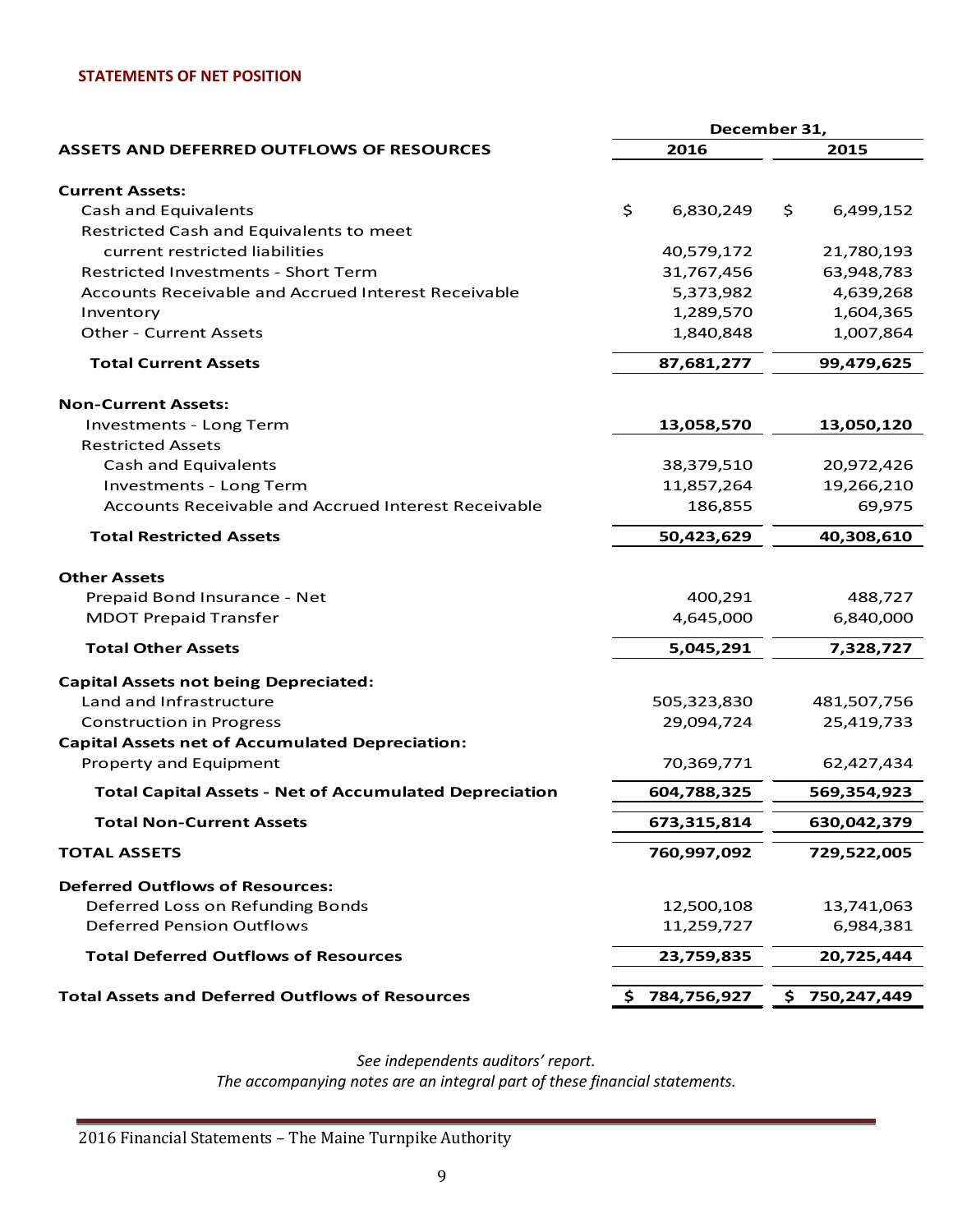#### **STATEMENTS OF NET POSITION,** *continued*

|                                                                   | December 31,      |                   |  |  |
|-------------------------------------------------------------------|-------------------|-------------------|--|--|
| LIABILITIES, DEFERRED INFLOWS OF RESOURCES AND NET POSITION       | 2016              | 2015              |  |  |
| <b>Current Liabilities Payable from Unrestricted Assets:</b>      |                   |                   |  |  |
| Accounts, Contracts and Retainage Payable                         | \$<br>4,618,261   | \$<br>3,713,701   |  |  |
| Accrued Salary, Vacation and Sick Leave Payable                   | 2,843,395         | 2,556,786         |  |  |
| <b>Unearned Fare Revenue</b>                                      | 9,585,714         | 8,767,990         |  |  |
| <b>Unearned Concession Rentals</b>                                | 285,414           | 303,819           |  |  |
| <b>Total Current Liabilities Payable from Unrestricted Assets</b> | 17,332,784        | 15,342,296        |  |  |
| <b>Current Liabilities Payable from Restricted Assets:</b>        |                   |                   |  |  |
| Accounts, Contracts and Retainage Payable                         | 7,329,503         | 5,254,418         |  |  |
| Accrued Salary, Vacation and Sick Leave Payable                   | 202,126           | 215,891           |  |  |
| <b>Bond Interest Payable</b>                                      | 8,756,083         | 9,192,321         |  |  |
| Current Portion of Revenue Bonds and Subordinated Debt Payable    | 19,830,000        | 18,700,000        |  |  |
| <b>Other Current Liabilities</b>                                  | 411,400           | 485,901           |  |  |
| <b>Total Current Liabilities Payable from Restricted Assets</b>   | 36,529,112        | 33,848,531        |  |  |
| <b>Total Current Liabilities</b>                                  | 53,861,896        |                   |  |  |
| <b>Non-current Liabilities:</b>                                   |                   |                   |  |  |
| Long-term Revenue Bonds and Subordinated Debt Payable             | 400,977,616       | 425,438,505       |  |  |
| Other Post Employment Benefits Liability                          | 19,866,253        | 18,030,253        |  |  |
| <b>Other Non-current Liabilities</b>                              | 2,330,991         | 2,054,683         |  |  |
| <b>Net Pension Liability</b>                                      | 20,031,423        |                   |  |  |
| <b>Total Non-current Liabilities</b>                              | 443,206,283       | 458,052,695       |  |  |
| <b>Total Liabilities</b>                                          | 497,068,179       | 507,243,522       |  |  |
| <b>Deferred Inflows of Resources:</b>                             |                   |                   |  |  |
| <b>Deferred Pension Inflows</b>                                   | 4,773,172         | 6,565,318         |  |  |
| <b>Total Liabilities and Deferred Inflows of Resources</b>        | 501,841,351       | 513,808,840       |  |  |
| <b>Net Position:</b>                                              |                   |                   |  |  |
| Net Investment in Capital Assets                                  | 251,533,325       | 199,594,922       |  |  |
| Restricted                                                        | 33,469,849        | 37,009,740        |  |  |
| Unrestricted (Deficit)                                            | (2,087,598)       | (166, 053)        |  |  |
| <b>Total Net Position</b><br>282,915,576                          |                   |                   |  |  |
| Total Liabilities, Deferred Inflows of Resources and Net Position | 784,756,927<br>\$ | 750,247,449<br>-S |  |  |

*See independents auditors' report. The accompanying notes are an integral part of these financial statements.*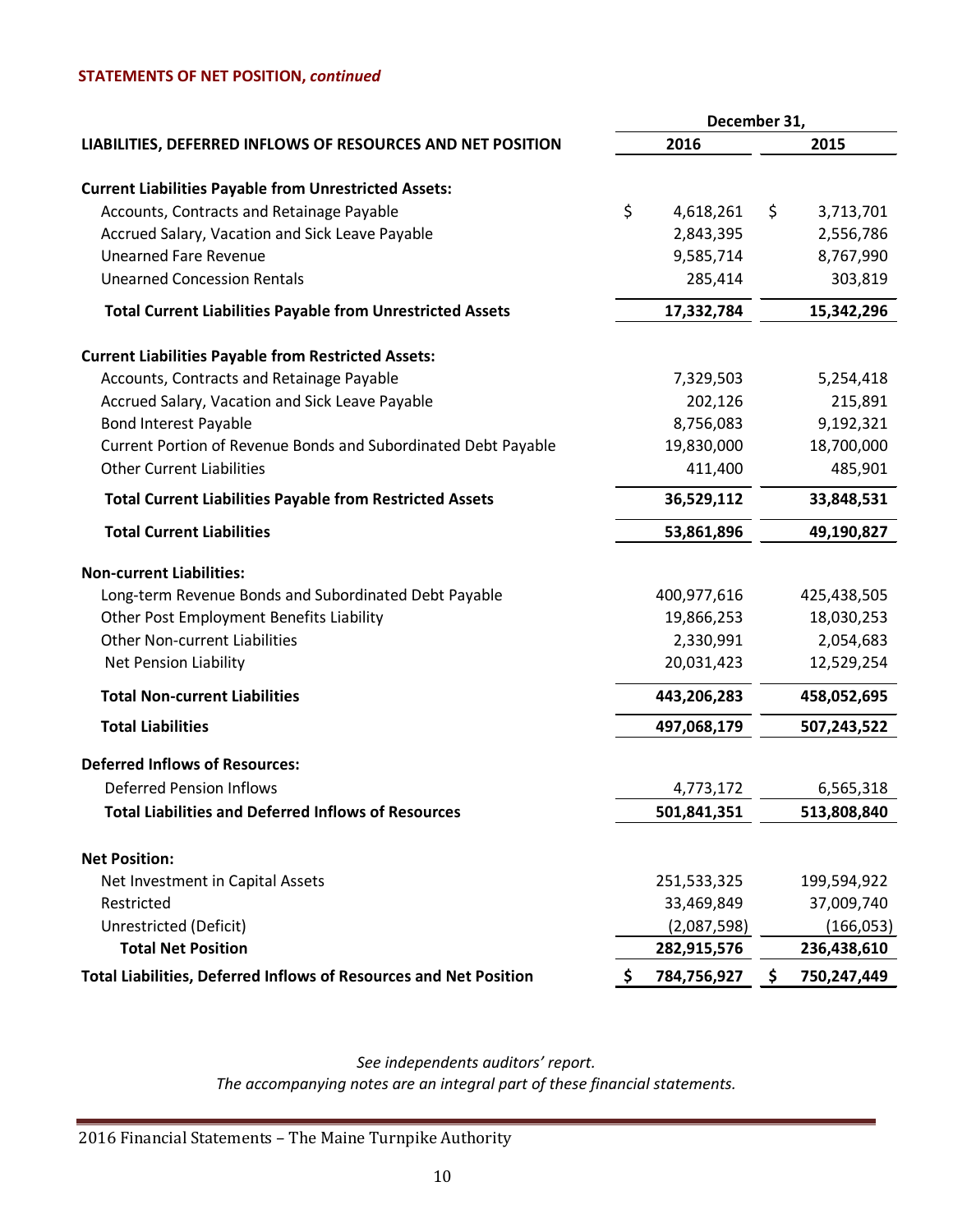#### **STATEMENTS OF REVENUES, EXPENSES AND CHANGES IN NET POSITION**

|                                               | For the Years Ended December 31, |                |    |                |  |  |
|-----------------------------------------------|----------------------------------|----------------|----|----------------|--|--|
|                                               |                                  | 2016           |    |                |  |  |
| <b>REVENUES</b>                               |                                  |                |    |                |  |  |
| <b>Operating Revenue:</b>                     |                                  |                |    |                |  |  |
| Net Fare Revenue                              | \$                               | 133,822,432    | \$ | 128,199,732    |  |  |
| <b>Concession Rentals</b>                     |                                  | 4,548,363      |    | 4,521,742      |  |  |
| Miscellaneous                                 |                                  | 1,504,164      |    | 1,257,974      |  |  |
| <b>Total Operating Revenues</b>               |                                  | 139,874,959    |    | 133,979,447    |  |  |
| Interest Income (loss)                        |                                  |                |    |                |  |  |
| Revenue Fund                                  |                                  | 152,920        |    | 780            |  |  |
| Reserve Maintenance Fund                      |                                  | 183,486        |    | 56,131         |  |  |
| <b>Improvement Account</b>                    |                                  | 20,395         |    | 26,693         |  |  |
| Interchange Account                           |                                  | 58,339         |    | 2,456          |  |  |
| Maine Department of Transportation Account    |                                  | 6,752          |    | (3, 351)       |  |  |
| <b>Total Interest Income (loss)</b>           |                                  | 421,892        |    | 82,709         |  |  |
| <b>Total Revenues</b>                         |                                  | 140,296,851    |    | 134,062,157    |  |  |
| <b>EXPENSES</b>                               |                                  |                |    |                |  |  |
| <b>Operating Expenses:</b>                    |                                  |                |    |                |  |  |
| Operations                                    |                                  | 23,786,633     |    | 22,423,909     |  |  |
| Maintenance                                   |                                  | 32,472,107     |    | 31,892,438     |  |  |
| Administration                                |                                  | 2,491,143      |    | 2,375,593      |  |  |
| Depreciation                                  |                                  | 6,368,706      |    | 5,999,129      |  |  |
| Reserve Maintenance - Preservation            |                                  | 11,070,694     |    | 14,734,645     |  |  |
| Other Expenses - Capital General Expenses     |                                  |                |    | 146            |  |  |
| <b>Total Operating Expenses</b>               |                                  | 76,189,283     |    | 77,425,860     |  |  |
| <b>Net Operating Income</b>                   |                                  | 64,107,568     |    | 56,636,296     |  |  |
| <b>Non-Operating Revenue/(Expenses):</b>      |                                  |                |    |                |  |  |
| Investment Income                             |                                  | 271,533        |    | 177,019        |  |  |
| Loss on Sale and Disposal of Capital Assets   |                                  | (1,060,230)    |    | (105, 785)     |  |  |
| Interest Expense                              |                                  | (17, 948, 403) |    | (19,069,542)   |  |  |
| <b>Bond Issuance Cost</b>                     |                                  |                |    | (1,080,632)    |  |  |
| <b>Bond Insurance Amortization</b>            |                                  | (88, 436)      |    | (90, 878)      |  |  |
| <b>Bond Premium/Discount Amortization</b>     |                                  | 4,630,889      |    | 4,566,211      |  |  |
| Deferred Loss on Refunding Amortization       |                                  | (1, 240, 955)  |    | (1, 118, 233)  |  |  |
| <b>MDOT Prepaid Transfer Amortization</b>     |                                  | (2, 195, 000)  |    | (2, 120, 000)  |  |  |
| <b>Total Non-Operating Revenue/(Expenses)</b> |                                  | (17, 630, 602) |    | (18, 841, 840) |  |  |
| <b>Change in Net Position</b>                 |                                  | 46,476,966     |    | 37,794,458     |  |  |
| Net Position at beginning of year             |                                  | 236,438,610    |    | 198,644,152    |  |  |
| Net Position at end of year                   | \$                               | 282,915,576    | \$ | 236,438,610    |  |  |

*See independents auditors' report.*

*The accompanying notes are an integral part of these financial statements.*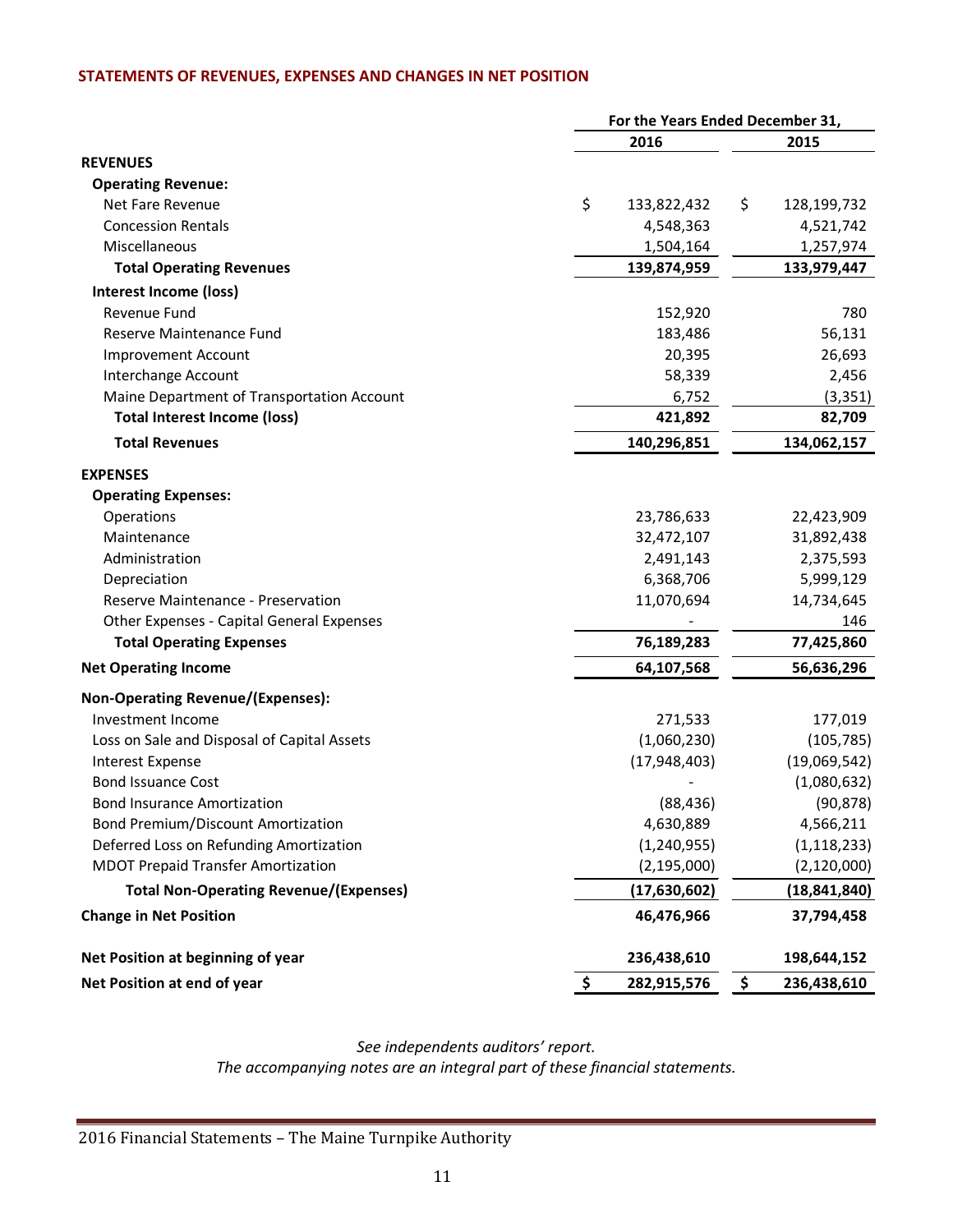#### **STATEMENTS OF CASH FLOWS**

|                                                     | For the Years Ended December 31, |                |    |                |
|-----------------------------------------------------|----------------------------------|----------------|----|----------------|
|                                                     |                                  | 2016           |    | 2015           |
| <b>Operating Activities:</b>                        |                                  |                |    |                |
| Cash Received from Tolls/Customers                  | \$                               | 169,385,514    | \$ | 162,125,725    |
| <b>Cash Payments to Suppliers</b>                   |                                  | (69,610,962)   |    | (72, 668, 882) |
| Cash Payments to Employees                          |                                  | (23, 141, 757) |    | (21, 725, 495) |
| <b>Net Cash Provided by Operating Activities</b>    |                                  | 76,632,795     |    | 67,731,348     |
| <b>Capital and Related Financing Activities:</b>    |                                  |                |    |                |
| Acquisition and Construction of Capital Assets      |                                  | (43, 148, 582) |    | (60, 919, 621) |
| Proceeds from Issuance of Refunding Revenue Bonds   |                                  |                |    | 1,080,715      |
| Payments for Bond Expenses                          |                                  |                |    | (1,080,632)    |
| Interest Paid on Revenue Bonds                      |                                  | (16, 879, 028) |    | (18, 413, 049) |
| Payment of Principal on Revenue Bonds               |                                  | (16, 505, 000) |    | (15,635,000)   |
| <b>Interest Paid on Subordinated Debt Bonds</b>     |                                  | (1,505,613)    |    | (1,480,125)    |
| Payment of Principal on Special Obligation Bonds    |                                  | (2, 195, 000)  |    | (2, 120, 000)  |
| Net Cash Used in Capital and Financing Activities   |                                  | (80, 233, 223) |    | (98, 567, 712) |
| <b>Investing Activities:</b>                        |                                  |                |    |                |
| Purchase of Investments                             |                                  | (45,610,444)   |    | (79, 714, 609) |
| Proceeds from Sales and Maturities of Investments   |                                  | 85,142,399     |    | 93,372,380     |
| <b>Interest Received</b>                            |                                  | 605,632        |    | 487,537        |
| Net Cash Provided by (Used in) Investing Activities |                                  | 40,137,587     |    | 14,145,308     |
| Net Increase (Decrease) in Cash and Equivalents     |                                  | 36,537,159     |    | (16,691,055)   |
| Cash and Equivalents at Beginning of Year           |                                  | 49,251,772     |    | 65,942,827     |
| Cash and Equivalents at End of Year                 | \$                               | 85,788,931     | \$ | 49,251,772     |
| Cash and Equivalents - Unrestricted                 | \$                               | 6,830,249      | \$ | 6,499,152      |
| Restricted Cash and Equivalents - Current           |                                  | 40,579,172     |    | 21,780,193     |
| Restricted Cash and Equivalents - Non-Current       |                                  | 38,379,510     |    | 20,972,426     |
|                                                     | \$                               | 85,788,931     | \$ | 49,251,772     |

*See independents auditors' report. The accompanying notes are an integral part of these financial statements.*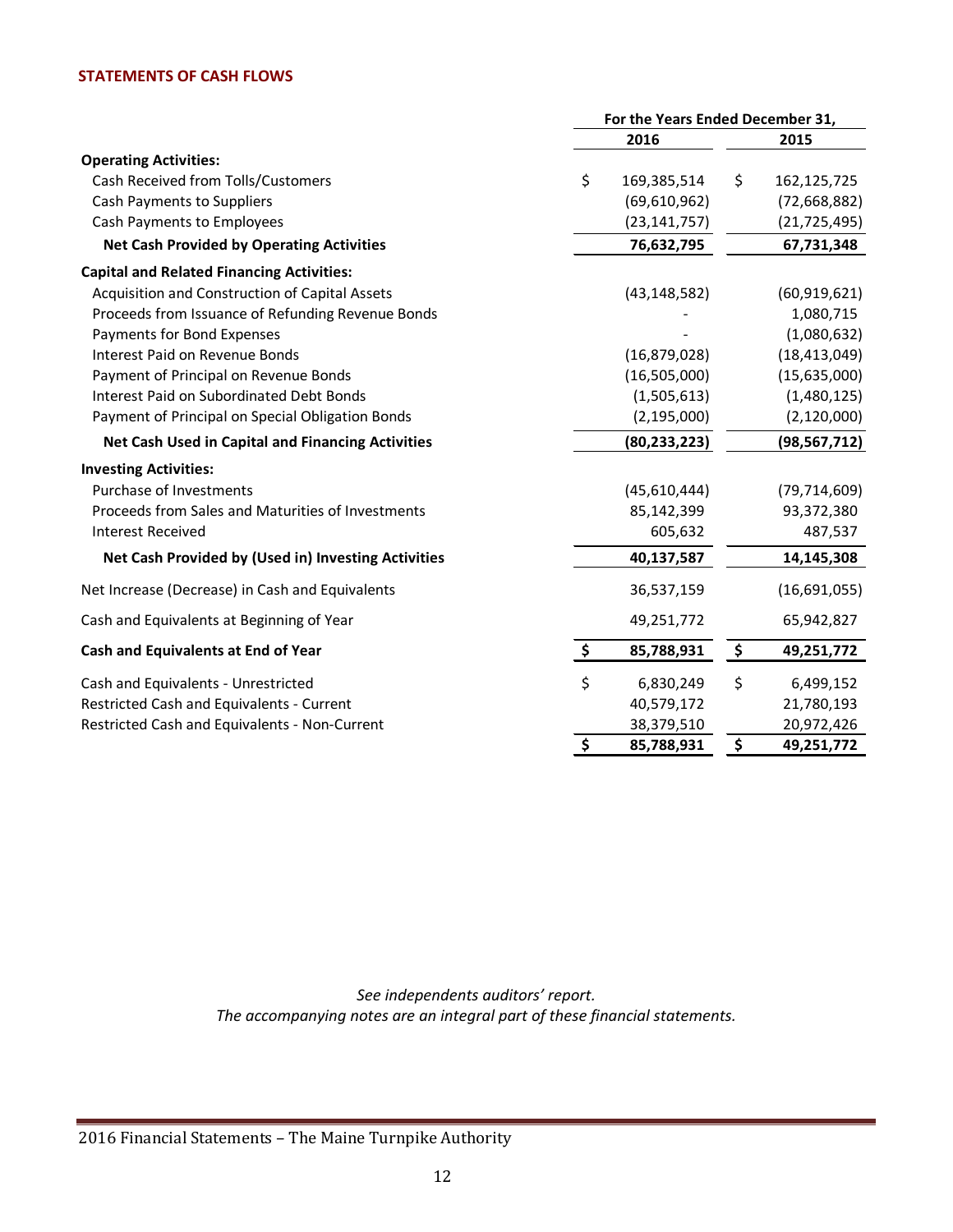# **STATEMENTS OF CASH FLOWS,** *continued*

|                                                                | For the Years Ended December 31, |            |    |            |
|----------------------------------------------------------------|----------------------------------|------------|----|------------|
|                                                                |                                  | 2016       |    | 2015       |
| Reconciliation of Net Operating Income to Net Cash Provided by |                                  |            |    |            |
| <b>Operating Activities:</b>                                   |                                  |            |    |            |
| <b>Income from Operations</b>                                  | \$                               | 64,107,568 | \$ | 56,636,297 |
| Adjustments to Reconcile Operating Income to Net Cash          |                                  |            |    |            |
| provided by Operating Activities:                              |                                  |            |    |            |
| Depreciation                                                   |                                  | 6,368,706  |    | 5,999,129  |
| Interest (Income)/Expense Included in Operating Revenue        |                                  | (421,892)  |    | (82,709)   |
| <b>Other - Capital General Expenses</b>                        |                                  |            |    | 146        |
| <b>Changes in Assets and Liabilities:</b>                      |                                  |            |    |            |
| <b>Accounts Receivable</b>                                     |                                  | (714,069)  |    | (210, 270) |
| <b>Prepaid Accounts</b>                                        |                                  | (832, 983) |    | 29,483     |
| Inventory                                                      |                                  | 314,794    |    | (778, 920) |
| Accounts, Contracts and Retainage Payable                      |                                  | 3,467,829  |    | 1,079,773  |
| <b>OPEB Valuation</b>                                          |                                  | 1,836,000  |    | 2,073,000  |
| Net Pension Liability & Deferred Inflows/Outflows              |                                  | 1,434,677  |    | 1,878,366  |
| <b>Unearned Toll &amp; Concession Revenue</b>                  |                                  | 799,320    |    | 837,321    |
| Accrued Salary, Vacation and Sick Leave Payable                |                                  | 272,845    |    | 269,733    |
| <b>Net Cash Provided by Operating Activities</b>               | Ş                                | 76,632,795 | \$ | 67,731,348 |

*See independents auditors' report. The accompanying notes are an integral part of these financial statements.*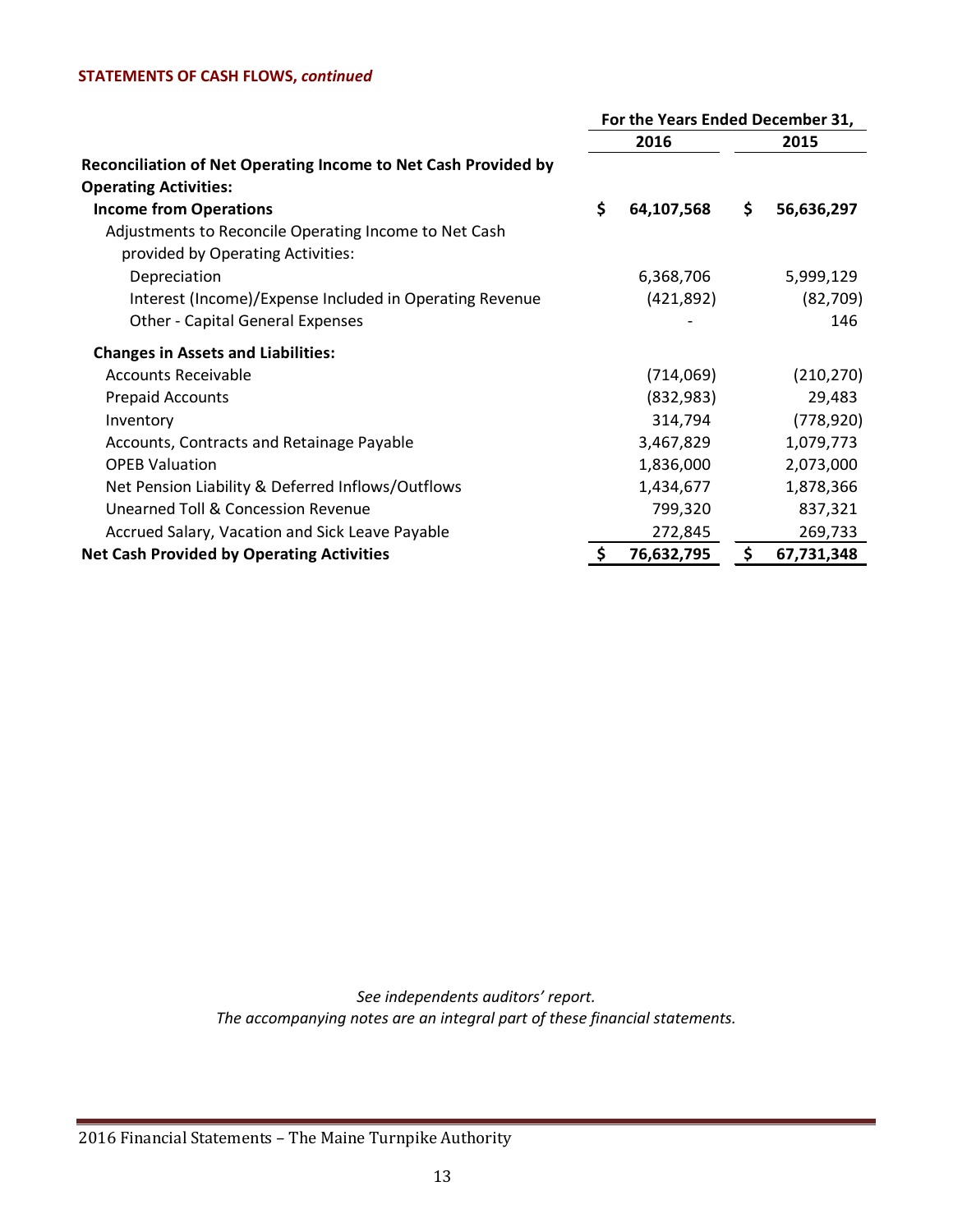**Notes to Financial Statements For the Years Ended December 31, 2016 and 2015**

#### **Note 1 – Summary of Organization and Significant Accounting Policies and Procedures**

**Reporting Entity –** The Maine Turnpike Authority (the Authority) is a body corporate and politic created by an act of the Legislature of the State of Maine, Chapter 69 of the Private and Special Laws of 1941 as amended, authorized and empowered to construct, maintain and operate a turnpike at such a location as shall be approved by the State Highway Commission and to issue turnpike revenue bonds of the Authority, payable solely from revenues of the Authority. Under the provisions of the Act, turnpike revenue bonds and interest thereon shall not be deemed debt or liability or a pledge of the faith and credit of the State of Maine.

During 1982, the Legislature of the State of Maine, Chapter 595 of the Public Laws of the State of Maine 1982, authorized an act to amend the Maine Turnpike Authority Statutes. This act states that the Maine Turnpike Authority shall continue in existence until such a time as the Legislature shall provide for termination and all outstanding indebtedness of the Authority shall be repaid or an amount sufficient to repay that indebtedness shall be set aside in trust.

For financial reporting purposes, the Authority is a stand-alone entity; there are no component units included in the accompanying financial statements. In 2012 the Authority was considered a component unit of the State of Maine, for financial reporting purposes only.

**Basis of Accounting** – The Governmental Accounting Standards Board (GASB) is the standard-setting body for governmental accounting and financial reporting. The GASB periodically updates its codification of the existing Governmental Accounting and Financial Reporting Standards which, along with subsequent GASB pronouncements (standards and interpretations), constitute GAAP for governmental units. GAAP also includes guidance from the American Institute of Certified Public Accountants in the publication entitled, State and Local Governments. The Authority prepares its financial statements on the accrual basis of accounting in accordance with accounting principles generally accepted in the United States of America for governmental proprietary funds, which are similar to those for private business enterprises. Accordingly, revenues are recorded when earned and expenses are recorded when incurred. Proprietary funds distinguish operating revenues and expenses from non-operating activity. Operating revenues arise from providing goods or services to outside parties for a fee. The intent of the governing body is that the operating costs, including administration and depreciation, of providing goods or services to the general public on a continuing basis be financed or recovered primarily through user charges. Revenues and expenses that are not derived directly from operations are reported as non-operating revenues and expenses.

**Operating Revenues and Expenses –** The Authority's operating revenues and expenses consist of revenues earned and expenses incurred relating to the operation and maintenance of its System. Operating revenues for fares are recognized as the vehicles pass through the toll system. Prepayments on account are recorded as deferred fare revenue. Concession rental income is recognized based on the terms of the rental agreements. Net fare revenue is net of credit card fees of \$2,059,916 and \$1,872,808 for 2016 and 2015, respectively.

**Non-operating revenues** – Non-operating revenues consists of the amortization of bond premiums and discounts realized on previously issued debt, investment income earned and non-operating accounts and gains or loss from the sale of capital assets.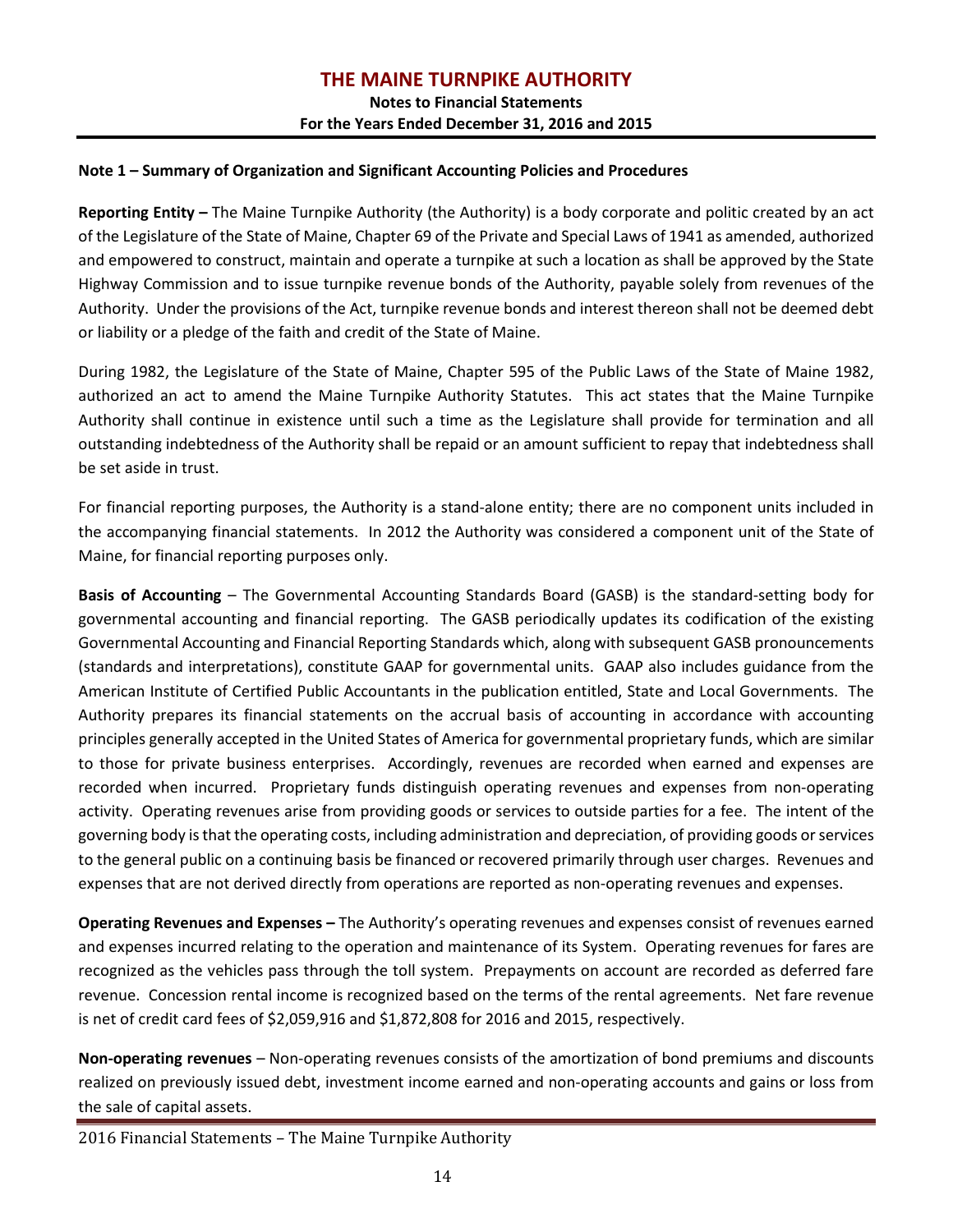#### **Note 1 – Summary of Organization and Significant Accounting Policies and Procedures,** *continued*

**Interest Income on Operating Accounts** – Interest income generated from on-going operations is included in operating revenue.

**Cash and Equivalents** – For purposes of the statements of cash flow, demand deposit accounts with commercial banks, and cash invested in short-term investments with original maturities of three months or less from the date of acquisition are considered cash equivalents.

**Investments** – Investments are carried at fair value. Accrued interest paid upon the purchase of investments is recognized as interest income in the period it is earned.

**Fair Value Measurements** - Fair value is the price that would be received to sell an asset or paid to transfer a liability in an orderly transaction between market participants at the measurement date. In determining fair value, the Authority uses various methods, including market, income and cost approaches. Based on these approaches, the Authority often utilizes certain assumptions that market participants would use in pricing the asset or liability, including assumptions about risk and/or the risks inherent in the inputs to the valuation technique. These inputs can be readily observable, market corroborated, or generally unobservable inputs. The Authority utilizes valuation techniques that maximize the use of observable inputs and minimize the use of unobservable inputs. Based on the observability of the inputs used in the valuation techniques, the Authority is required to provide the following information according to the fair value hierarchy. The fair value hierarchy ranks the quality and reliability of the information used to determine fair values. Financial assets and liabilities carried at fair value will be classified and disclosed in one of the following three categories:

- Level 1 Quoted prices for identical assets and liabilities traded in active exchange markets, such as the New York Stock Exchange.
- Level 2 Observable inputs other than Level 1 including quoted prices for similar assets or liabilities, quoted prices in less active markets, or other observable inputs that can be corroborated by observable market data.
- Level 3 Unobservable inputs supported by little or no market activity for financial instruments whose value is determined using pricing models, discounted cash flow methodologies, or similar techniques, as well as instruments for which the determination of fair value requires significant management judgment or estimation.

In determining the appropriate levels, the Authority performs a detailed analysis of the assets and liabilities. At each reporting period, all assets and liabilities for which the fair value measurement is based on significant unobservable inputs are classified as Level 3.

**Accounts Receivable** – Accounts receivable consists primarily of toll revenues due from commercial accounts and other tolling agencies. The Authority obtains surety bonds to cover commercial accounts receivable. Management believes that all accounts receivable as of December 31, 2016 and 2015 are fully collectable. Therefore, no allowance for doubtful accounts was recorded.

<sup>2016</sup> Financial Statements – The Maine Turnpike Authority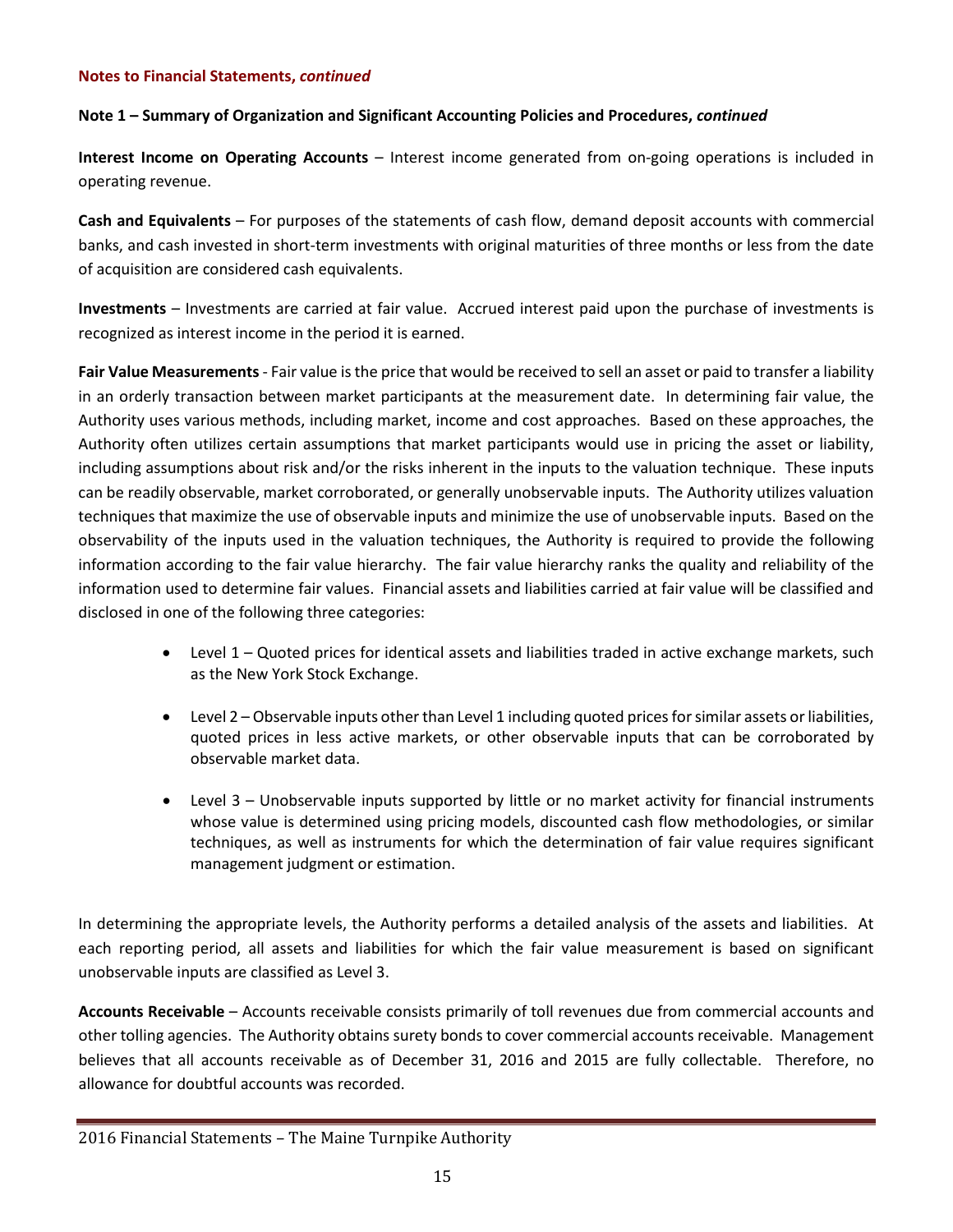#### **Note 1 – Summary of Organization and Significant Accounting Policies and Procedures,** *continued*

**Inventory –** Inventory consists of both EZ Pass transponders and salt. The EZ Pass transponders will be sold to customers and are valued using the First-In First-Out (FIFO) method. Salt, to be used in operations is valued using a weighted average method. Both the EZ Pass Transponders and salt are carried at the lower of cost or market.

**Other Assets –** Expenses that benefit more than one reporting period are charged to Prepaid Expenses and expensed over its service period. Examples include insurance premiums, software site licenses and service contracts. In 1996 the Authority issued the Series 1996 special obligation bonds to fund various projects for the MaineDOT. The proceeds were recorded as a prepaid expense and are being amortized over the life of the debt service of the bonds. The bonds were refunded in 1998 and again in 2008. The prepaid expense will be fully amortized in 2018.

**Restricted Assets –** Restricted assets of the Authority represent bond proceeds designated for construction, and other monies required to be restricted for debt service, operations, maintenance, renewal and replacement.

**Capital Assets –** All capital assets are recorded on the balance sheet at historical cost. Capital assets are included in one of the following categories: Infrastructure; Land and Land Improvements; Buildings; Vehicles; Toll System; Computer and Other Equipment; Intangible Assets; and Construction in Progress.

Costs to acquire additional capital assets, and to replace existing assets or otherwise prolong their useful lives, are capitalized for toll equipment, buildings, toll facilities, other related costs and furniture and equipment. The Authority has elected to use the modified approach to infrastructure reporting. This means that, in lieu of reporting depreciation on infrastructure, the Authority reports as preservation expense the costs associated with maintaining the existing road in good condition. Infrastructure assets include roads, bridges, interchanges, tunnels, right of way, drainage, guardrails, and lighting systems associated with the road.

Depreciation of toll equipment, buildings, toll facilities, other related costs, signs, software and furniture and equipment is computed using the straight-line method, using the full-month convention, over the estimated useful lives of the assets as follows:

| <b>Building</b>                      | $30 - 50$ years |
|--------------------------------------|-----------------|
| <b>Building Improvements</b>         | $15 - 20$ years |
| Land Improvements (exhaustible)      | 15 years        |
| <b>Toll Equipment</b>                | $5 - 10$ years  |
| <b>Furniture and Fixtures</b>        | $5 - 15$ years  |
| Software                             | $3 - 10$ years  |
| Computers, Printers and IT Equipment | $3 - 5$ years   |
| Other Equipment (incl. Vehicles)     | $5 - 20$ years  |
|                                      |                 |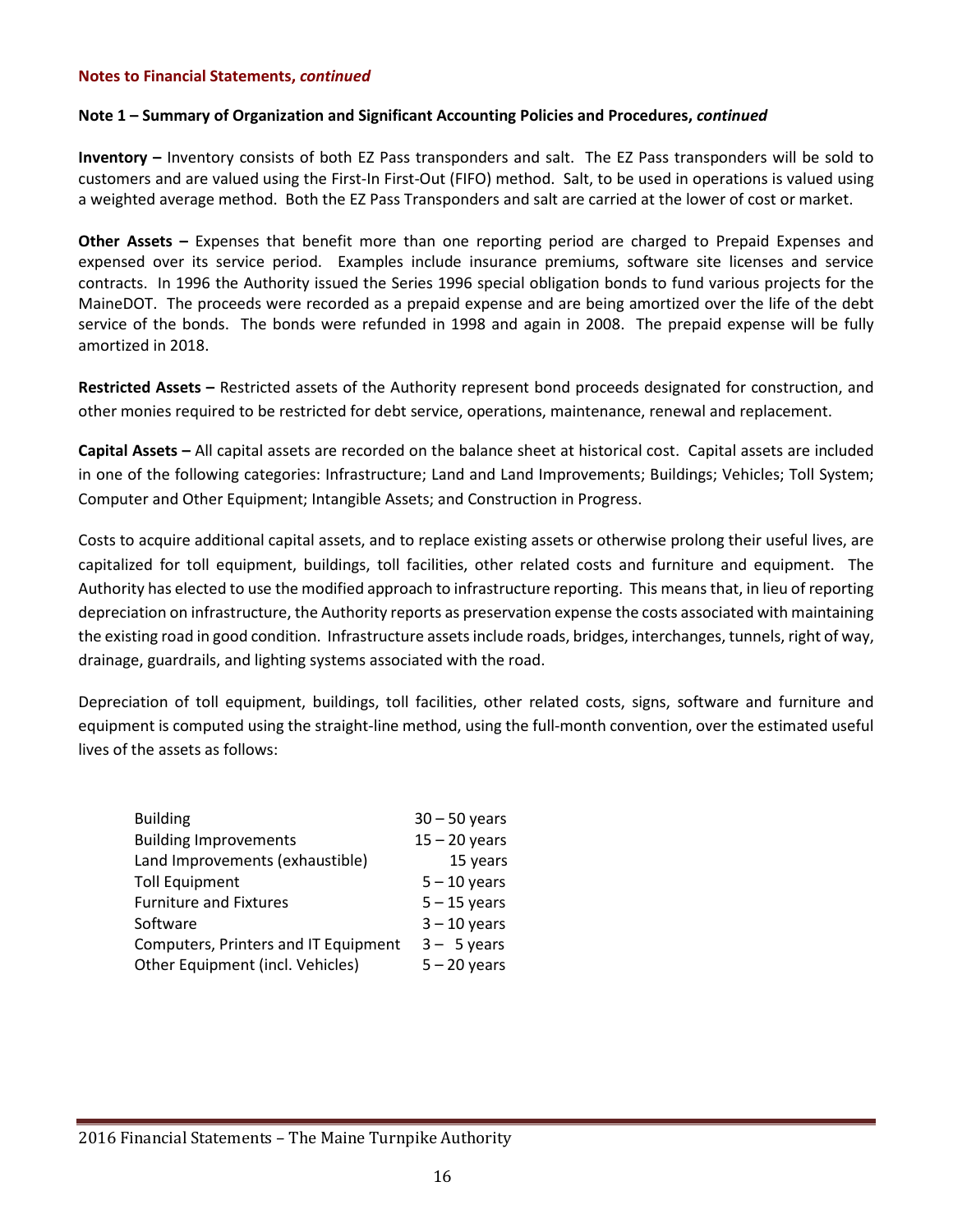#### **Note 1 – Summary of Organization and Significant Accounting Policies and Procedures,** *continued*

The following minimum capitalization thresholds for capitalizing fixed assets are as follows:

| Land and Improvements (non-exhaustible) | S           |           |
|-----------------------------------------|-------------|-----------|
| Land Improvements (exhaustible)         |             | 5,000     |
| <b>Buildings and Improvements</b>       |             | \$25,000  |
| Machinery/Equipment/Vehicles            | S.          | 5,000     |
| Computers, Printers & IT Equipment      | S           | 5,000     |
| Software                                | $\varsigma$ | 10,000    |
| Infrastructure                          |             | \$100,000 |

Under the modified approach, infrastructure assets are considered to be "indefinite lived" assets; that is, the assets themselves will last indefinitely and are, therefore, not depreciated. Costs related to maintenance, renewal and replacement for these assets are not capitalized, but instead are considered to be period costs and are included in preservation expense.

Construction in Progress represents costs incurred by the Authority for in-process activities designed to expand, replace, or extend the lives of existing property and equipment.

**Retainage Payable –** Retainage payable represents amounts billed to the Authority by contractors for which payment is not due pursuant to retained percentage provisions in construction contracts until substantial completion of performance by contractor and acceptance by the Authority.

**Accrued Vacation and Sick Leave Payable –** Accrued vacation and sick leave payable includes accumulated vacation pay and vested sick pay.

**Accrued Salaries Payable –** Accrued salaries payable includes salary and wage expense incurred at the end of the period but not paid until the following period, which amounted to \$526,164 and \$325,972 for the years ended December 31, 2016 and 2015, respectively, and are included on the statement of net position under Accrued Salary, Vacation and Sick Leave Payable.

**Unearned Toll Revenue –** The Authority offers a prepaid balance program which allows patrons to carry a balance on their account for future toll expenses. This balance is reduced by each trip through the tolls and can be increased by the patron at any time. The Authority offers a Volume Discount Plan for passenger vehicles for which revenue is earned based on the vehicle passing through the toll system. Any amount remaining in the patrons account is accounted for as unearned revenue.

**Bond Premium, Discount and Issuance Costs –** Bond premiums and discounts associated with the issuance of bonds are amortized using the effective interest rate method over the life of the bonds. Bond issuance costs such as bond insurance are amortized using the straight-line method over the life of the bonds. Other bond issuance costs, such as consulting, legal and underwriter fees are expensed in the period they are incurred.

**Refunded Bonds –** The Authority defeased certain bonds in 2004, 2005, 2008, 2012, 2014 and 2015 by placing cash received from the advanced refunding into an irrevocable escrow account to provide for all future debt service payments on the defeased bonds. Accordingly, the trust account assets and the liability for the defeased bonds are not included in the Authority's balance sheets.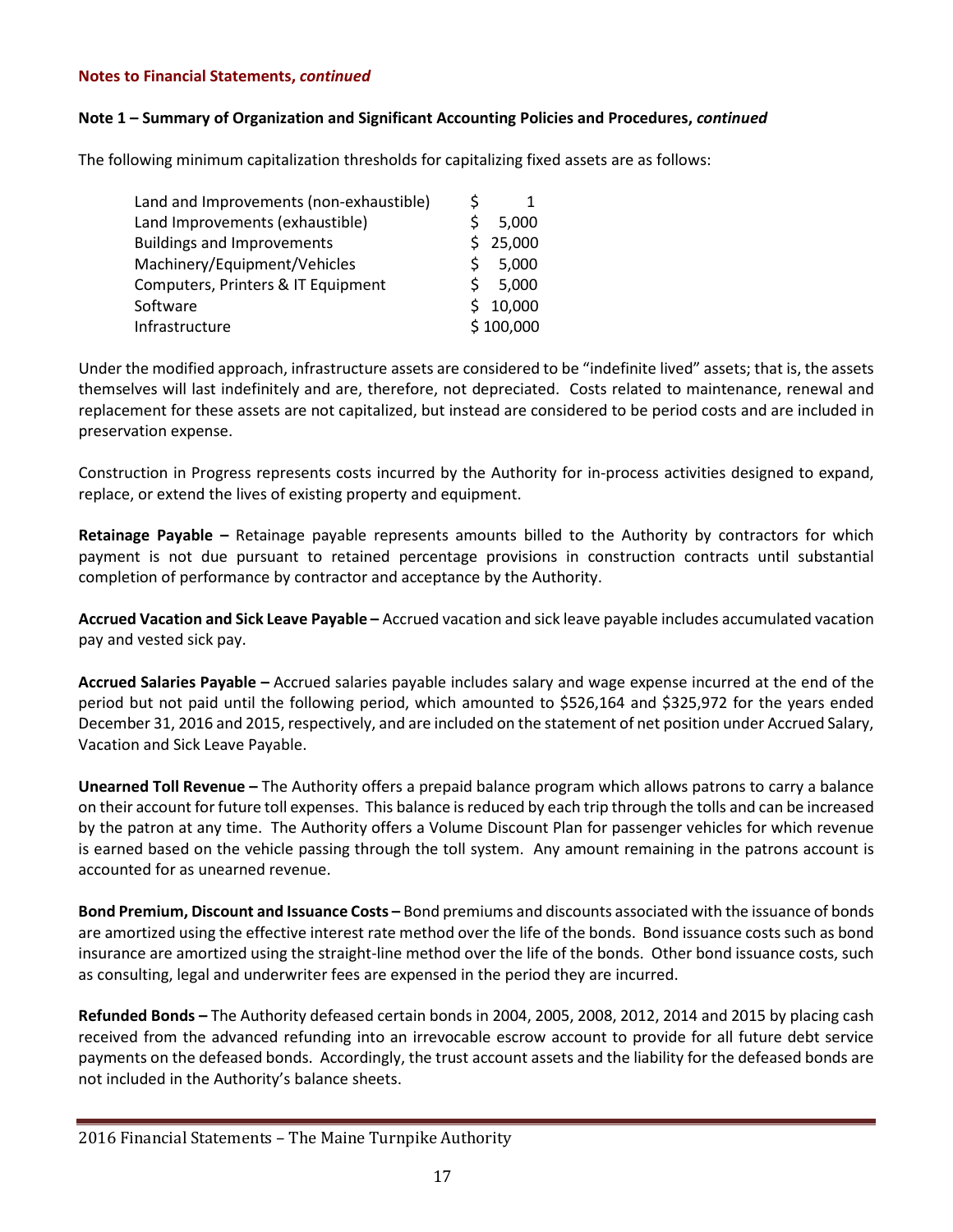#### **Note 1 – Summary of Organization and Significant Accounting Policies and Procedures,** *continued*

**Deferred Outflows of Resources -** In addition to assets, the statement of net position will sometimes report a separate section for *deferred outflows of resources*. This separate financial statement element, *deferred outflows of resources*, represents a consumption of net position that apples to a future period(s) and so will not be recognized as an outflow of resources (expense) until then. The Authority has two items that qualifies for reporting in this category. The first is a deferred charge on refunding results from the difference in the carrying value of refunded debt and its reacquisition price. This amount is deferred and amortized over the shorter of the life of the refunded or refunding debt. The second deferred charge relates to recognition of the net pension liability and can include: the differences between expected and actual experience, change in assumptions, the net difference between projected and actual earnings on pension plan investments, and changes between the Authority's contributions and proportionate share of contributions, and also Authority contributions subsequent to the measurement date.

**Deferred Inflows of Resources -** In addition to liabilities, the statement of net position will sometimes report a separate section for *deferred inflows of resources.* This separate financial statement element, *deferred inflows of resources*, represents an acquisition of net position that applies to a future period(s) and so will not be recognized as an inflow of resources (revenue) until that time. The deferred inflows of resources recognized on the statement of net position and balance sheet relate to the net pension liability, which include the net difference between projected and actual earnings on pension plan investments and changes in proportion and differences between the Authority's contributions.

**Use of Estimates –** The preparation of basic financial statements in conformity with generally accepted accounting principles requires management to make estimates and assumptions that affect the reported amounts of assets and liabilities and disclosure for contingent assets and liabilities at the date of the basic financial statements, and reported amounts of the revenues and expenditures/expenses during the fiscal year. Actual results could vary from estimates that were used.

**Use of Restricted/Unrestricted Net Position –** When an expense is incurred for purposes for which both restricted and unrestricted assets are available, the Authority's policy is to apply restricted net position first.

**Recent Accounting Pronouncements –** In February 2015, the GASB issued GASB Statement No. 72, *Fair Value Measurement and Application.* This statement addresses the measurement of investments at fair value using consistent definition and valuation techniques and expands fair value disclosures in the financial statements and was adopted by the Authority as of December 31, 2016. The adoption of this statement is disclosed in Note 2.

In June 2015, the GASB issued GASB Statement No. 75, Accounting and Financial Reporting for Postemployment Benefit Plan Other Than Pension Plans (OPEB). This statement improves accounting and financial reporting for OPEB. This statement replaces GASB Statement No. 45 and establishes standards for recognizing and measuring liabilities, deferred outflows of resources, deferred inflows of resources, and expense. The new statement is effective for periods beginning after June 15, 2017.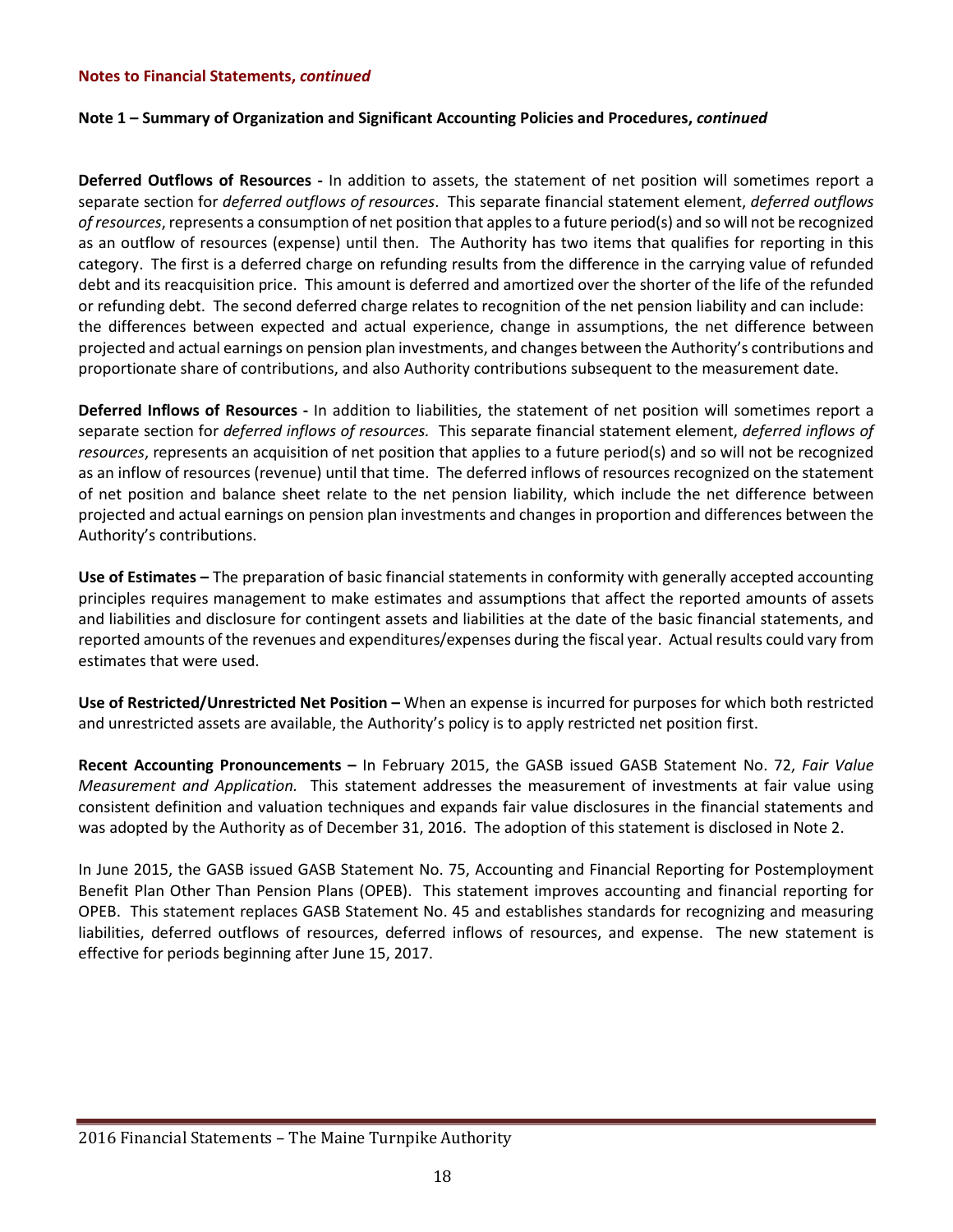#### **Note 2 – Deposits and Investments**

#### *Deposits*

*Custodial Credit Risk-Authority Deposits:* For deposits, custodial credit risk is the risk that in the event of a bank failure, the Authority's deposits may not be returned to it. As of December 31, 2016, the Authority reported deposits of \$351,909 with a bank balance of \$921,126. The entire balance of \$921,126 was covered by the F.D.I.C. (\$495,921) or by additional insurance purchased on behalf of the Authority by the respective banking institutions (\$425,205). As of December 31, 2015, the Authority reported deposits of \$338,896 with a bank balance of \$530,020. The entire balance of \$530,020 was covered by the F.D.I.C. (\$489,905) or by additional insurance purchased on behalf of the Authority by the respective banking institutions (\$40,115).

#### *Investments*

At December 31, 2016, the Authority had the following investments and maturities:

|                                    | <b>Fair Value</b> | Less Than 1 Year | 1-5 Years                |      | <b>More Than 5 Years</b> |
|------------------------------------|-------------------|------------------|--------------------------|------|--------------------------|
| Money Market                       | 23,402,847        | 23,402,847       |                          | $-5$ |                          |
| U.S. Government Securities         | 6,408,983         | 6,408,983        |                          |      |                          |
| U.S. Government Obligations        | 33,280,440        | 6,015,060        | 27,265,380               |      |                          |
| Federated Treasury Obligation Fund | 79,028,042        | 79,028,042       | $\overline{\phantom{0}}$ |      | $\overline{\phantom{0}}$ |
| <b>Total Investments</b>           | 142,120,312       | 114,854,932      | 27,265,380               |      |                          |

At December 31, 2015, the Authority had the following investments and maturities:

|                                    | <b>Fair Value</b> |               | Less Than 1 Year |  | 1-5 Years  | <b>More Than 5 Years</b> |  |
|------------------------------------|-------------------|---------------|------------------|--|------------|--------------------------|--|
|                                    |                   |               |                  |  |            |                          |  |
| Money Market                       |                   | 59,475,780 \$ | 59,475,780 \$    |  |            | - \$                     |  |
| U.S. Government Securities         |                   | 6,089,941     | 6,089,941        |  |            |                          |  |
| U.S. Government Obligations        |                   | 36,789,331    | 3,463,421        |  | 33,325,910 |                          |  |
| Federated Treasury Obligation Fund |                   | 42,822,935    | 42,822,935       |  |            |                          |  |
| <b>Total Investments</b>           |                   | 145,177,987   | 111,852,077      |  | 33,325,910 |                          |  |

Deposits and investments are as follows:

|                                       | 2016        | 2015        |
|---------------------------------------|-------------|-------------|
| <b>Deposits</b>                       | 351.909     | 338,896     |
| Investment                            | 142,120,312 | 145,177,987 |
| <b>Total Deposits and Investments</b> | 142,472,221 | 145,516,883 |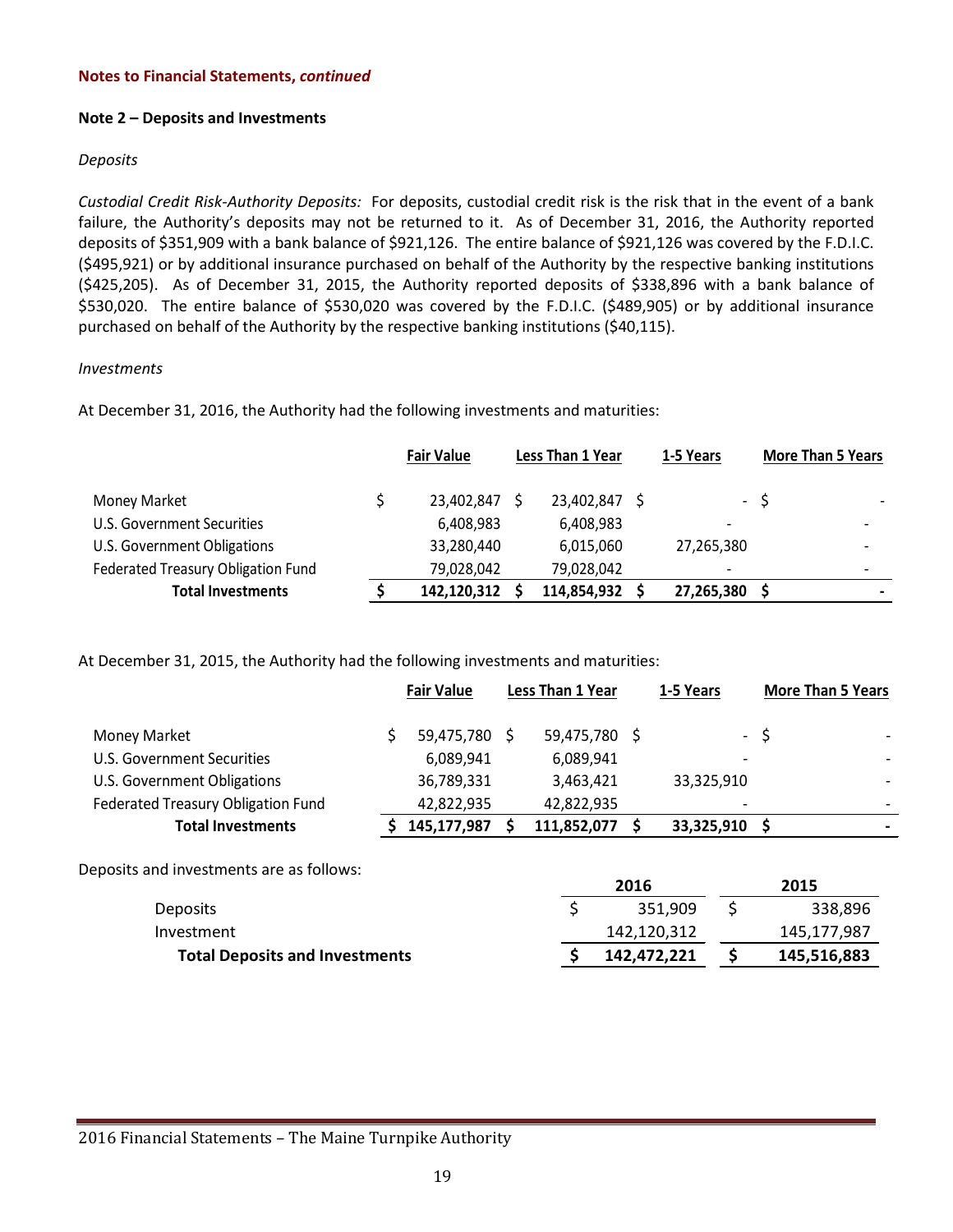#### **Note 2 – Deposits and Investments,** *continued*

Deposits and investments have been reported as follows in the financial statements:

|                                                    | 2016            | 2015        |
|----------------------------------------------------|-----------------|-------------|
| Cash and Equivalents                               | \$<br>6,830,249 | 6,499,152   |
| <b>Current Restricted Cash and Equivalents</b>     | 40,579,172      | 21,780,193  |
| Noncurrent Restricted Cash and Equivalents         | 38,379,510      | 20,972,426  |
| <b>Current Restricted Investments - Short Term</b> | 31,767,456      | 63,948,783  |
| Investments - Long Term                            | 13,058,570      | 13,050,120  |
| Restricted Investments - Long Term                 | 11,857,264      | 19,266,210  |
| <b>Total Deposits and Investments</b>              | 142,472,221     | 145,516,883 |

*Fair Value*

Fair Values of Assets measured on a recurring basis at December 31 are as follows:

|                                     | <b>Total</b> | Level 1    | Level 2                  | Level 3 |
|-------------------------------------|--------------|------------|--------------------------|---------|
| December 31, 2016                   |              |            |                          |         |
| Cash Equivalents                    | 351,909      | 351,909    | $\overline{\phantom{a}}$ |         |
| <b>Money Market</b>                 | 23,402,847   | 23,402,847 | $\overline{\phantom{a}}$ |         |
| <b>U.S. Government Securities</b>   | 6,408,983    | 6,408,983  | $\overline{\phantom{a}}$ |         |
| U.S. Government Obligations         | 33,280,440   | 33,280,440 | $\overline{\phantom{a}}$ |         |
| Federated Treasury Obligations Fund | 79,028,042   |            | 79,028,042               |         |
|                                     | 142,472,221  | 63,444,179 | 79,028,042               | -S      |

|                                     | <b>Total</b> | Level 1       | Level 2                  | Level 3 |
|-------------------------------------|--------------|---------------|--------------------------|---------|
| December 31, 2015                   |              |               |                          |         |
| Cash Equivalents                    | 338,896      | 338,896       | -                        |         |
| Money Market                        | 59,475,780   | 59,475,780    |                          |         |
| U.S. Government Securities          | 6,089,941    | 6,089,941     | $\overline{\phantom{a}}$ |         |
| U.S. Government Obligations         | 36,789,331   | 36,789,331    |                          |         |
| Federated Treasury Obligations Fund | 42,822,935   |               | 42,822,935               | -       |
|                                     | 145,516,883  | \$102,693,948 | 42,822,935               |         |

There were no assets classified Level 3 as of December 31, 2016 or December 31, 2015.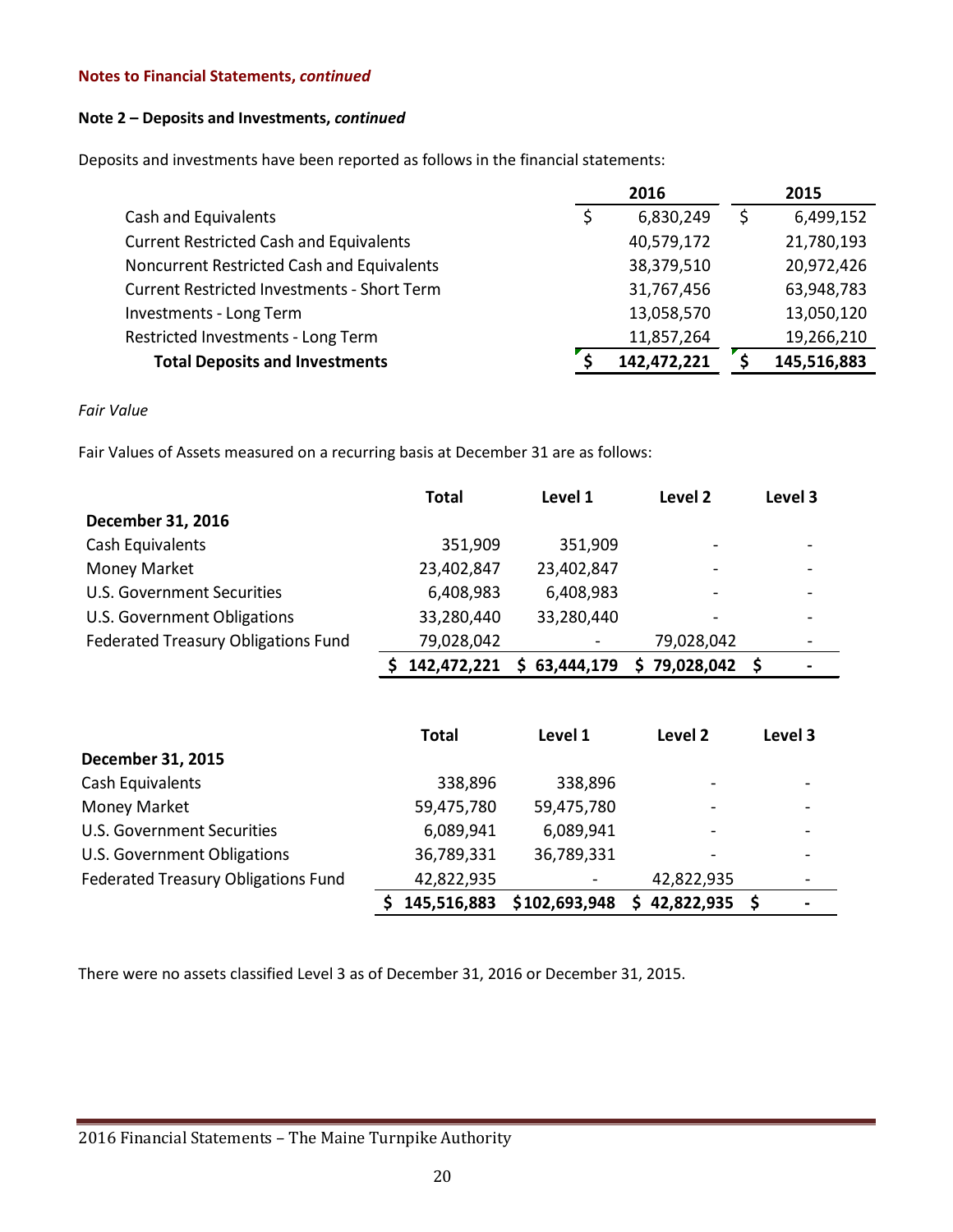#### **Note 2 – Deposits and Investments,** *continued*

*Interest Rate Risk:* The Authority's policy for investment rate risk is as follows: Portfolio maturities will provide for stability of income and reasonable liquidity; liquidity will be assured through practices ensuring that the next disbursement date is covered through maturities to be staggered to avoid undue concentration in a specific maturity sector.

Maturities selected will provide investments or marketable securities which can be sold to raise cash in a day's notice without loss of principal; and, risks of market price volatility will be controlled through maturity diversification such that aggregate price losses on instruments with maturities exceeding one year shall not be greater than coupon interest on investment income received from the balance of the portfolio.

*Credit Risk:* Maine statutes authorize the Authority to invest in obligations of the U.S. Treasury and U.S. agencies and repurchase agreements. The Authority does not have a formal policy related to credit rate risk. The Federal Treasury Obligations fund is rated AAAm by Standard & Poors.

*Custodial credit risk: investments –* For investments, this is the risk that in the event of failure of the counterparty, the Authority will not be able to recover the value of its investments or collateral securities that are in possession of an outside party. The Authority is authorized to invest in: obligations of the U.S. government and its agencies provided they are full faith and credit obligations fully insured or collateralized certificates of deposit at commercial banks and savings and loan associations, repurchase agreements collateralized by U.S. Treasury or Agency securities; and money market mutual funds whose portfolios consist of government securities.

The Authority's investment policy is to attain a market rate of return considered reasonable under generally accepted market principles throughout budgetary and economic cycles while preserving and protecting capital in the overall portfolio thus ensuring prudent use of public funds and preservation of the public's trust. The standard of prudence to be used by investment officials shall be the "prudent investor" standard and shall be applied in the context of managing the overall portfolio. All security transactions, including collateral for repurchase agreements, entered into by the MTA shall be conducted on a "delivery vs. payment" basis. Securities will be held by a third party custodian, or Trust Department designated by the Executive Director, CFO, or Director of Finance and evidenced by safekeeping receipts.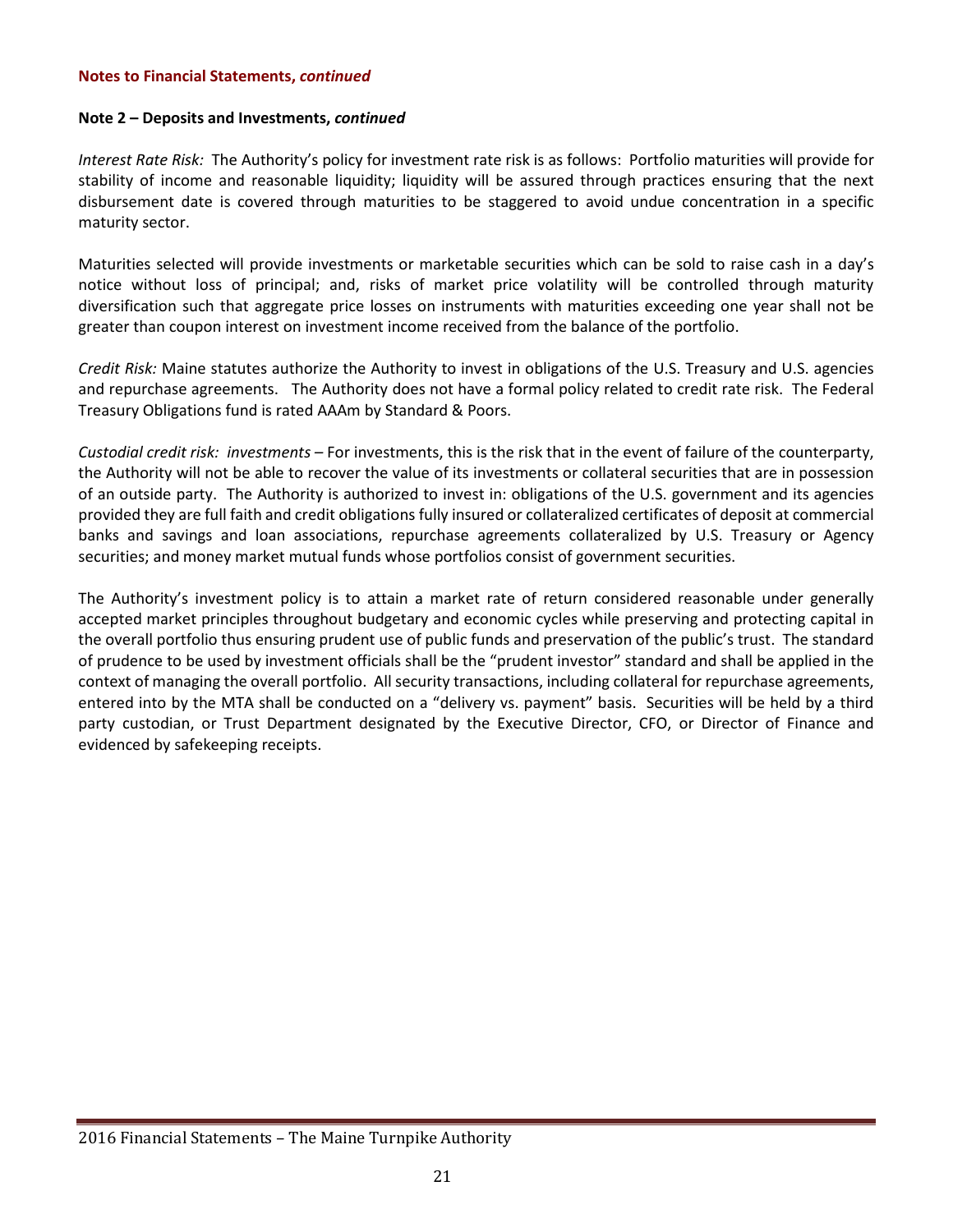# **Note 3 – Capital Assets**

A Summary of changes to capital assets for the year ended December 31, 2016 is as follows:

|                                                        |   | <b>Balance</b> |                          |                          |                                | <b>Balance</b> |
|--------------------------------------------------------|---|----------------|--------------------------|--------------------------|--------------------------------|----------------|
|                                                        |   | 12/31/2015     | <b>Additions</b>         | <b>Transfers</b>         | <b>Disposals</b>               | 12/31/2016     |
| <b>Capitalized Assets Not Being Depreciated (cost)</b> |   |                |                          |                          |                                |                |
| Land                                                   | Ś | 41,388,232     | 912,772                  | 3,985,028                | -S<br>$\overline{\phantom{a}}$ | 46,286,032     |
| Infrastructure                                         |   | 440,119,523    |                          | 19,789,766               | (871, 492)                     | 459,037,798    |
| <b>Construction in Progress</b>                        |   | 25,419,732     | 40,444,051               | (36,769,060)             |                                | 29,094,724     |
| <b>Total Capital Assets Not Being Depreciated</b>      |   | 506,927,487    | 41,356,823               | (12,994,266)             | (871, 492)                     | 534,418,554    |
| <b>Capitalized Assets Being Depreciated (cost)</b>     |   |                |                          |                          |                                |                |
| Land Improvements (exhaustible)                        |   | 12,611,611     | $\overline{\phantom{a}}$ | 1,235,214                | (184, 384)                     | 13,662,441     |
| <b>Buildings</b>                                       |   | 65,872,489     |                          | 2,599,071                | (317, 361)                     | 68,154,199     |
| Machinery and Equipment                                |   | 61,227,202     | 1,626,986                | 9,159,981                | (1,959,396)                    | 70,054,773     |
| <b>Total Capital Assets Being Depreciated</b>          |   | 139,711,302    | 1,626,986                | 12,994,266               | (2,461,141)                    | 151,871,413    |
| Less Accumulated Depreciation for:                     |   |                |                          |                          |                                |                |
| Land Improvements (exhaustible)                        |   | (7,574,562)    | (503, 267)               | $\overline{\phantom{a}}$ | 184,384                        | (7,893,445)    |
| <b>Buildings</b>                                       |   | (25, 517, 782) | (2, 183, 460)            | $\overline{\phantom{a}}$ | 284,743                        | (27, 416, 499) |
| Machinery and Equipment                                |   | (44,191,525)   | (3,681,979)              | $\sim$                   | 1,681,805                      | (46,191,698)   |
| <b>Total Accumulated Depreciation</b>                  |   | (77,283,869)   | (6,368,706)              | $\blacksquare$           | 2,150,932                      | (81,501,642)   |
| <b>Total Capital Assets Being Depreciated, net</b>     |   | 62,427,432     | (4,741,720)              | 12,994,266               | (310, 208)                     | 70,369,771     |
| <b>Total Capital Assets</b>                            |   | 569,354,923    | 36,615,103               |                          | (1, 181, 700)<br>S             | 604,788,325    |

A Summary of changes to capital assets for the year ended December 31, 2015 is as follows:

|                                                        | <b>Balance</b>  |                  |                  |                  | <b>Balance</b> |
|--------------------------------------------------------|-----------------|------------------|------------------|------------------|----------------|
|                                                        | 12/31/2014      | <b>Additions</b> | <b>Transfers</b> | <b>Disposals</b> | 12/31/2015     |
| <b>Capitalized Assets Not Being Depreciated (cost)</b> |                 |                  |                  |                  |                |
| Land                                                   | Ś<br>39,407,303 | 42,099           | 2,065,330        | $(126,500)$ \$   | 41,388,232     |
| Infrastructure                                         | 399,695,000     |                  | 40,537,282       | (112, 759)       | 440,119,523    |
| <b>Construction in Progress</b>                        | 13,020,960      | 59,214,416       | (46, 815, 644)   |                  | 25,419,732     |
| <b>Total Capital Assets Not Being Depreciated</b>      | 452,123,263     | 59,256,515       | (4, 213, 031)    | (239, 259)       | 506,927,487    |
| <b>Capitalized Assets Being Depreciated (cost)</b>     |                 |                  |                  |                  |                |
| Land Improvements (exhaustible)                        | 11,538,731      |                  | 1,072,880        |                  | 12,611,611     |
| <b>Buildings</b>                                       | 65,806,026      |                  | 66,463           |                  | 65,872,489     |
| Machinery and Equipment                                | 56,503,171      | 2,318,041        | 3,073,688        | (667, 698)       | 61,227,202     |
| <b>Total Capital Assets Being Depreciated</b>          | 133,847,928     | 2,318,041        | 4,213,031        | (667, 698)       | 139,711,302    |
| <b>Less Accumulated Depreciation for:</b>              |                 |                  |                  |                  |                |
| Land Improvements (exhaustible)                        | (7, 170, 876)   | (403, 686)       |                  |                  | (7,574,562)    |
| <b>Buildings</b>                                       | (23,380,802)    | (2, 136, 980)    |                  |                  | (25,517,782)   |
| Machinery and Equipment                                | (41,394,484)    | (3,458,463)      | ٠                | 661,422          | (44,191,525)   |
| <b>Total Accumulated Depreciation</b>                  | (71, 946, 162)  | (5,999,129)      | ۰                | 661,422          | (77, 283, 869) |
| <b>Total Capital Assets Being Depreciated, net</b>     | 61,901,766      | (3,681,088)      | 4,213,031        | (6, 276)         | 62,427,432     |
| <b>Total Capital Assets</b>                            | 514,025,030     | 55,575,427       |                  | (245,535) \$     | 569,354,923    |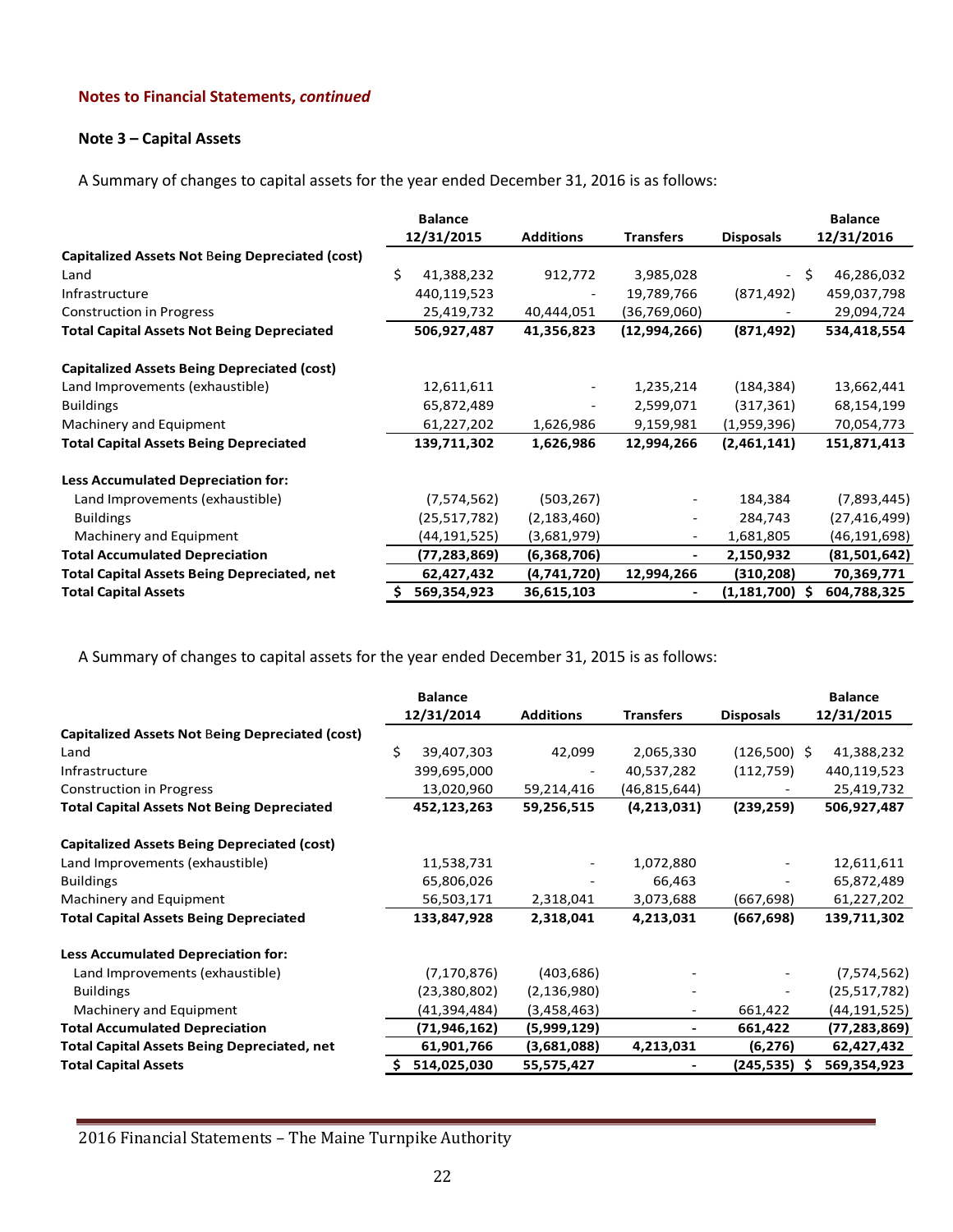#### **Note 4 – Letter of Credit**

The Authority has a \$20 million letter of credit with Bangor Savings Bank which expires on December 31, 2017. It is secured under the General Resolution solely by the Authority's Revenues (as defined therein) on a subordinated basis to the Authority's outstanding bonds and additional bonds to be issued on a senior basis, all in accordance with the Resolution. There was no outstanding balance on the letter of credit as of December 31, 2016 and 2015.

#### **Note 5 – Net Position**

Net position represents the difference between assets, deferred outflows of resources, liabilities and deferred inflows of resources. Net investment in capital assets, consists of capital assets, net of accumulated depreciation, reduced by the outstanding balances of bonds and adding back any unspent proceeds. Net position is reported as restricted when there are limitations imposed on their use either through the enabling legislations or through external restrictions imposed by creditors, grantors or laws or regulations of other governments. The Authority's net investment in capital assets was calculated as follows:

|                                               | <b>Years Ended December 31,</b> |                 |  |                |  |
|-----------------------------------------------|---------------------------------|-----------------|--|----------------|--|
|                                               | 2016                            |                 |  | 2015           |  |
| Capital Assets                                |                                 | 686,289,967     |  | 646,638,792    |  |
| <b>Accumulated Depreciation</b>               |                                 | (81,501,642)    |  | (77, 283, 870) |  |
| Bonds Payable                                 |                                 | (353, 255, 000) |  | (369,760,000)  |  |
| <b>Total Net Investment In Capital Assets</b> |                                 | 251,533,325     |  | 199,594,922    |  |

#### **Note 6 – Long-term Debt**

#### **Revenue Bonds Payable**

The Authority issues revenue bonds from time to time for the purpose of financing capital improvements and new projects. As of December 31, 2016, the Authority had the following outstanding bonds:

- \$115,050,000 of Series 2004 Revenue Bonds, issued in October 2004, to pay a portion of the costs of various turnpike projects and to advance refund a portion of the principal amount of the Series 1994, 1997 and 2000 bonds.
- \$50,000,000 of Series 2007 Revenue Bonds, issued in September 2007, to pay a portion of the costs of various turnpike projects.
- \$45,885,000 of Series 2008 Refunding Revenue Bonds, issued in May 2008, to advance refund principal amounts of the Series 1998 Refunding Bonds, which was called in July 2008.
- \$50,000,000 of Series 2009 Revenue Bonds, issued in February 2009, to pay a portion of the costs of various turnpike projects, interest only until 2014.
- \$68,990,000 of Series 2012A Revenue Bonds, issued in March 2012, to pay a portion of the costs of various turnpike projects.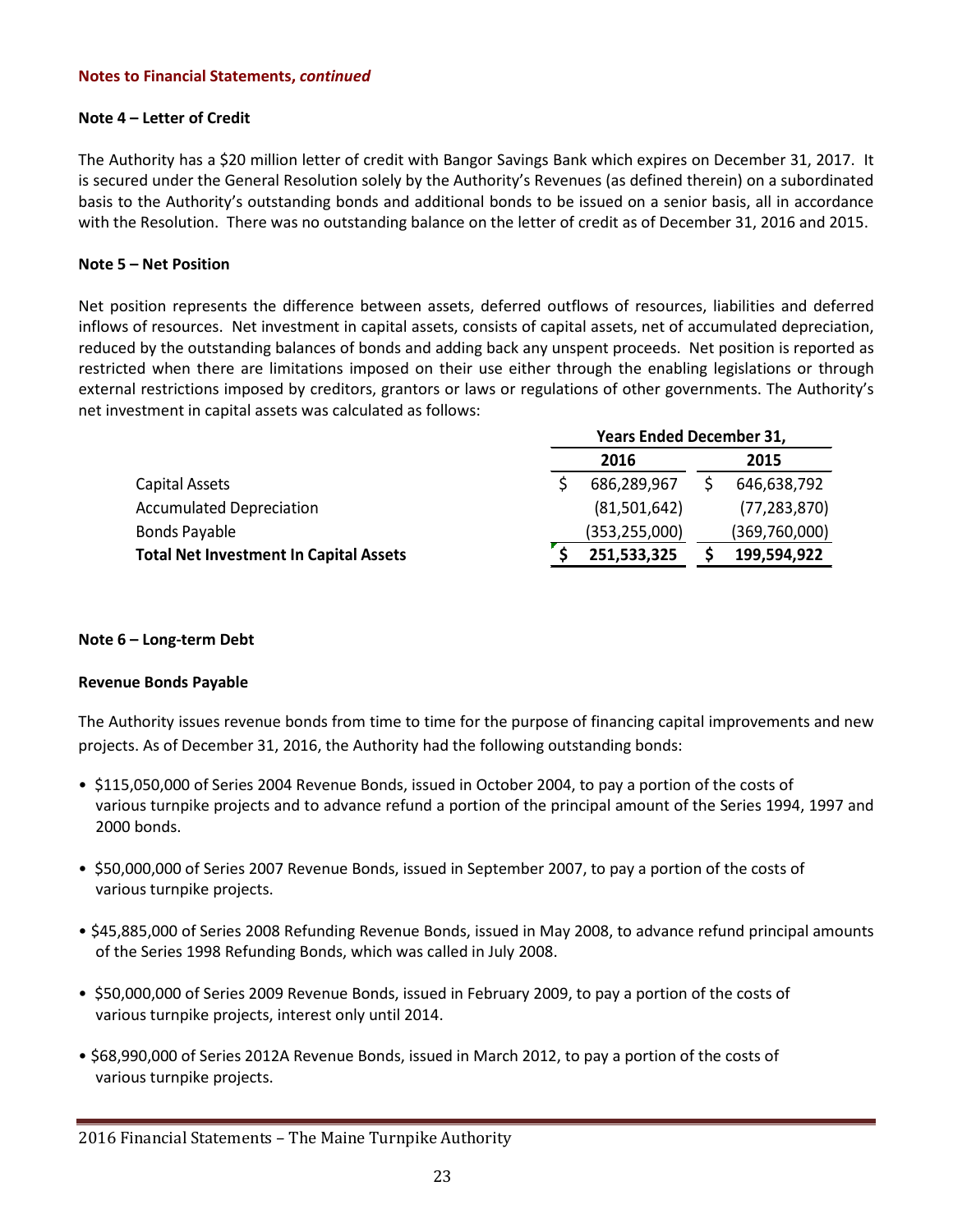#### **Note 6 – Long-term Debt,** *continued*

- \$84,240,000 of Series 2012B Revenue Refunding Bonds. The proceeds from the bonds were used to advance refund all of the Series 2003 Bonds maturing in the years 2014 through 2033, and a portion of the Series 2004 Bonds maturing in the years 2022 through 2030, in the outstanding principal amount of \$87,055,000.
- \$39,715,000 of Series 2014 Revenue Refunding Bonds, issued in July 2014. The proceeds from the bonds were used to advance refund a portion of principal amounts of the Series 2004 maturing in the years 2015 through 2020 and Series 2007 maturing in the years 2018 through 2024, in the outstanding principal amount of \$43,765,000.
- \$144,875,000 of Series 2015 Revenue Refunding Bonds, issued in April 2015. The proceeds from the bonds were used to refund the principal amounts of the Series 2005 Bonds maturing in the years 2016 through 2030; Series 2007 Bonds maturing in the years 2025 through 2035; and Series 2009 Bonds maturing 2020 through 2038

Interest on all bonds is payable semi-annually on January 1st and July 1st of each year. The bonds will mature on July 1st in the years and principal amounts noted below:

| <b>Issue</b>                       | <b>Amount Issued</b> | <b>Maturity Date</b> | <b>Interest Rate</b> |   | <b>Balance 12/31/2016</b> |
|------------------------------------|----------------------|----------------------|----------------------|---|---------------------------|
| Series 2004                        | 115,050,000          | $7/1/2005 - 2030$    | $3.00 - 5.25 %$      | Ś | 15,290,000                |
| Series 2007                        | 50,000,000           | $7/1/2013 - 2037$    | $3.75 - 5.25 %$      |   | 1,245,000                 |
| Series 2008                        | 45,885,000           | $7/1/2010 - 2018$    | 3.00-5.00 %          |   | 12,650,000                |
| Series 2009                        | 50,000,000           | $7/1/2014 - 2038$    | $3.00 - 6.00 %$      |   | 3,830,000                 |
| Series 2012                        | 153,230,000          | 7/1/2014 - 2042      | 2.00-5.00 %          |   | 147,695,000               |
| Series 2014                        | 39,715,000           | 7/1/2015 - 2024      | 2.00-5.00%           |   | 27,670,000                |
| Series 2015                        | 144,875,000          | $7/1/2015 - 2038$    | 2.90-5.00 %          |   | 144,875,000               |
| <b>Total Revenue Bonds Payable</b> |                      | 353,255,000          |                      |   |                           |

Requirements for the repayment of the outstanding revenue bonds are as follows:

| <b>Year Ending</b> |    | Principal   |    | <b>Interest</b> |    | <b>Total debt service</b> |
|--------------------|----|-------------|----|-----------------|----|---------------------------|
|                    |    |             |    |                 |    |                           |
| 2017               | \$ | 17,555,000  | Ś  | 16,088,865      | S  | 33,643,865                |
| 2018               |    | 18,270,000  |    | 15,250,903      |    | 33,520,903                |
| 2019               |    | 13,740,000  |    | 14,360,890      |    | 28,100,890                |
| 2020               |    | 14,750,000  |    | 13,681,965      |    | 28,431,965                |
| 2021               |    | 16,020,000  |    | 12,989,890      |    | 29,009,890                |
| 2022-2026          |    | 94,260,000  |    | 52,405,050      |    | 146,665,050               |
| 2027-2031          |    | 101,910,000 |    | 29,917,955      |    | 131,827,955               |
| 2032-2036          |    | 46,025,000  |    | 14,096,000      |    | 60,121,000                |
| 2037-2041          |    | 26,440,000  |    | 4,452,000       |    | 30,892,000                |
| 2042               |    | 4,285,000   |    | 214,250         |    | 4,499,250                 |
|                    |    |             |    |                 |    |                           |
| <b>Totals</b>      | Ś  | 353,255,000 | \$ | 173,457,768     | \$ | 526,712,768               |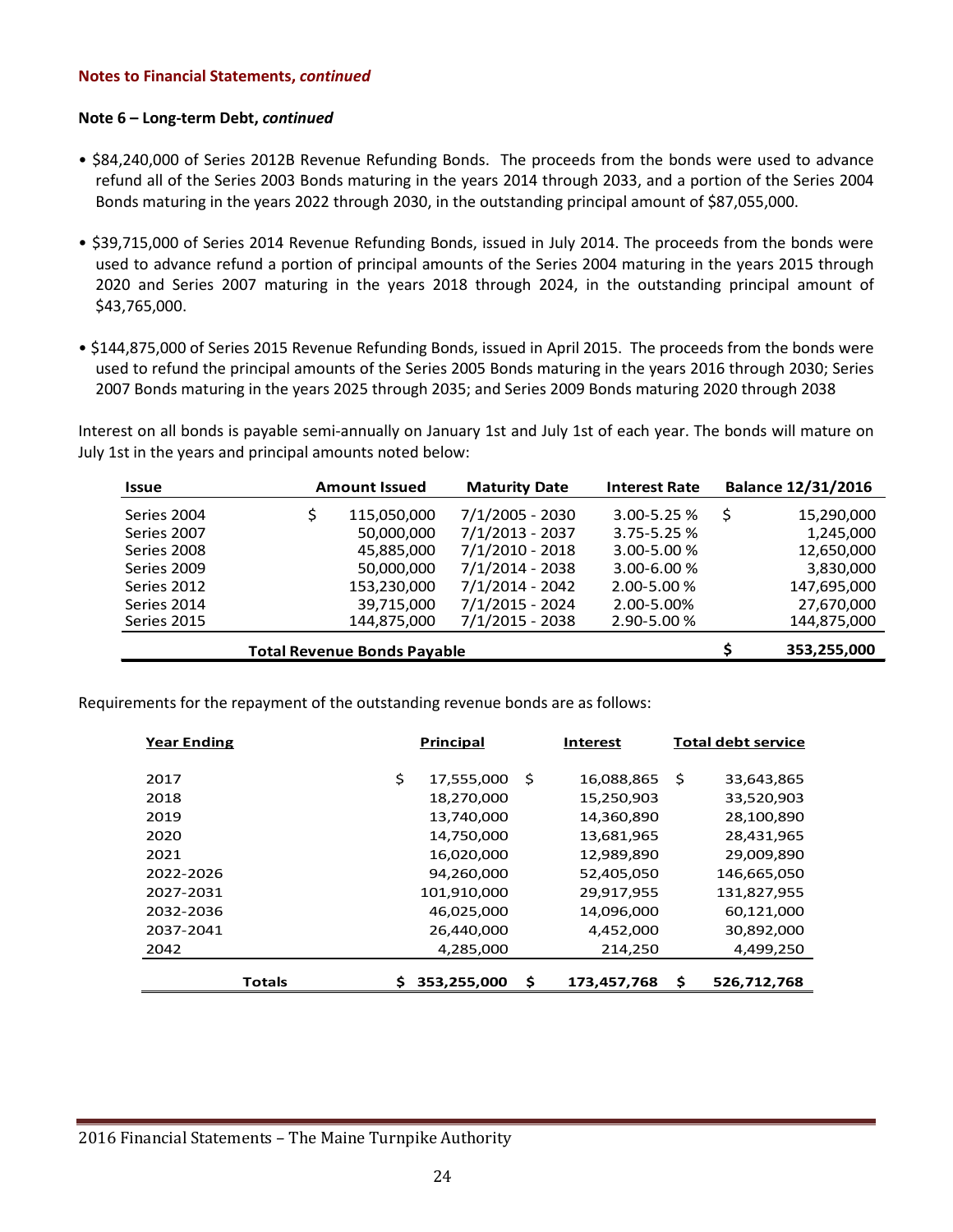#### **Note 6 – Long-term Debt,** *continued*

| <b>Issue</b>  | 12/31/15          | <b>Additions</b>               |     | <b>Reductions</b> | 12/31/16    |
|---------------|-------------------|--------------------------------|-----|-------------------|-------------|
|               |                   |                                |     |                   |             |
| Series 2004   | \$<br>15,290,000  | \$<br>$\overline{\phantom{a}}$ | \$  | \$                | 15,290,000  |
| Series 2007   | 2,435,000         | -                              |     | (1,190,000)       | 1,245,000   |
| Series 2008   | 18,540,000        | -                              |     | (5,890,000)       | 12,650,000  |
| Series 2009   | 5,015,000         | $\overline{\phantom{a}}$       |     | (1, 185, 000)     | 3,830,000   |
| Series 2012   | 149,595,000       | $\overline{\phantom{a}}$       |     | (1,900,000)       | 147,695,000 |
| Series 2014   | 34,010,000        |                                |     | (6,340,000)       | 27,670,000  |
| Series 2015   | 144,875,000       |                                |     |                   | 144,875,000 |
|               |                   |                                |     |                   |             |
| <b>Totals</b> | \$<br>369,760,000 | \$                             | \$. | $(16,505,000)$ \$ | 353,255,000 |

A summary of changes in revenue bonds is as follows:

#### **Special Obligation Bonds Payable**

• \$19,480,000 of Series 2008 Special Obligation Refunding Bonds, issued in May 2008, to refund all of the Authority's outstanding Series 1998 Special Obligation Bonds. The Special Obligation Refunding Bonds are subordinate to the outstanding Revenue Bonds and were originally issued in 1996.

• \$27,555,000 of Series 2014 Special Obligation Bonds, issued in July 2014, to purchase a section of Interstate 95 in Kittery extending approximately 1.9 miles from the current southern end of the Turnpike to the abutment of the bridge over the Piscataqua River at the New Hampshire Border. This Kittery segment of the Interstate was maintained by the Authority under contract with Maine DOT and the Authority was reimbursed for the costs associated with upkeep of this section of the Interstate.

| <b>Issue</b>               |                                               | <b>Amount Issued</b> | <b>Maturity Date</b>                                     | <b>Interest Rate</b>               | <b>Balance 12/31/2016</b> |
|----------------------------|-----------------------------------------------|----------------------|----------------------------------------------------------|------------------------------------|---------------------------|
| Series 2008<br>Series 2014 |                                               |                      | 19,480,000 7/1/2009 - 2018<br>27,555,000 7/1/2019 - 2034 | $3.00 - 4.00 %$<br>$3.00 - 5.00 %$ | 4,645,000<br>27,555,000   |
|                            | <b>Total Special Obligation Bonds Payable</b> |                      |                                                          |                                    | 32,200,000                |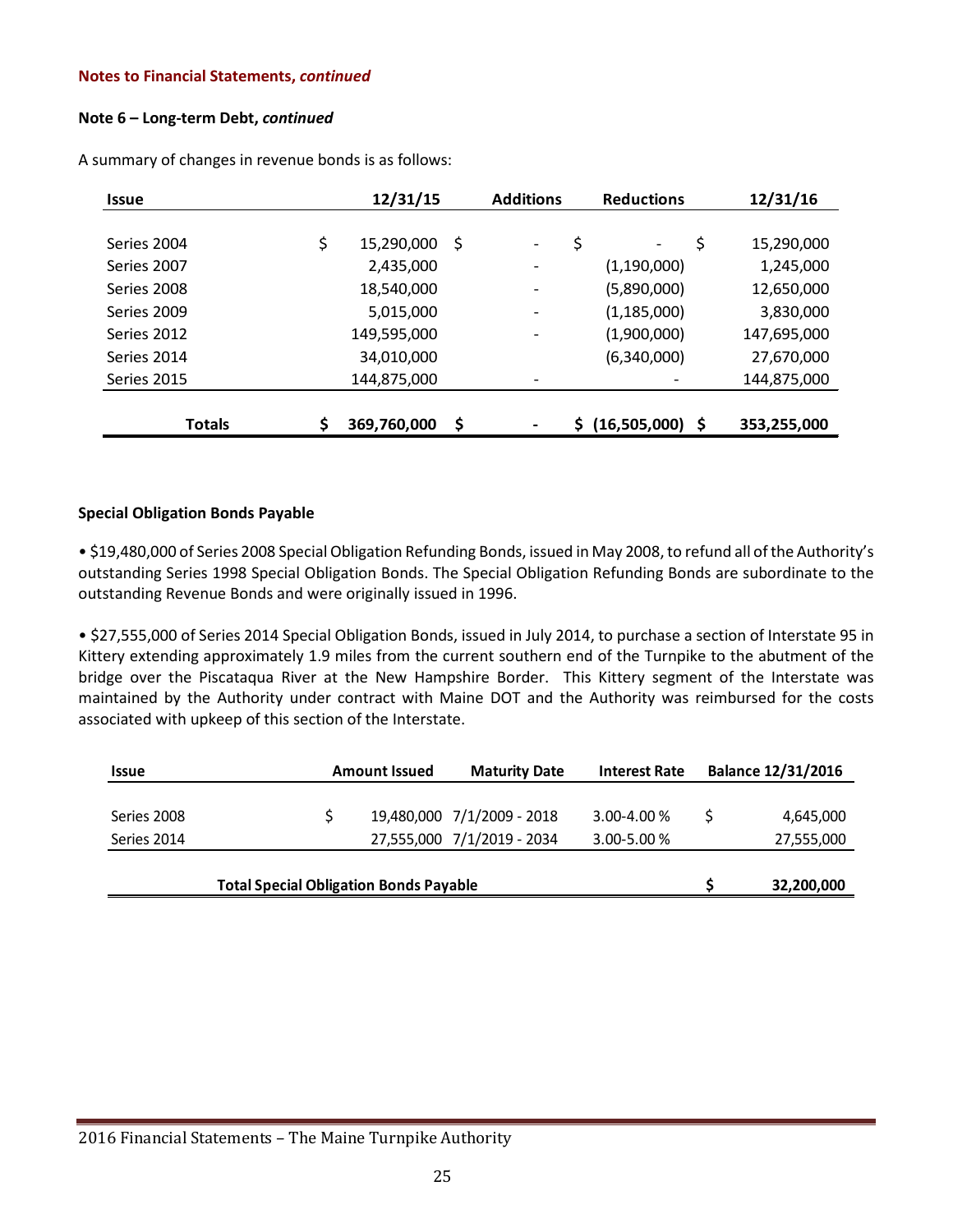#### **Note 6 – Long-term Debt,** *continued*

| <b>Year Ending</b> | <b>Principal</b>       | <b>Interest</b> | <b>Total Debt Service</b> |
|--------------------|------------------------|-----------------|---------------------------|
|                    |                        |                 |                           |
| 2017               | \$<br>\$<br>2,275,000  | 1,423,300       | \$<br>3,698,300           |
| 2018               | 2,370,000              | 1,332,300       | 3,702,300                 |
| 2019               | 1,205,000              | 1,237,500       | 2,442,500                 |
| 2020               | 1,265,000              | 1,177,250       | 2,442,250                 |
| 2021               | 1,330,000              | 1,114,000       | 2,444,000                 |
| 2022-2026          | 7,640,000              | 4,577,000       | 12,217,000                |
| 2027-2031          | 9,445,000              | 2,772,250       | 12,217,250                |
| 2032-2034          | 6,670,000              | 655,450         | 7,325,450                 |
|                    |                        |                 |                           |
| <b>Totals</b>      | \$<br>\$<br>32,200,000 | 14,289,050      | \$<br>46,489,050          |

Requirements for the repayment of the outstanding special obligation bonds are as follows:

A summary of changes in special obligation bonds is as follows:

| Issue       |               | 12/31/15   | <b>Additions</b>         | <b>Reductions</b>        | 12/31/16   |
|-------------|---------------|------------|--------------------------|--------------------------|------------|
|             |               |            |                          |                          |            |
| Series 2008 |               | 6,840,000  | $\overline{\phantom{a}}$ | $(2,195,000)$ \$         | 4,645,000  |
| Series 2014 |               | 27,555,000 | $\overline{\phantom{0}}$ | $\overline{\phantom{0}}$ | 27,555,000 |
|             |               |            |                          |                          |            |
|             | <b>Totals</b> | 34,395,000 | $\sim$                   | $(2, 195, 000)$ \$       | 32,200,000 |

Revenue and Special Obligation long-term liability for the year ended December 31, 2016, was as follows:

| <b>Bond Type</b>                   | 12/31/2015     | <b>Additions</b>         | <b>Reductions</b> | 12/31/2016  | Due within one<br>year |
|------------------------------------|----------------|--------------------------|-------------------|-------------|------------------------|
|                                    |                |                          |                   |             |                        |
| Revenue Bonds                      | 369,760,000 \$ | $\overline{\phantom{a}}$ | $(16,505,000)$ \$ | 353,255,000 | 17,555,000             |
| Special Obligation Bonds           | 34,395,000     |                          | (2, 195, 000)     | 32,200,000  | 2,275,000              |
| <b>Subtotal</b>                    | 404,155,000    |                          | (18,700,000)      | 385,455,000 | 19,830,000             |
| Adjustment for Premium / Discounts | 39,983,505     |                          | (4,630,889)       | 35,352,616  |                        |
| Total                              | 444,138,505    | $\blacksquare$           | $(23,330,889)$ \$ | 420,807,616 | 19,830,000             |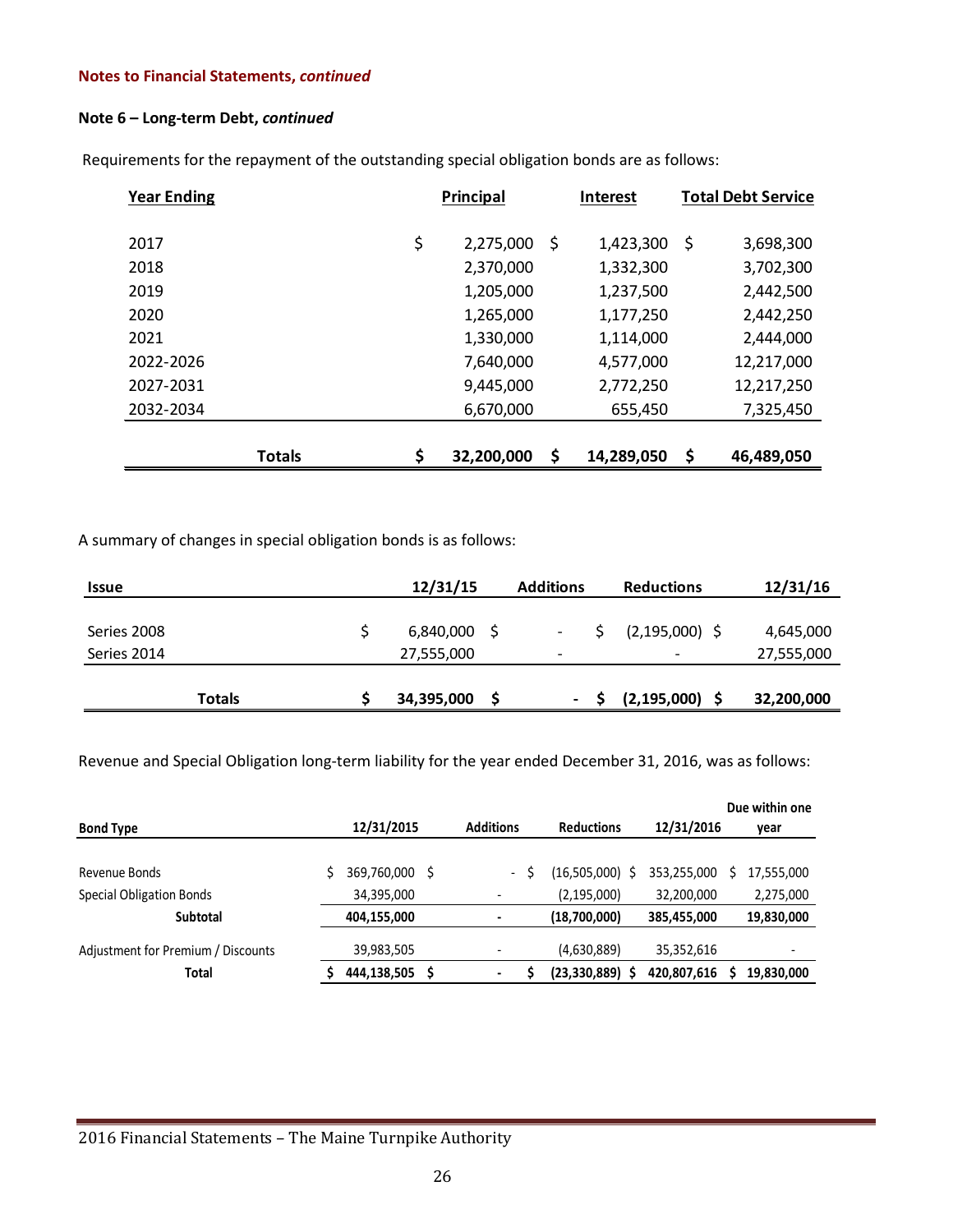# **Note 6 – Long-term Debt,** *continued*

| <b>Bond Type</b>                   | 12/31/2014  | <b>Additions</b> | <b>Reductions</b>    | 12/31/2015  | Due within one<br>year   |
|------------------------------------|-------------|------------------|----------------------|-------------|--------------------------|
|                                    |             |                  |                      |             |                          |
| Revenue Bonds                      | 392,305,000 | 144.875.000      | (167,420,000)        | 369,760,000 | 16,505,000               |
| <b>Special Obligation Bonds</b>    | 36,515,000  |                  | (2,120,000)          | 34,395,000  | 2,195,000                |
| <b>Subtotal</b>                    | 428,820,000 | 144,875,000      | (169, 540, 000)      | 404,155,000 | 18,700,000               |
| Adjustment for Premium / Discounts | 29,576,559  | 19,431,157       | (9,024,211)          | 39,983,505  | $\overline{\phantom{a}}$ |
| Total                              | 458,396,559 | 164,306,157      | $(178, 564, 211)$ \$ | 444,138,505 | 18,700,000               |

Revenue and Special Obligation long-term liability for the year ended December 31, 2015, was as follows:

# **Note 7 – Debt Service Reserve Fund**

The general bond resolution requires the Authority to fund the Debt Service Reserve Requirement with cash and investments or with a surety policy or letter of credit. In order to satisfy this requirement, the Authority acquired surety policies issued by Financial Security Assurance, Inc. (FSA), and AMBAC Assurance Corporation. The surety policies cover various series and terminate on various dates in the future. A summary of the surety policies purchased is as follows:

| <b>Debt Service Reserve</b>  |                            |                    |                |
|------------------------------|----------------------------|--------------------|----------------|
| <b>Fund Surety Policy</b>    |                            | <b>Termination</b> | <b>Maximum</b> |
| Provider                     | <b>Series Availability</b> | Date               | <b>Amount</b>  |
|                              |                            |                    |                |
| <b>Assured Guarantee/FSA</b> | 2004                       | July 1, 2030       | \$1,781,929    |
| Ambac                        | All Turnpike Revenue Bonds | July 1, 2030       | \$4,871,359    |
| <b>Assured Guarantee/FSA</b> | All Turnpike Revenue Bonds | July 1, 2018       | 2,308,902      |

Each of the providers of the Debt Service Reserve Fund surety policies was rated Aaa by Moody's and AAA by Standard & Poor's (S&P) at the time of issuance of its respective policy. However, Ambac and FSA have been downgraded significantly as a result of their exposure to the 2008 sub-prime mortgage risk and do not maintain ratings by Moody's and S&P at least equal to the ratings on the Authority's outstanding revenue bonds.

Accordingly, the policy from Ambac, while still in effect, no longer qualifies under the general bond resolution to meet the Debt Service Reserve Fund requirement. In 2016 FSA, now Assured Guaranty, was upgraded by Moody's and now meets the debt service reserve fund requirements towards one half of MADS.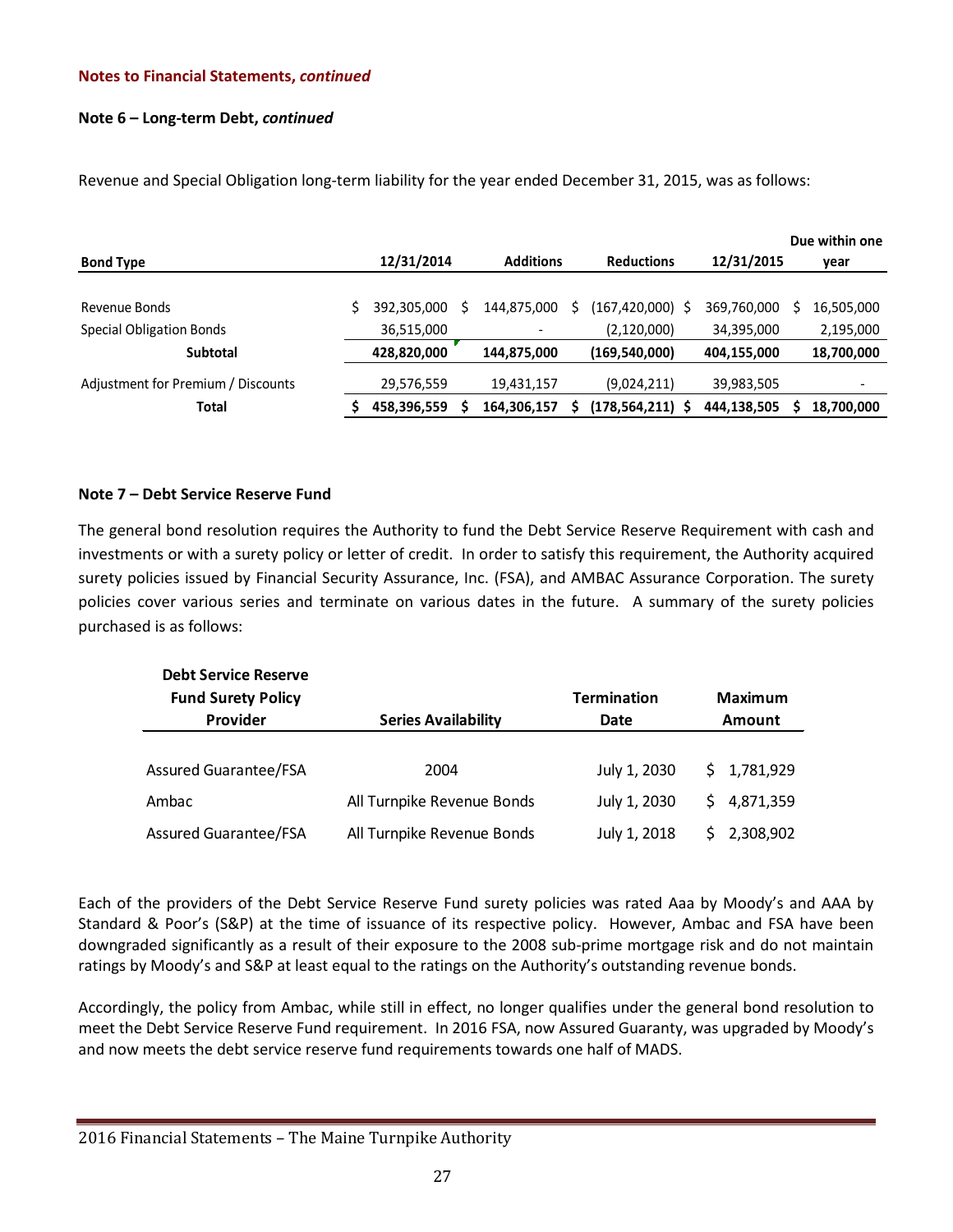#### **Note 7 – Debt Service Reserve Fund,** *continued*

Currently, the Debt Service Reserve requirement is \$16,821,933, which is one half of maximum annual debt service (MADS). The debt service reserve fund is currently funded with a combination of cash and Assured Guaranty/FSA sureties.

# **Note 8 – Maine Public Employees Retirement System (MainePERS) – Consolidated Retirement Pension Plan**

# **Plan Descriptions**

The Authority contributes to the Maine Public Employees Retirement System, as part of the PLD Consolidated Plan (the Plan) which is a cost sharing multiple employer defined benefit pension plan. The Plan was established as the administrator of a public employee retirement system under the Laws of the State of Maine. The PLD Plan covers 283 participating employers. The Authority's full-time and permanent part-time employees are eligible to participate in the Plan.

Benefit terms are established by Maine statute, in the case of the PLD Plan, an advisory group, also established by statute, reviews the terms of the Plan and periodically makes recommendations. The Plan's retirement programs provide defined retirement benefits based on members' average final compensation and service credit earned as of retirement. Vesting (i.e., eligibility for benefits upon reaching qualification) occurs upon the earning of five years of service credit (effective October 1, 1999, the prior ten year requirement was reduced by legislative action to five years). In some cases, vesting occurs on the earning of one year of service credit immediately preceding retirement at or after normal retirement age. For PLD Plan members, normal retirement age is 60 for members hired before July 1, 2014. Normal retirement age is 65 for members hired on or after July 1, 2014. The monthly benefit of members who retire before normal retirement age by virtue of having at least 25 years of service credit is reduced by a statutorily prescribed factor for each year of age that a member is below her/his normal retirement age at retirement. The Plan also provides disability and death benefits which are established by statute for State employee members and by contract with other participating employers under applicable statutory provisions.

Upon termination of membership, members' accumulated employee contributions are refundable with interest, credited in accordance with statute. Withdrawal of accumulated contributions results in forfeiture of all benefits and membership rights. The annual rate of interest credited to members' accounts is set by the Plan's Board of Trustees and is currently 5%.

For the years ended December 31, 2016 and 2015, the Authority's total payroll for all employees was \$23,094,392 and \$21,767,579, respectively and total covered payroll was \$20,397,862 and \$19,263,547, respectively for the PLD Plan. Covered payroll refers to all compensation paid by the Authority to active employees covered by the Plan.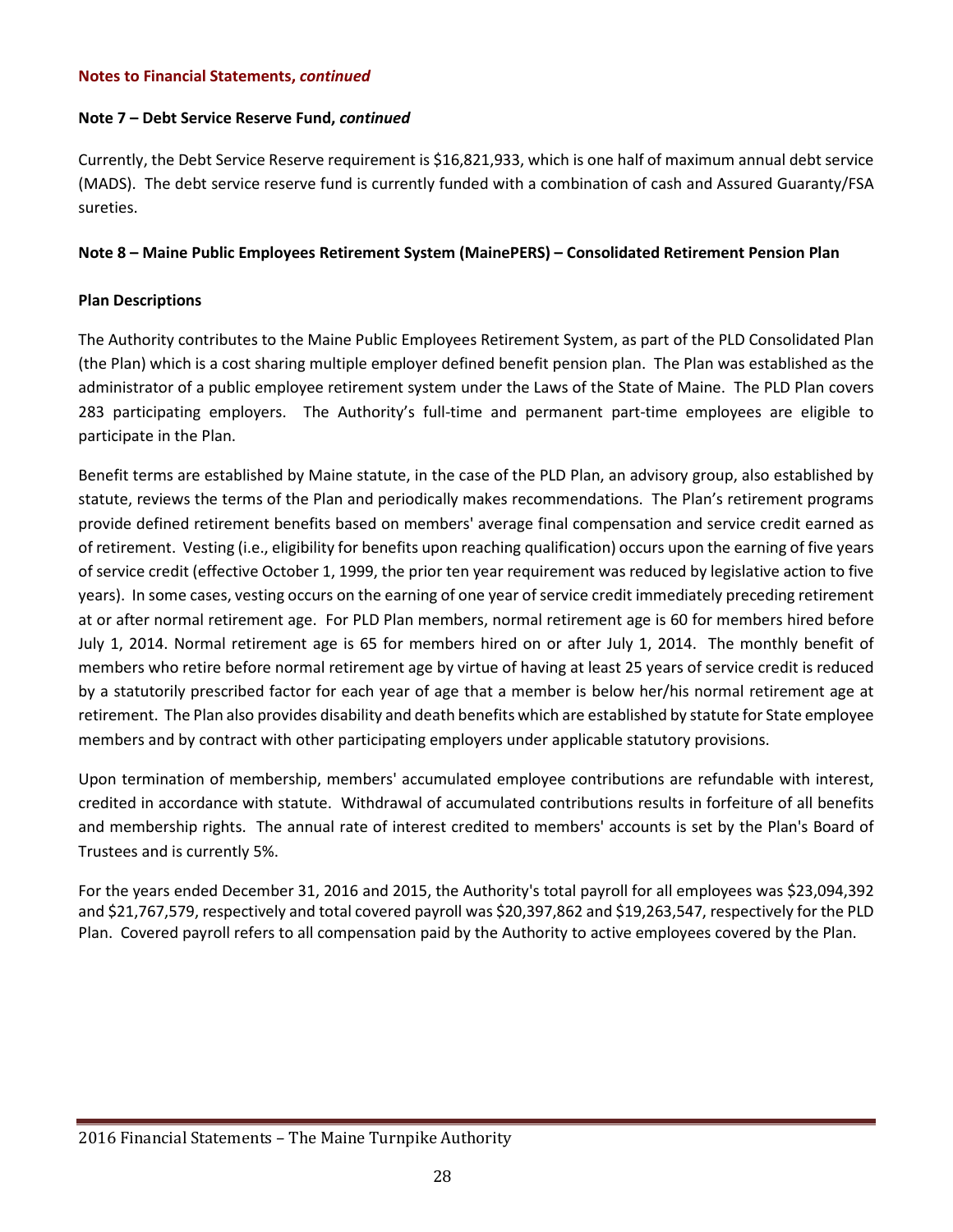**Note 8 – Maine Public Employees Retirement System (MainePERS) – Consolidated Retirement Pension Plan,** *continued*

#### **Contributions**

The contribution requirements of the PLD Plan members are defined by law or the Plan's Board. Employees of the Authority are required to contribute between 7.5-8.0% of covered compensation to the PLD Plan. The contributions are deducted from the employee's wages or salary and remitted by the Authority to the Plan on a monthly basis. Employer contribution rates are determined through actuarial valuations. The Authority's required contribution rate for the years ended December 31, 2016 and 2015, was between 8.9% and 9.5% of annual payroll, actuarially determined as an amount that, when combined with employee contributions, is expected to finance the costs of benefits earned by employees during the year, with an additional amount to finance any unfunded accrued liability. The Authority's contributions to the Plan for the years ended December 31, 2016 and 2015 were \$2,034,516 and \$1,739,777, respectively.

# **Pension Liabilities, Pension Expense, Deferred Outflows of Resources, and Deferred Inflows of Resources Related to Pensions**

At December 31, 2016 and 2015, the Authority's reported a liability of \$20,031,423 and \$12,529,254, respectively for its proportionate share of the net pension liability. The net pension liability was measured as of June 30, 2016 and June 30, 2015, and the total pension liability used to calculate the net pension liability was determined by actuarial valuations as of these dates. The Authority's proportion of the net pension liability was based on a projection of the Authority's long-term share of contributions to the pension plan relative to the projected contributions of all participating entities, actuarially determined. At June 30, 2016, the Authority's proportion was 3.77%, which was a decrease of 0.166% from its proportion measured as of June 30, 2015. At June 30, 2015, the Authority's proportion was 3.93%, which was an increase of .027% from its proportion measured as of June 30, 2014.

For the years ended December 31, 2016 and 2015, the Authority recognized pension expense of \$3,540,416 and \$3,618,132, respectively. At December 31, 2016, the Authority reported deferred outflows of resources and deferred inflows of resources related to pensions from the following sources: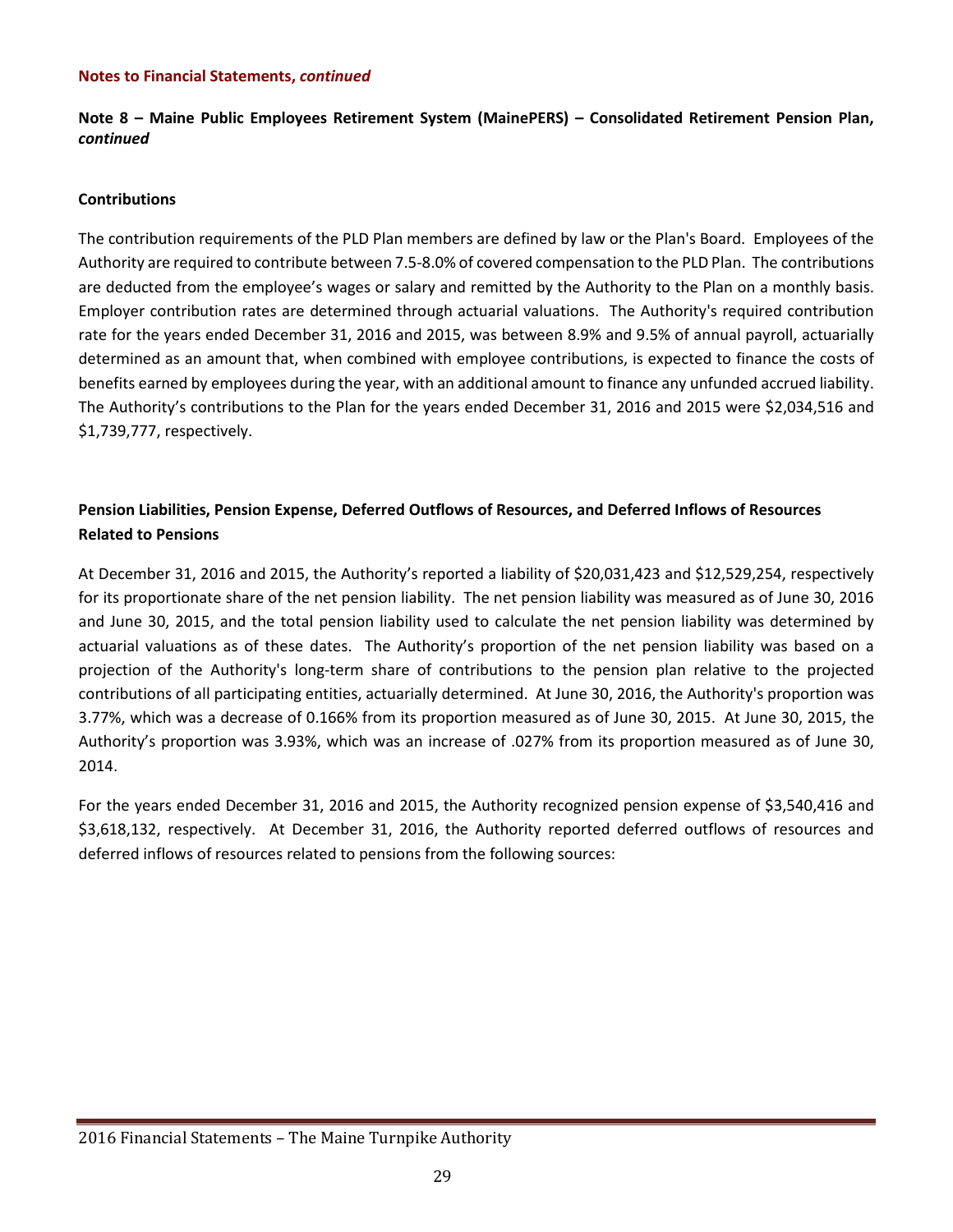**Note 8 – Maine Public Employees Retirement System (MainePERS) – Consolidated Retirement Pension Plan,** *continued*

#### **December 31, 2016**

|                                                      |                   |              |   | Deferred   |
|------------------------------------------------------|-------------------|--------------|---|------------|
|                                                      | Deferred Outflows |              |   | Inflows of |
|                                                      |                   | of Resources |   | Resources  |
| Differences between expected and actual results      | \$                | 242,828      | S | 1,288,396  |
| Changes of assumptions                               |                   | 2,147,419    |   |            |
| Net difference between projected and actual earnings |                   |              |   |            |
| on Plan investments                                  |                   | 7,402,267    |   | 3,080,724  |
| Changes in proportion and differences between        |                   |              |   |            |
| contributions and proportionate share of             |                   |              |   |            |
| contributions                                        |                   | 429,145      |   | 404,052    |
| Contributions subsequent to the measurement date     |                   | 1,038,068    |   |            |
|                                                      |                   |              |   |            |
| <b>Total</b>                                         |                   | 11,259,727   |   | 4.773.172  |

#### **December 31, 2015**

|                                                      | Deferred      | Deferred        |
|------------------------------------------------------|---------------|-----------------|
|                                                      | Outflows of   | Inflows of      |
|                                                      | Resources     | Resources       |
| Differences between expected and actual results      | \$<br>479,200 | \$<br>1,608,772 |
| Changes of assumptions                               | 1,107,251     |                 |
| Net difference between projected and actual earnings |               |                 |
| on Plan investments                                  | 3,866,987     | 4,560,362       |
| Changes in proportion and differences between        |               |                 |
| contributions and proportionate share of             |               |                 |
| contributions                                        | 596,402       | 396,184         |
| Contributions subsequent to the measurement date     | 934,541       |                 |
|                                                      |               |                 |
| <b>Total</b>                                         | 6,984,381     | 6,565,318       |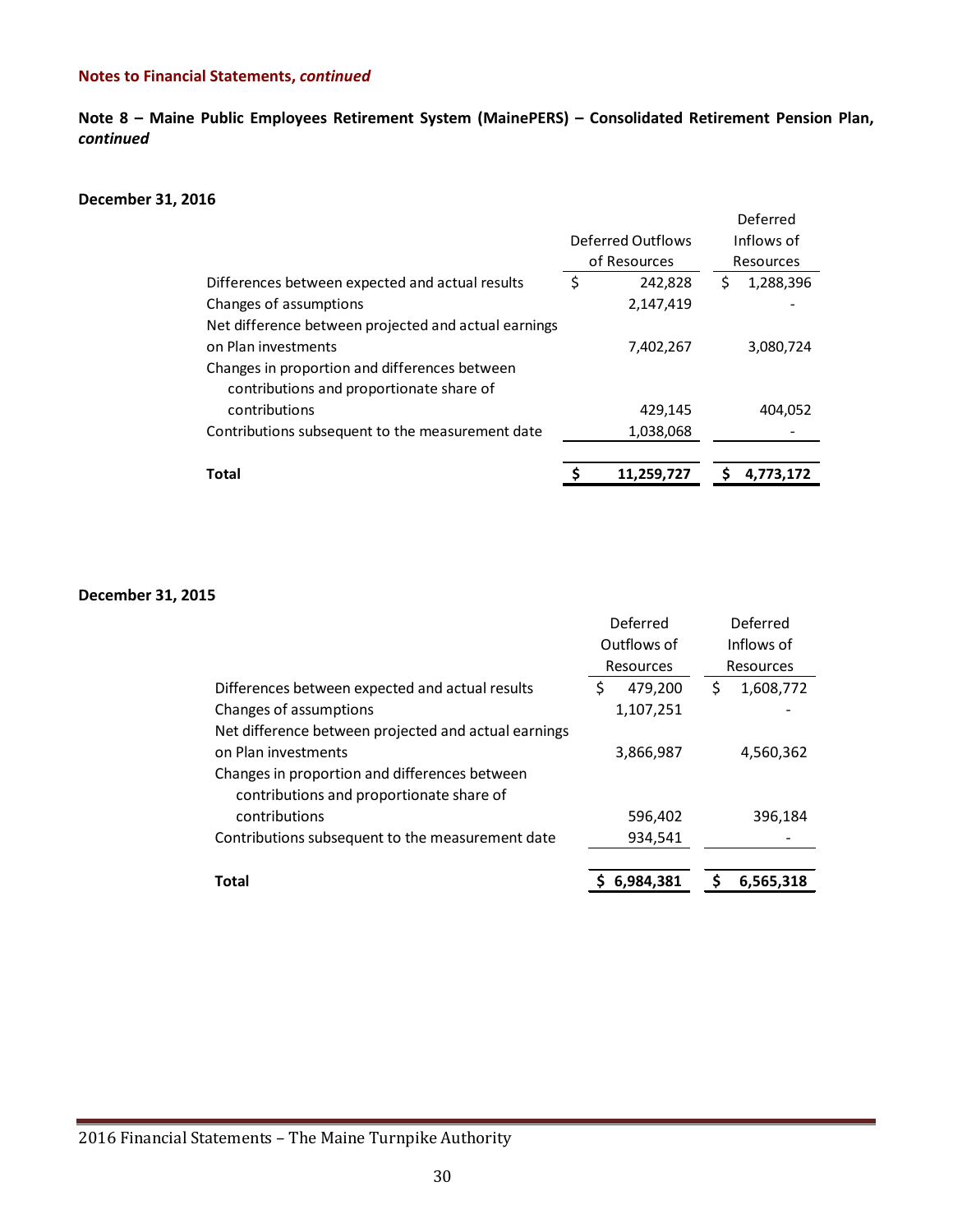# **Note 8 – Maine Public Employees Retirement System (MainePERS) – Consolidated Retirement Pension Plan,** *continued*

The \$1,038,068 of deferred outflows of resources as of December 31, 2016, resulting from the Authority's contributions subsequent to the measurement date will be recognized as a reduction of the net pension liability in the year ending December 31, 2017. The \$934,541 of deferred outflows of resources as of December 31, 2015, resulting from the Authority's contribution subsequent to the measurement date were recognized as a reduction of the net position liability in the year ended December 31, 2016. Other amounts reported as deferred outflows of resources and deferred inflows of resources will be netted and recognized in pension expense, (addition to expense) as follows:

Years ending December 31,

| 2017  | S | 1,089,583 |
|-------|---|-----------|
| 2018  |   | 828,782   |
| 2019  |   | 2,375,619 |
| 2020  |   | 1,154,502 |
|       |   |           |
| Total |   | 5,448,486 |

#### **Actuarial Assumptions**

The total pension liability in the June 30, 2016 actuarial valuation was determined using the following actuarial assumptions, applied to all periods included in the measurement:

| Inflation                 | PLD Plan 2.75%, per annum                       |
|---------------------------|-------------------------------------------------|
| Salary increases          | PLD Plan 2.75%-9.0%, per year                   |
| Investment rate of return | PLD Plan 6.875%, per annum, compounded annually |

Mortality rates were based on the RP-2014 Total Dataset Healthy Annuitant Mortality Table.

The actuarial assumptions used in the June 30, 2016 and June 30, 2015 valuations were based on the results of actuarial experience studies for the periods of June 30, 2012 to June 30, 2015 and July 1, 2005 to June 30, 2010, respectively.

The long-term expected rate of return on pension plan investments was determined using a building-block method in which best-estimate ranges of expected future real rates of return (expected returns, net of pension plan investment expense and inflation) are developed for each major asset class. These ranges are combined to produce the long-term expected rate of return by weighting the expected future real rates of return by the target asset allocation percentage and by adding expected inflation. The target allocation and best estimates of arithmetic real rates of return for each major asset class are summarized in the following table: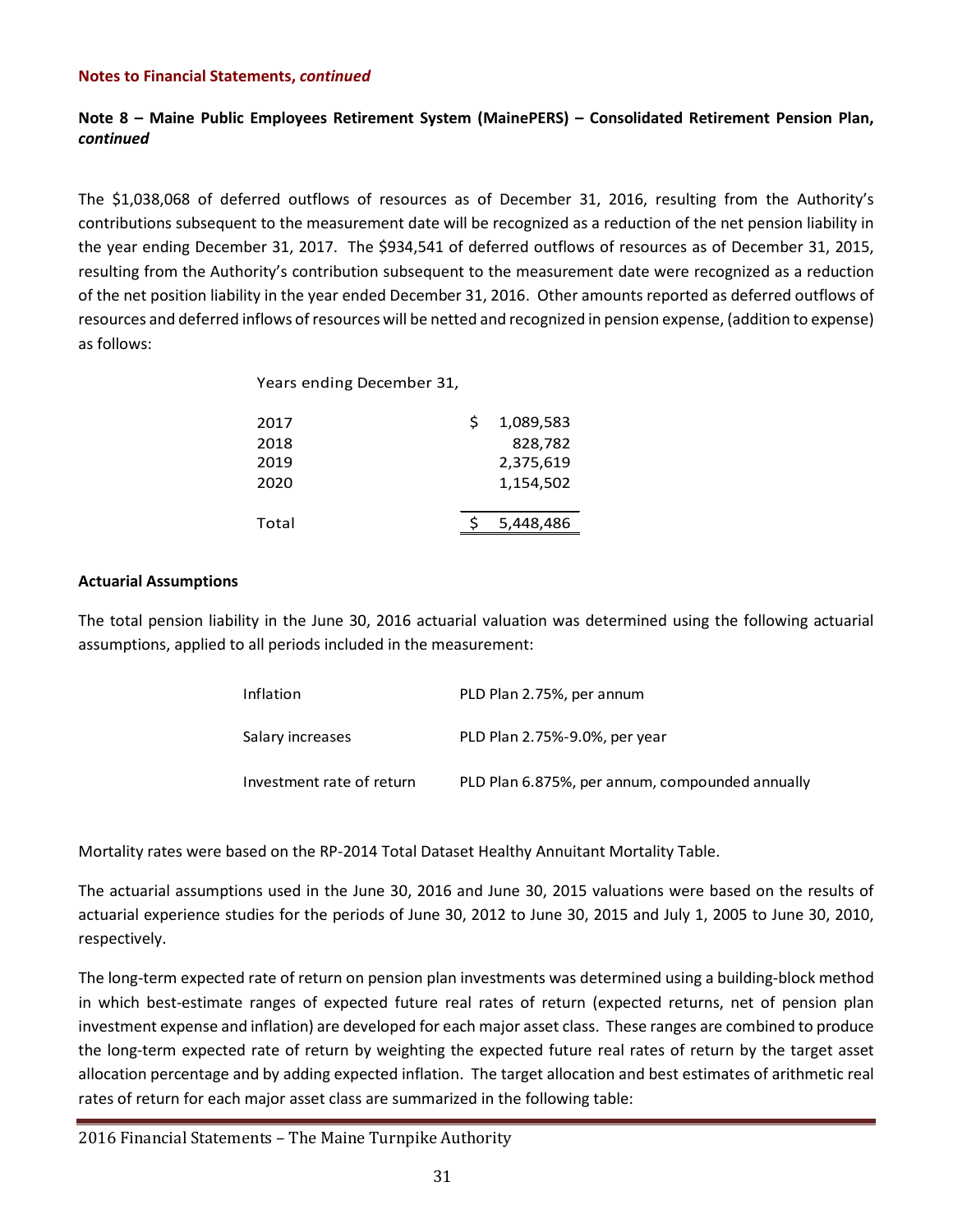**Note 8 – Maine Public Employees Retirement System (MainePERS) – Consolidated Retirement Pension Plan,** *continued*

### **Actuarial Assumptions - Continued**

| Long-term |                             |  |
|-----------|-----------------------------|--|
| Target    | <b>Expected Real</b>        |  |
|           | Allocation % Rate of Return |  |
|           |                             |  |
|           | 2.9%                        |  |
| 20%       | 5.7%                        |  |
| 20%       | 5.5%                        |  |
| 10%       | 5.2%                        |  |
| 10%       | 5.3%                        |  |
| 10%       | 7.6%                        |  |
| 5%        | 5.0%                        |  |
|           |                             |  |
| 100%      |                             |  |
|           | 25%                         |  |

#### **Discount Rate**

The discount rate used to measure the total pension liability was 6.875% for the PLD Plan. The projection of cash flows used to determine the discount rate assumed that employee contributions will be made at the current contribution rate and that contributions from employers will be made at contractually required rates, actuarially determined. Based on those assumptions, the Plan's fiduciary net position was projected to be available to make all projected future benefit payments of current plan members. Therefore, the long-term expected rate of return on Plan investments was applied to all periods of projected benefit payments to determine the total pension liability.

# **Sensitivity of the Proportionate Share of the Net Pension Liability to Changes in the Discount Rate**

The following presents the Authority's proportionate share of the net pension liability calculated using the discount rate of 6.875%, as well as what the Authority's proportionate share of the net pension liability would be if it were calculated using a discount rate that is 1-percentage-point lower (5.875%) or 1-percentage-point higher (7.875%) than the current rate:

|                       | <b>Discount</b><br>Rate | Authority's<br>proportionate<br>share of net<br>pension liability |            |
|-----------------------|-------------------------|-------------------------------------------------------------------|------------|
| 1% decrease           | 5.875%                  |                                                                   | 33,248,553 |
| Current discount rate | 6.875%                  |                                                                   | 20,031,423 |
| 1% increase           | 7.875%                  |                                                                   | 7,587,966  |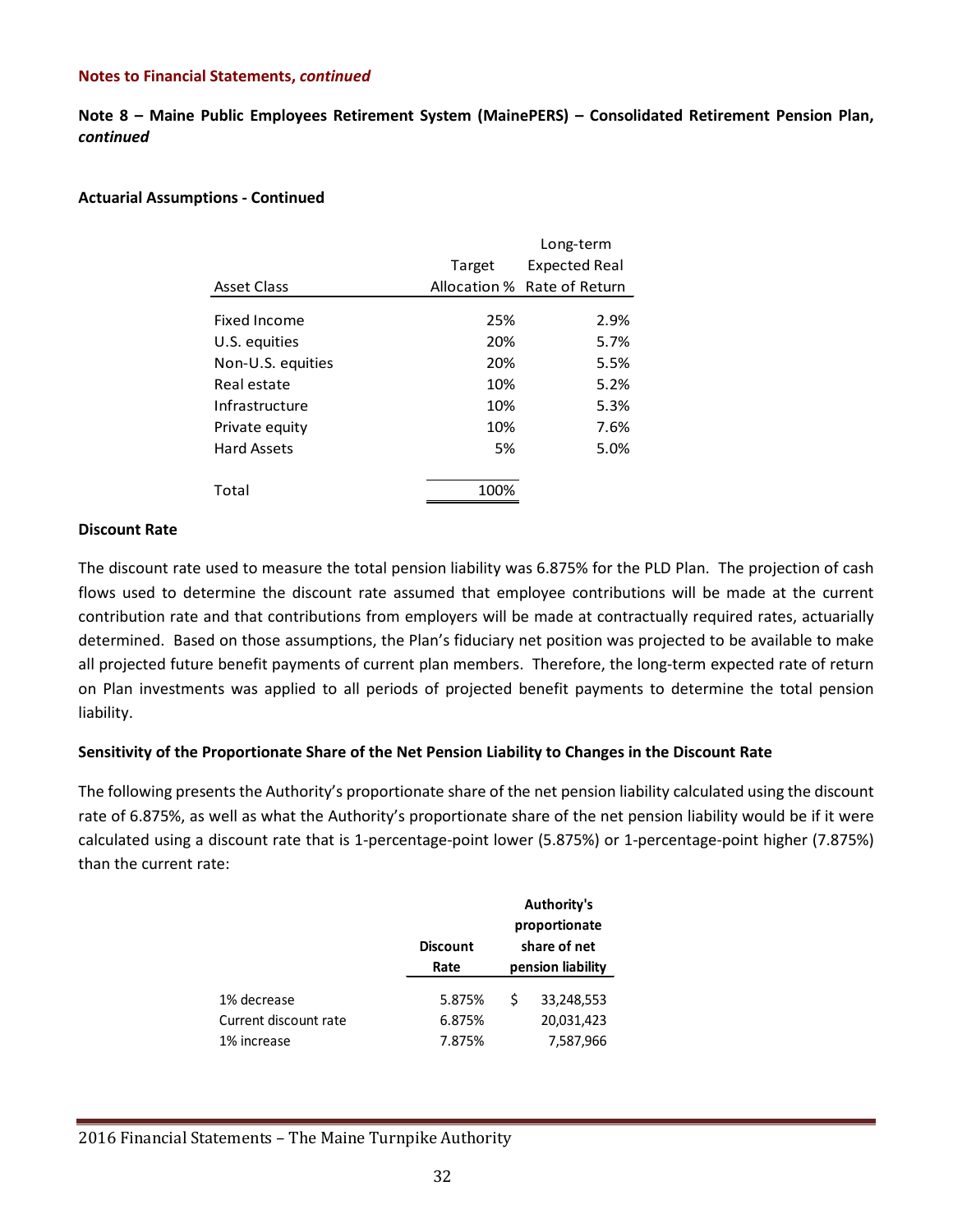# **Note 8 – Maine Public Employees Retirement System (MainePERS) – Consolidated Retirement Pension Plan,** *continued*

#### **Plan Fiduciary Net Position**

Detailed information about the Plan's fiduciary net position is available in the separately issued Maine Public Employees Retirement System financial report.

### **Note 9 – Operating Lease**

In 2006, the Authority entered into lease agreements with HMS Host and CN Brown to operate its five service plazas on the Turnpike. The Authority entered into the arrangements as a means to provide services to users of the Turnpike in a more efficient, cost-effective manner. The terms of the agreements are as follows. The lease agreement with HMS Host is contingent based on sales, however, also provides a guaranteed minimum rent of \$3,050,000 or 85% of the previous year's rental, whichever is greater. In addition, the Authority received contingent rentals of \$489,113 and \$493,433 in 2016 and 2015, respectively. The lease agreement with CN Brown, which was renewed for a five-year term in 2016, provides for contingent rent based on sales. The Authority received \$998,824 and \$969,649 in contingent rentals from CN Brown in 2016 and 2015, respectively.

On April 1<sup>st</sup>, 2013 the Authority entered into a lease agreement with Maine Crafts Association for an area located in the Authority's West Gardiner Service Plaza. The lease agreement is contingent based on gross sales however also provides a guaranteed minimum rent of \$500 per month from April 1, 2013 through April 30, 2015. Beginning May 1, 2015 the monthly minimum rent increased to \$800 through the end of the contract on April 1, 2018. The Authority received minimum rent of \$9,600 from Maine Crafts Association in 2016. There was contingent rent due the Authority for 2016 based on gross sales from Maine Crafts Association of \$1,680.

Contingent rent for HMS host is 20% of sales for years 1-10, 21% of sales for years 11-20 and 22% of sales for years 21-30. Contingent rent for CN Brown is based on the gallons of gasoline and diesel fuel sold at a fuel rent factor of 8 cents per gallon, adjusted upward each year for the Consumer Price Index Change, plus 10% of the sales of other products, plus 5% of the sales of tobacco products and plus 2% of the amount received from the Lottery Commission. The Authority has retained the right to approve the activities of the lessees and also has established limits to the prices that can be charged to customers. Contingent rent for the Maine Crafts Association is 2% on all gross sales exceeding \$500,000, and 4% on all gross sales exceeding \$600,000.

The lease agreement with HMS Host requires \$8 million of capital improvements to be paid for by HMS Host, consisting of leasehold improvements, equipment and furnishings as approved by the Authority. HMS Host shall make a reasonable effort to ensure that \$4 million will be reinvested by December 31, 2017 and the remaining \$4 million will be spent by December 31, 2027. If the required amount of \$8 million has not been reinvested by HMS Host by the end of the term, then the remainder of the sum shall be rebated to the Authority in cash.

The leased facilities are reported as capital assets of the Authority with a net book value of \$27,145,128 and \$26,364,683 as of December 31, 2016 and 2015, respectively.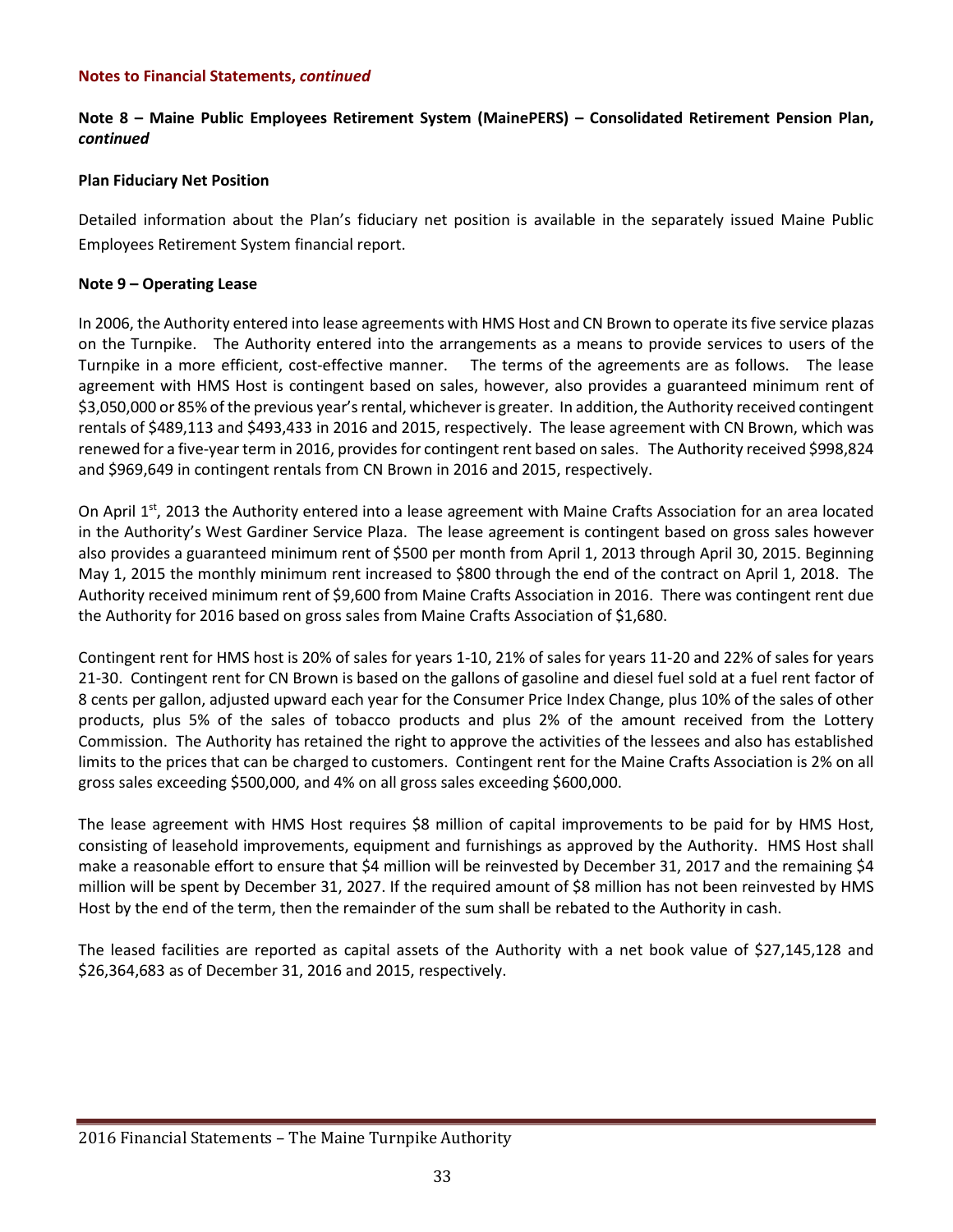#### **Note 9 – Operating Lease,** *continued*

Future minimum rentals to be received under the HMS Host lease as of December 31, 2016 are as follows:

| 2017        | \$<br>3,050,000 |  |
|-------------|-----------------|--|
| 2018        | 3,050,000       |  |
| 2019        | 3,050,000       |  |
| 2020        | 3,050,000       |  |
| 2021        | 3,050,000       |  |
| 2022 - 2026 | 15,250,000      |  |
| 2027 - 2031 | 15,250,000      |  |
| 2032 - 2036 | 15,250,000      |  |
| 2037        | 1,525,000       |  |
|             |                 |  |
| Total       | 62,525,000      |  |

Future minimum rentals to be received under the Maine Crafts Association lease as of December 31, 2016 are as follows:

| 12,000 |
|--------|
|        |
| 2,400  |
| 9,600  |
|        |

#### **Note 10 – Other Post Employment Benefits (OPEB)**

The Governmental Accounting Standards Board (GASB) Statement Number 45, *Accounting and Financial Reporting by Employers for Postemployment Benefits Other Than Pensions*, was implemented, as required, by the MTA on January 1, 2008. Under this pronouncement, it requires that the long-term cost of retirement health care and obligations for other postemployment benefits be determined on an actuarial basis and reported similar to pension plans.

*Plan Descriptions.* In addition to providing pension benefits, the Authority provides health care benefits for certain retired employees. Eligibility to receive health care benefits follows the same requirements as MainePERS. Eligible retirees receive 100% paid health benefit coverage, Anthem POS plan until age 65 or Medicare Advantage plan at the age of 65. The Authority paid approximately \$1,374,000 of insurance contributions for approximately 282 retireesfor the year end December 31, 2016. Benefit provisions are established and amended through negotiations between the Authority and the respective unions.

GASB Statement Number 45 requires the Authority to perform an actuarial analysis of its OPEB costs. In December 2016, the Authority entered into a contract with an external consultant to assist in the determination and valuation of the Authority's OPEB liability for 2016 and 2017. The most recent OPEB liability actuarial valuation was completed by the consultant in January 2017.

<sup>2016</sup> Financial Statements – The Maine Turnpike Authority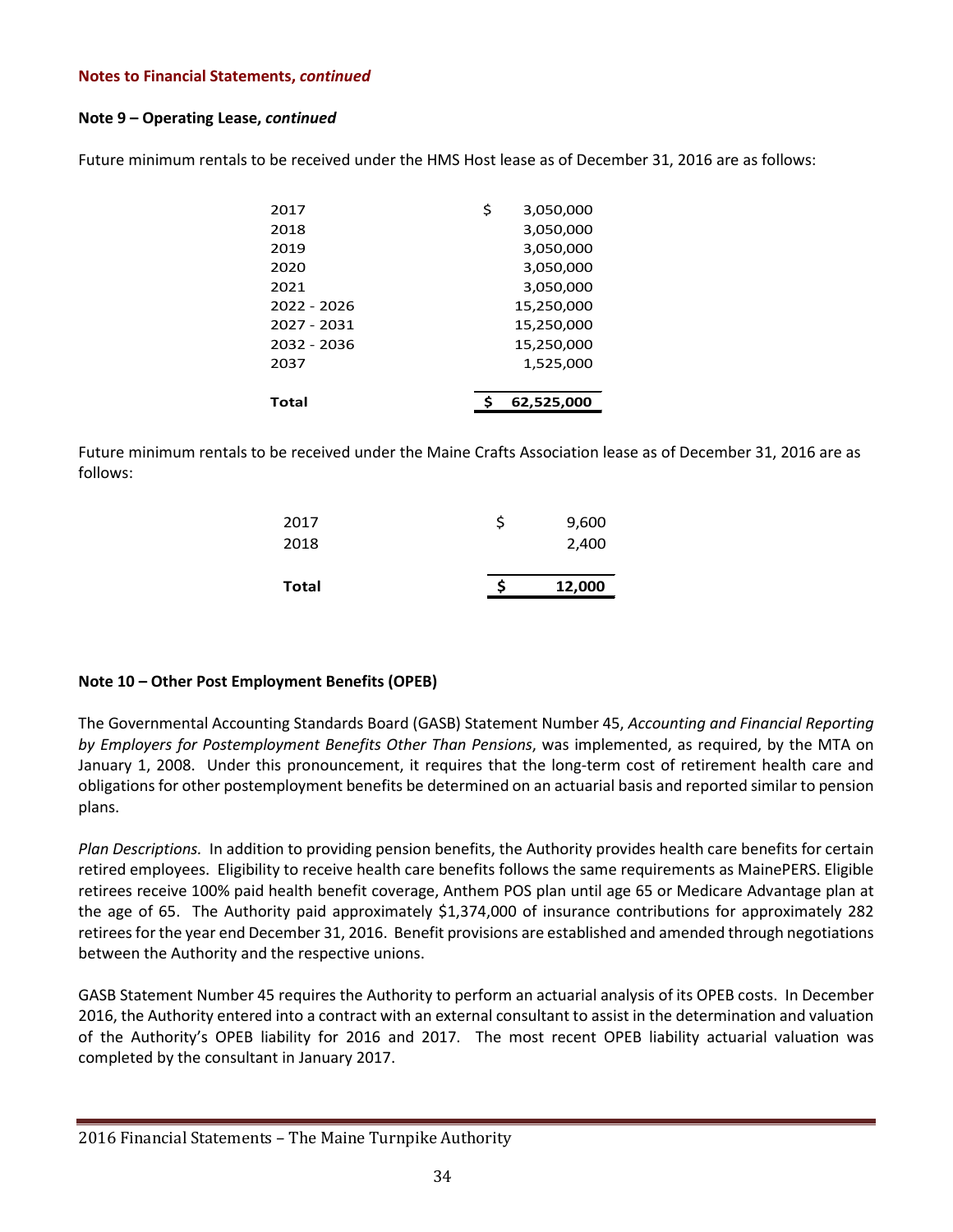#### **Note 10 – Other Post Employment Benefits (OPEB),** *continued*

*Funding Policy and Annual OPEB Cost.* GASB Statement Number 45 does not mandate the prefunding of post employment benefit liabilities. The Authority currently plans to only partially fund (on a pay-as-you-go) the annual required contribution (ARC), an actuarially determined rate in accordance with the parameters of GASB Statement Number 45. The ARC represents a level of funding that, if paid on an ongoing basis, is projected to cover normal cost each year and amortize any unfunded actuarial liabilities over a period not to exceed thirty years.

The following table represents the OPEB costs for the year, the amount contributed and changes in the OPEB plan:

|                                         | <b>Years Ended December 31,</b> |             |      |             |  |
|-----------------------------------------|---------------------------------|-------------|------|-------------|--|
|                                         |                                 | 2016        | 2015 |             |  |
| <b>Normal Cost</b>                      | \$                              | 1,369,000   | \$   | 1,649,000   |  |
| <b>UAAL</b> amortization                |                                 | 2,366,000   |      | 2,348,000   |  |
| Annual Required Contribution/OPEB Cost  |                                 | 3,735,000   |      | 3,997,000   |  |
| Interest on Net OPEB Obligation         |                                 | 721,000     |      | 638,000     |  |
| Net OPEB Obligation Adjustment          |                                 | (1,246,000) |      | (1,066,000) |  |
| Contributions Made (Pay-As-You-Go)      |                                 | (1,374,000) |      | (1,496,000) |  |
| Increase in Net OPEB Obligation         |                                 | 1,836,000   |      | 2,073,000   |  |
| Net OPEB Obligation - Beginning of Year |                                 | 18,030,253  |      | 15,957,253  |  |
| Net OPEB Obligation - End of Year       | ς                               | 19,866,253  |      | 18,030,253  |  |

The Authority's annual OPEB cost, the percentage of annual OPEB cost contributed to the plan, and the net OPEB obligation was as follows:

|                                                                         | <b>Years Ended December 31,</b> |            |    |            |  |  |  |
|-------------------------------------------------------------------------|---------------------------------|------------|----|------------|--|--|--|
|                                                                         |                                 | 2016       |    | 2015       |  |  |  |
| Annual Required Contribution (ARC)                                      |                                 | 3,735,000  | \$ | 3,997,000  |  |  |  |
| Actual Contributions (Pay-As-You-Go)                                    | \$                              | 1,374,000  | \$ | 1,496,000  |  |  |  |
| Percentage Contributed                                                  |                                 | 36.8%      |    | 37.4%      |  |  |  |
| <b>Actuarial Accrued Liability</b>                                      | Ś                               | 47,912,000 | \$ | 48,015,000 |  |  |  |
| Plan Assets                                                             |                                 |            |    |            |  |  |  |
| Unfunded Actuarial Accrued Liability                                    |                                 | 47,912,000 | \$ | 48,015,000 |  |  |  |
| Covered payroll                                                         |                                 | 19,072,000 | \$ | 18,431,000 |  |  |  |
| Unfunded actuarial accrued liability as a percentage of covered payroll |                                 | 251.2%     |    | 260.5%     |  |  |  |

For the year ended December 31, 2014 the ARC was \$3,774,000, the actual contribution was \$1,424,000 and the percentage contributed was 37.7%.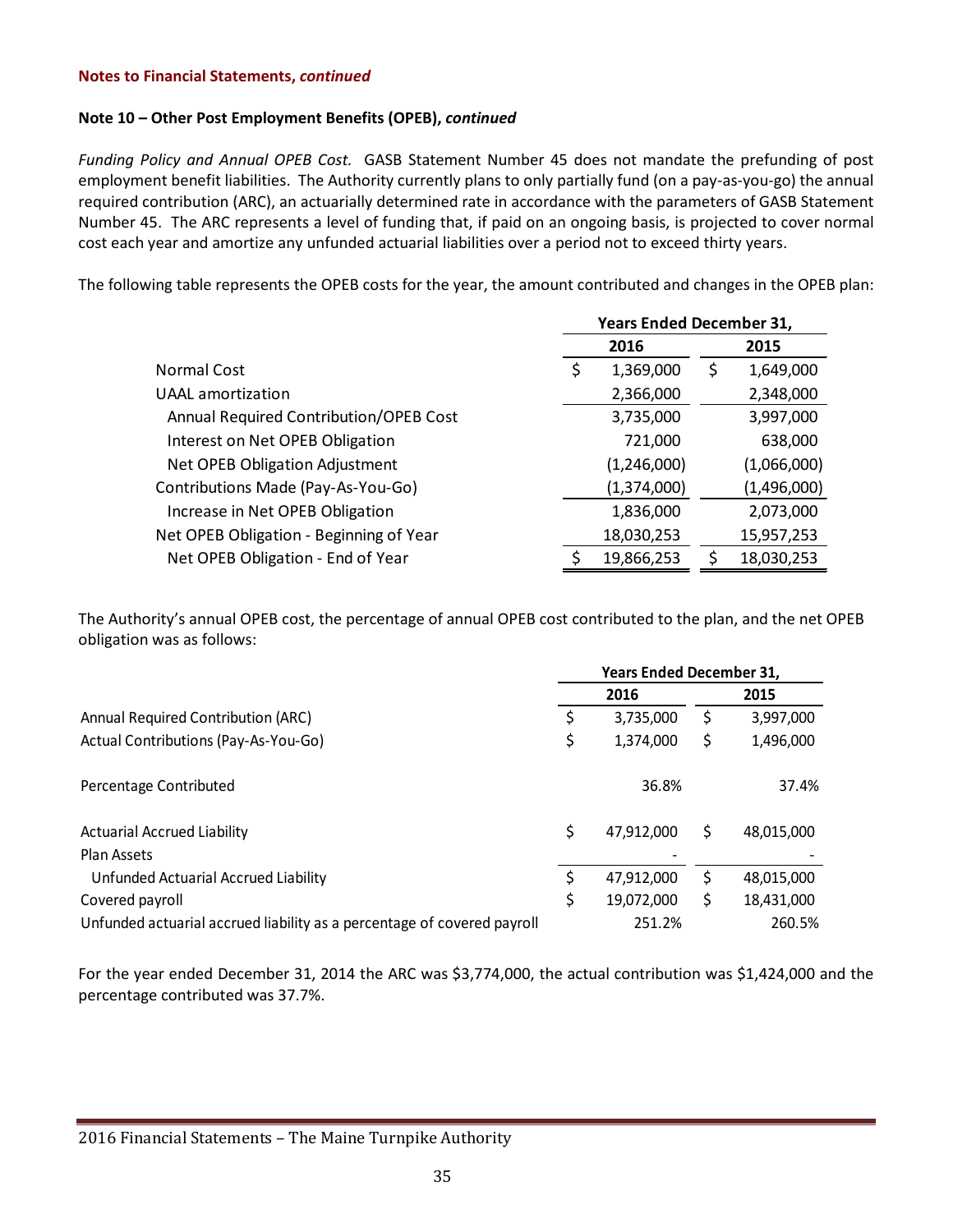#### **Note 10 – Other Post Employment Benefits (OPEB),** *continued*

Actuarial valuations involve estimates of the value of reported amounts and assumptions about the probability of events in the future. Amounts determined regarding the funded status of the plan and the annual required contributions of the employer are subject to continual revision as actual results are compared to past expectations and new estimates are made about the future. The required schedule of funding progress presented as required supplementary information provides multiyear trend information that shows whether the actuarial value of plan assets is increasing or decreasing over time relative to the actuarial accrued liability for benefits.

*Actuarial Methods and Assumptions.* Projections of benefits are based on the substantive plan (the plan as understood by the employer and plan members) and include the types of benefits in force at the valuation date and the pattern of sharing benefit costs between the Authority and plan members at that point. Actuarial calculations reflect a long-term perspective and employ methods and assumptions that are designed to reduce short-term volatility in actuarial accrued liabilities and the actuarial value of plan assets. Significant methods and assumptions were as follows:

|                               | 2016                     | 2015                     |
|-------------------------------|--------------------------|--------------------------|
| Actuarial valuation date      | 1/1/17                   | 1/1/15                   |
| Actuarial cost method         | Entry age normal         | Entry age normal         |
| Amortization method           | Level percent of payroll | Level percent of payroll |
| Remaining amortization period | 22 years                 | 23 years                 |
| Actuarial assumptions:        |                          |                          |
| Investment rate of return     | 4.0%                     | 4.0%                     |
| Projected salary increases    | 3.3%                     | 3.3%                     |
| Healthcare inflation rate     | $5.0\% - 6.7\%$          | $5.0\% - 7.8\%$          |

#### **Note 11 – Union Contract**

In 2016, the Authority completed the third year of a three contract with its two bargaining units, Supervisors and Employees. In December 2016, the Authority signed new three-year contracts with both bargaining units. The new contracts will expire at the end of 2019.

#### **Note 12 – Commitments and Contingencies**

The Authority is a defendant in various lawsuits. Although the outcomes of the lawsuits are not presently determinable, it is the belief of the Authority's legal counsel that any settlement or damages assessed would be covered by insurance, and therefore should not have a material adverse effect on the Authority's financial condition

Future commitments on outstanding construction projects for improvements and maintenance totaled approximately \$16,098,332 and \$35,011,491 as of December 31, 2016 and December 31, 2015, respectively.

Due to changes to enabling legislation in 2011, the Authority is potentially obligated to provide 5% of its annual operating revenues to the Maine Department of Transportation (MaineDOT). The Authority has incurred and expects to continue to incur significant expenses from construction projects that will be of mutual benefit to MaineDOT and accordingly has met its obligation to MaineDOT.

<sup>2016</sup> Financial Statements – The Maine Turnpike Authority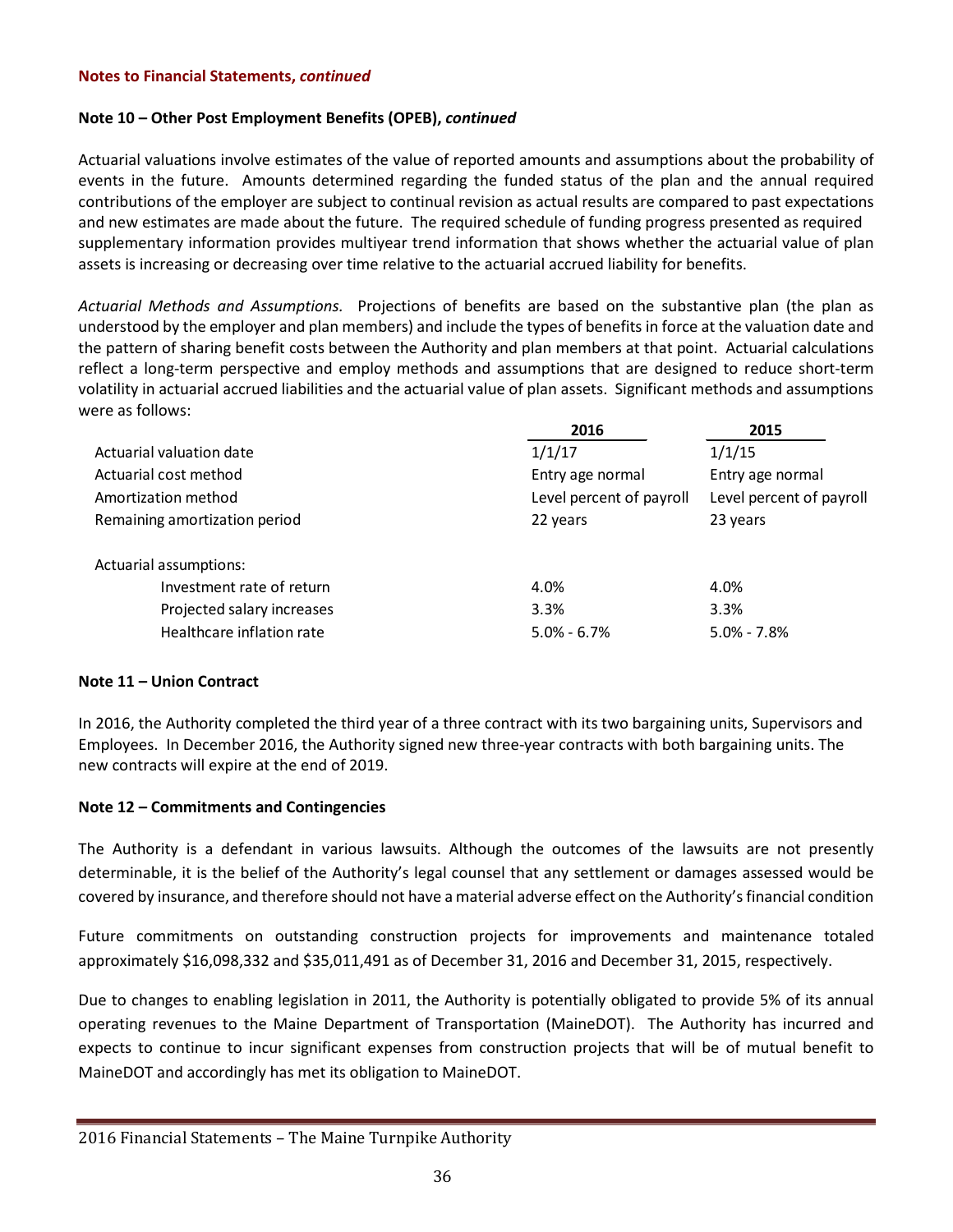#### **Note 13 – Risk Management**

The Authority is exposed to various risks of loss related to theft of, damage to and destruction of assets, errors and omissions and natural disasters for which the Authority is insured through various commercial insurance carriers. As required by the Authority's contract with its bondholders, the Authority's consulting engineer certifies each year that insurance limits and coverage adequately protect the properties, interests, and operations of the Authority. Claims expenditure, liabilities and reserves are reported when it is probable that a loss has occurred and the amount of the loss can be reasonably estimated.

The Authority is self-insured for its workers' compensation liability. The program provides coverage for up to a maximum of \$1,000,000 for each workers' compensation claim and \$25,000,000 in the aggregate. In addition, the Authority purchases excess workers' compensation insurance to limit its financial risk. The Authority is responsible for claims made up to \$750,000 per covered claim. Reserves are estimated at one hundred percent of expected expenditures. Settled claims have not exceeded the commercial coverage in any of the past three years.

The following summarizes the claims activity with respect to the Authority's self-insured workers' compensation program:

|                                                               | 2016 |                      |   | 2015                 |
|---------------------------------------------------------------|------|----------------------|---|----------------------|
| Unpaid Claims as of January 1                                 | \$   | 2,537,522            | S | 2,639,329            |
| <b>Incurred Claims</b>                                        |      | 606,929              |   | 194,525              |
| <b>Total Claim Payments</b>                                   |      | 402,059              |   | 296,333              |
| <b>Current Claims Liability</b><br>Long-term Claims Liability |      | 411,400<br>2,330,991 |   | 485,901<br>2,051,621 |
| <b>Total Unpaid Claims Liability</b>                          |      | 2,742,391            |   | 2,537,522            |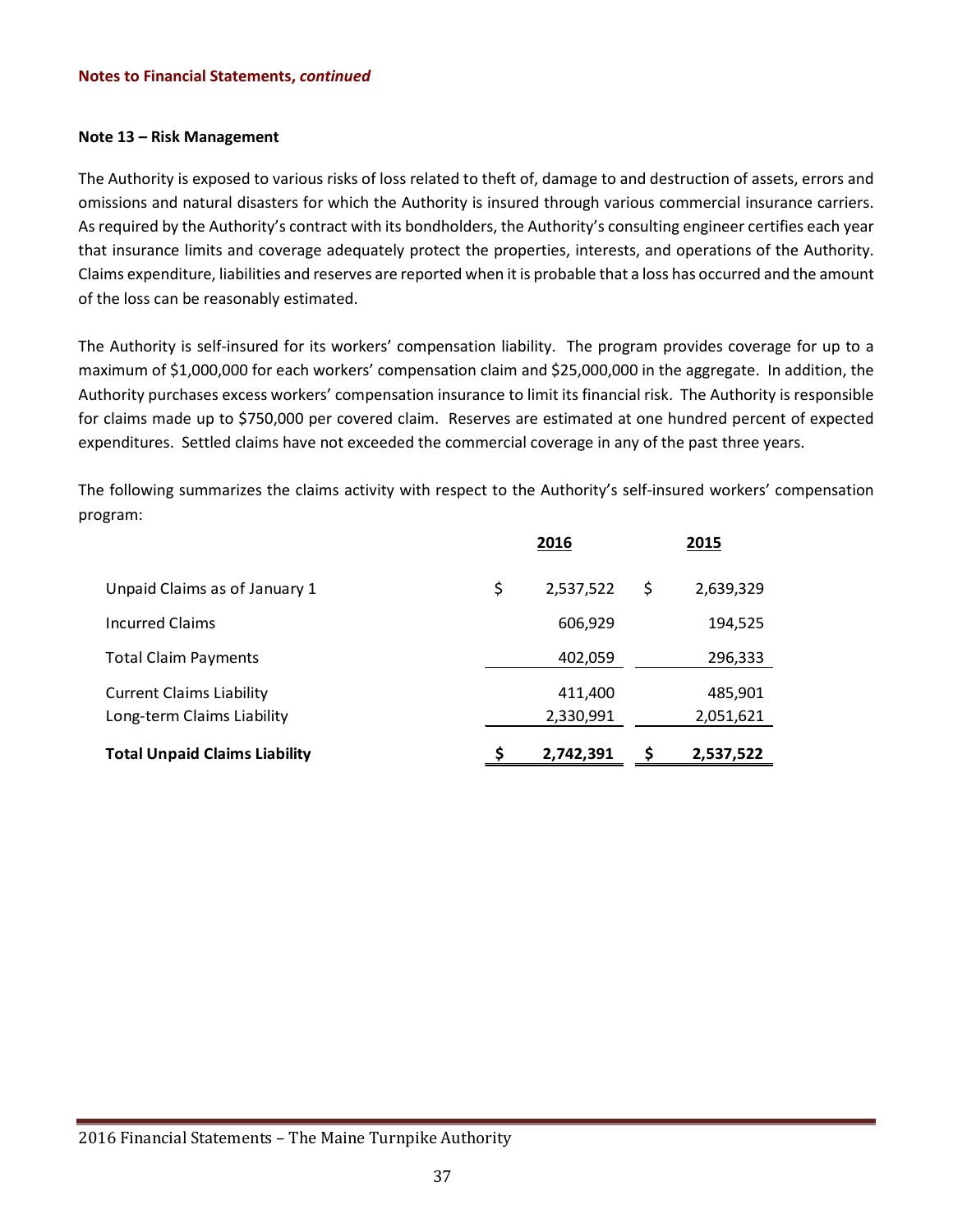#### **REQUIRED SUPPLEMENTARY INFORMATION**

#### **Trend Data on Infrastructure Condition**

The Authority has elected to use the modified approach to infrastructure reporting under GASB 34. The Authority's consulting engineers are required to make an inspection at least once a year of the Turnpike, and, on or before the first day of October of each year, to submit to the Authority a report setting forth (a) their findings whether the Turnpike has been maintained in good repair, working order and condition, (b) their advice and recommendations as to the proper maintenance, repair and operation of the Turnpike during the ensuing Fiscal Year and an estimate of the amount of money necessary for such purposes, (c) their advice and recommendations as to the amounts and types of insurance to be carried, and (d) their recommendations as to the amount thatshould be deposited into the Reserve Maintenance Fund during the upcoming Fiscal Year.

The roadways are rated on a 10-point scale, with 10 meaning that every aspect of the roadway is in new and perfect condition. The Authority's system as a whole is given an overall rating, indicating the average condition of all roadways operated by the Authority. The assessment of condition is made by visual inspection designed to reveal any condition that would reduce highway-user benefits below the maximum level of service. The Authority's policy is to maintain the roadway condition at rating of 8 (generally good condition) or better. The results of the 2016 inspection states that the Maine Turnpike has been maintained in generally good condition and presents a favorable appearance.

The budget to actual expenditures for Preservation for 2016 is as follows:

|                             | <b>Budget</b> | Actual     |
|-----------------------------|---------------|------------|
| <b>Preservation Expense</b> | 11,665,000 \$ | 11,070,694 |

#### **Retiree Healthcare Plan**

| <b>Issued</b><br>Year | Actuarial<br>Valuation<br>Date | Actuarial<br>Value of<br>Assets<br>(a) | Actuarial<br><b>Accrued Liability</b><br>(AAL) - Entry Age<br>(b) |            |                  |       | Unfunded AAL<br>(UAAL)<br>$(b-a)$ | Funded<br>Ratio<br>(a/b) | Covered<br>Payroll<br>(c ) | UAAL as a<br>Percentage of<br>Covered Payroll<br>$[(b-a) / c]$ |
|-----------------------|--------------------------------|----------------------------------------|-------------------------------------------------------------------|------------|------------------|-------|-----------------------------------|--------------------------|----------------------------|----------------------------------------------------------------|
|                       |                                |                                        |                                                                   |            |                  |       |                                   |                          |                            |                                                                |
| 2009                  | 1/1/2009                       | \$<br>$\overline{a}$                   | \$                                                                | 39,815,000 | \$<br>39,815,000 | 0.00% | \$19,064,000                      | 208.8%                   |                            |                                                                |
| 2010                  | 1/1/2011                       | $\overline{\phantom{a}}$               |                                                                   | 48,563,000 | 48,563,000       | 0.00% | 19,699,000                        | 246.5%                   |                            |                                                                |
| 2011                  | 1/1/2011                       | ۰                                      |                                                                   | 48,563,000 | 48,563,000       | 0.00% | 20,093,000                        | 241.7%                   |                            |                                                                |
| 2012                  | 1/1/2013                       | $\overline{\phantom{0}}$               |                                                                   | 51,530,000 | 51,530,000       | 0.00% | 17,114,000                        | 301.1%                   |                            |                                                                |
| 2013                  | 1/1/2013                       | $\overline{\phantom{0}}$               |                                                                   | 51,530,000 | 51,530,000       | 0.00% | 17,670,000                        | 291.6%                   |                            |                                                                |
| 2014                  | 1/1/2015                       |                                        |                                                                   | 48,015,000 | 48,015,000       | 0.00% | 17,851,000                        | 269.0%                   |                            |                                                                |
| 2015                  | 1/1/2015                       | $\overline{\phantom{0}}$               |                                                                   | 48,015,000 | 48,015,000       | 0.00% | 18,431,000                        | 260.5%                   |                            |                                                                |
| 2016                  | 1/1/2017                       |                                        |                                                                   | 47,912,000 | 47,912,000       | 0.00% | 19,072,000                        | 251.2%                   |                            |                                                                |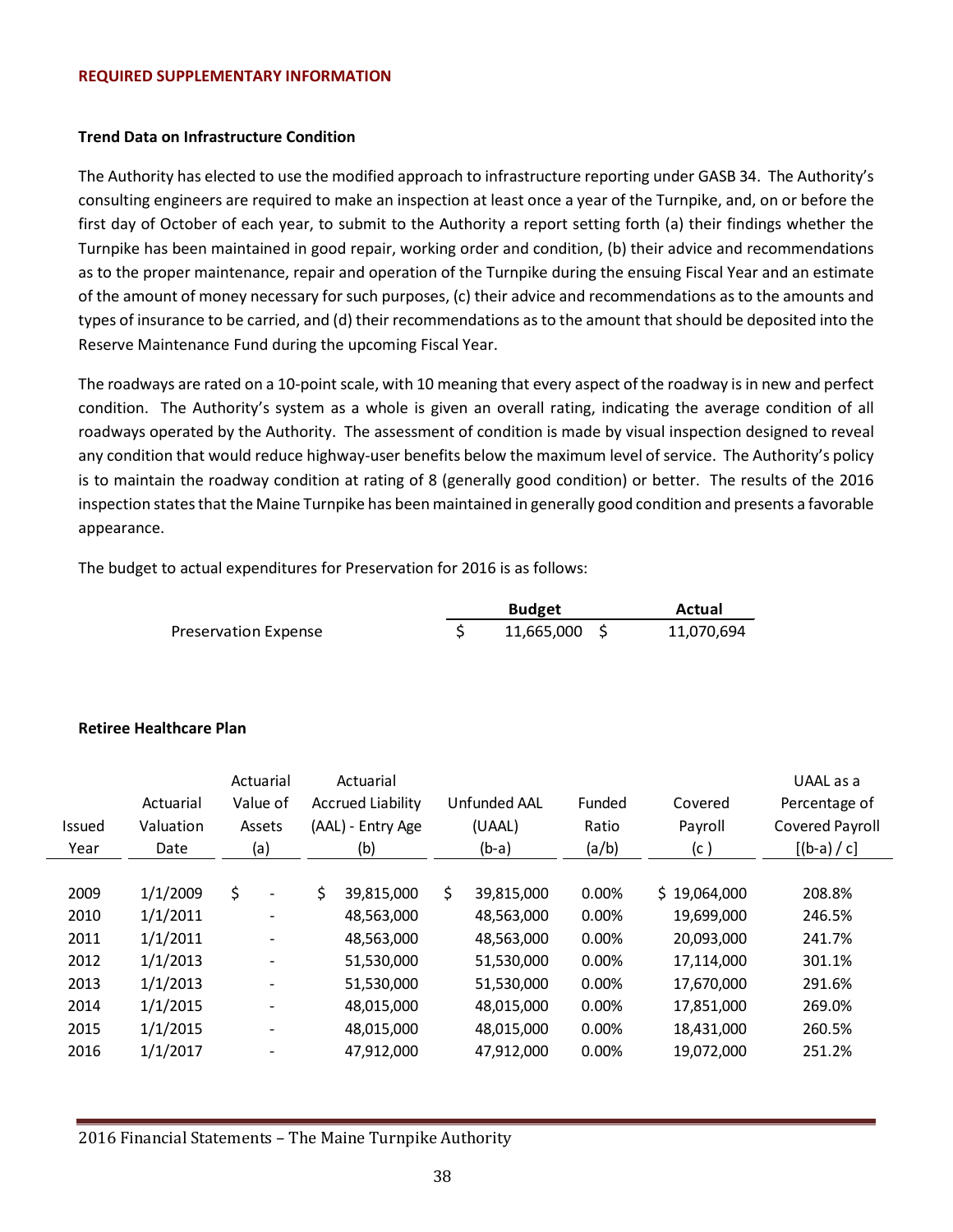# **Maine Turnpike Authority Schedule of Proportionate Share of Net Pension Liability Maine Public Employees Retirement System December 31, 2016**

|                      |                                           | Authority's                                   | Authority's                                            |                                        | Authority's Share of the Net                               |                                                                                         |
|----------------------|-------------------------------------------|-----------------------------------------------|--------------------------------------------------------|----------------------------------------|------------------------------------------------------------|-----------------------------------------------------------------------------------------|
| <b>Fiscal Year</b>   | Valuation<br>Date                         | Proportion of the<br>Net Pension<br>Liability | Proportionate Share<br>of the Net Pension<br>Liability | Covered<br>Employee Payroll            | Pension Liability as a<br>Percentage of Covered<br>Payroll | Plan Fiduciary Net Position<br>as a Percentage of the<br><b>Total Pension Liability</b> |
| 2016<br>2015<br>2014 | 07/01/2016 \$<br>07/01/2015<br>07/01/2014 | 20,031,423<br>12,529,254<br>5,724,658         | 3.7701%<br>3.9271%<br>3.7202%                          | 20,397,862<br>19,263,547<br>18,906,556 | 98.20%<br>65.04%<br>30.28%                                 | ◥<br>81.61%<br>88.27%<br>94.10%                                                         |

Maine Public Employee Retirement System

# **Maine Turnpike Authority Schedule of Contributions Maine Public Employees Retirement System December 31, 2016**

#### Maine Public Employee Retirement System

| <b>Fiscal Year</b> | Valuation<br>Date | Contractually<br>Required<br>Contribution |   | Contributions<br>Relative to<br>Contractually<br>Required<br>Contribution |    | Contribution<br>Deficiency<br>(Excess) |   | Covered Employee<br>Payroll | Contributions as a<br>Percentage of Covered<br>Employee Payroll |
|--------------------|-------------------|-------------------------------------------|---|---------------------------------------------------------------------------|----|----------------------------------------|---|-----------------------------|-----------------------------------------------------------------|
| 2016               | 07/01/2016 \$     | 2,034,516                                 | S | 2,034,516                                                                 | -S | $\overline{\phantom{a}}$               | S | 20,397,862                  | 9.97%                                                           |
| 2015               | 07/01/2015        | 1,739,777                                 |   | 1,739,777                                                                 |    | $\overline{\phantom{a}}$               |   | 19,263,547                  | 9.03%                                                           |
| 2014               | 07/01/2014        | 1,471,779                                 |   | 1,471,779                                                                 |    |                                        |   | 18,906,556                  | 7.78%                                                           |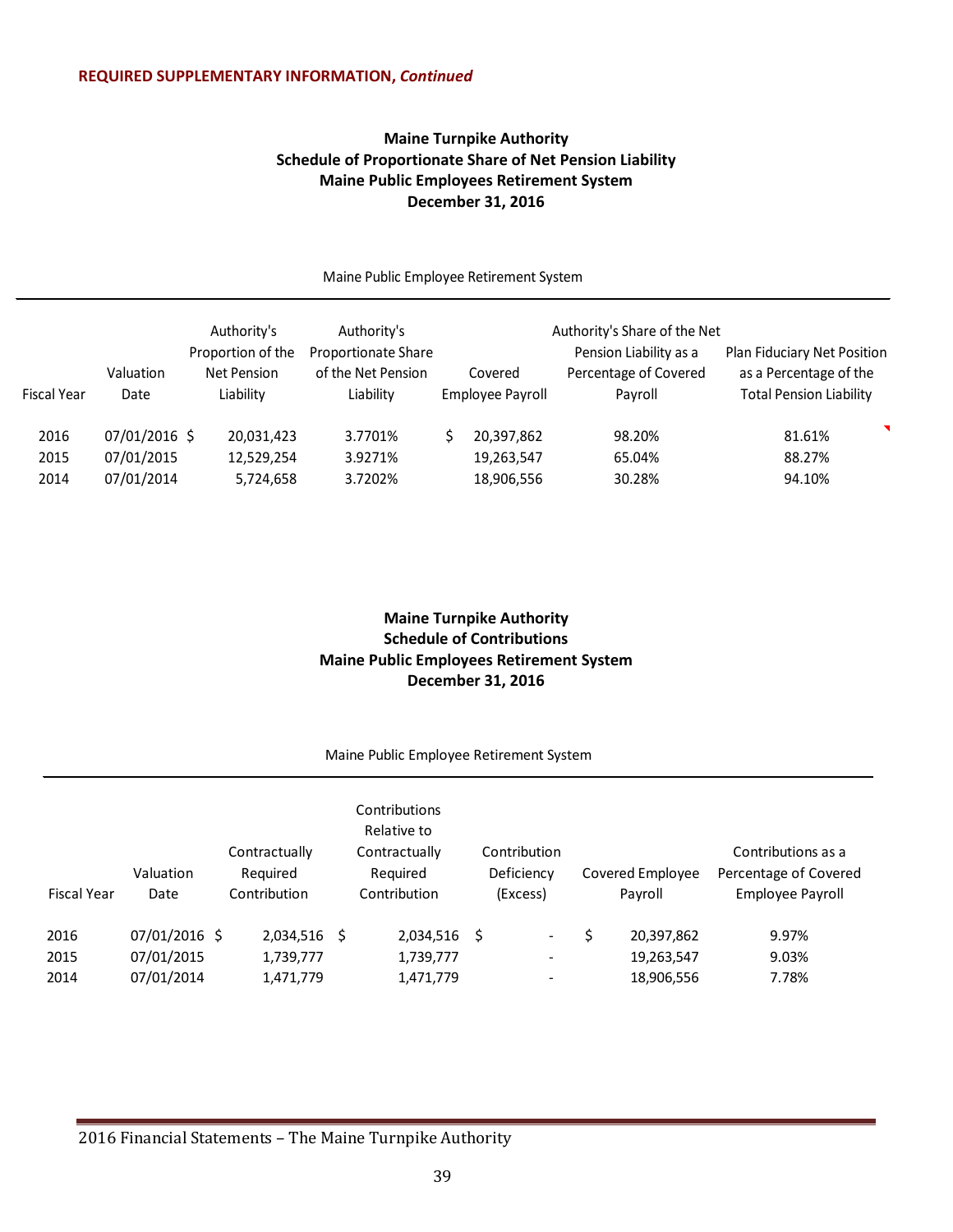### **OTHER SUPPLEMENTARY INFORMATION**

**Calculation of the Composite Debt Service Ratio, as Defined by the Bond Resolutions and Related Documents (000's)**

|                                                           | <b>Years Ended December 31st,</b> |         |                      |         |  |
|-----------------------------------------------------------|-----------------------------------|---------|----------------------|---------|--|
|                                                           |                                   | 2016    | 2015                 |         |  |
| <b>Revenues:</b>                                          |                                   |         |                      |         |  |
| <b>Net Fare Revenue</b>                                   | \$                                | 133,822 | \$                   | 128,200 |  |
| <b>Concession Rental</b>                                  |                                   | 4,548   |                      | 4,522   |  |
| Investment Income <sup>1</sup>                            |                                   | 505     |                      | 97      |  |
| Miscellaneous                                             |                                   | 1,504   |                      | 1,258   |  |
| <b>Total Revenues</b>                                     | $\mathsf{S}$                      | 140,379 | $\ddot{\bm{s}}$      | 134,077 |  |
| <b>Expenses:</b>                                          |                                   |         |                      |         |  |
| Operations                                                |                                   | 23,787  |                      | 22,424  |  |
| Maintenance                                               |                                   | 11,809  |                      | 11,595  |  |
| Adminstrative                                             |                                   | 2,491   |                      | 2,376   |  |
| <b>Total Expenses</b>                                     | \$                                | 38,087  | $\tilde{\mathbf{z}}$ | 36,395  |  |
| <b>Net Operating Revenues</b>                             | $\frac{1}{2}$                     | 102,292 | $\ddot{\bm{\zeta}}$  | 97,682  |  |
| Debt Service Payments <sup>2</sup>                        |                                   | 33,384  |                      | 32,047  |  |
| Reserve Maintenance Fund Deposit                          |                                   | 36,500  |                      | 37,000  |  |
| MDOT Account / Sub Debt Fund Deposit                      |                                   | 3,701   |                      | 3,600   |  |
| <b>Other General Reserve Fund Deposits</b>                | \$                                | 28,707  | \$                   | 25,035  |  |
| <b>Debt Service Ratio of Net Revenues to Debt Service</b> |                                   | 3.06    |                      | 3.05    |  |

**Note:** Revenues and expenses are presented on this schedule on the accrual basis in accordance with accounting principles generally accepted in the United States of America. Certain amounts included on the Statements of Revenues, Expenses, and Changes in Net Position are not part of the net revenues, as defined, and therefore excluded from this schedule.

<sup>1</sup> Capital fund and Rebate Fund earnings are not included in investment income, consistent with the Maine Turnpike Revenue Bond Resolution.

<sup>2</sup> Represents Debt Service Deposits, net of capitalized interest, on the outstanding Revenue Bonds only.

<sup>3</sup> Net Revenues divided by Debt Service. The Bond Resolution requires a minimum ratio of 2.0.